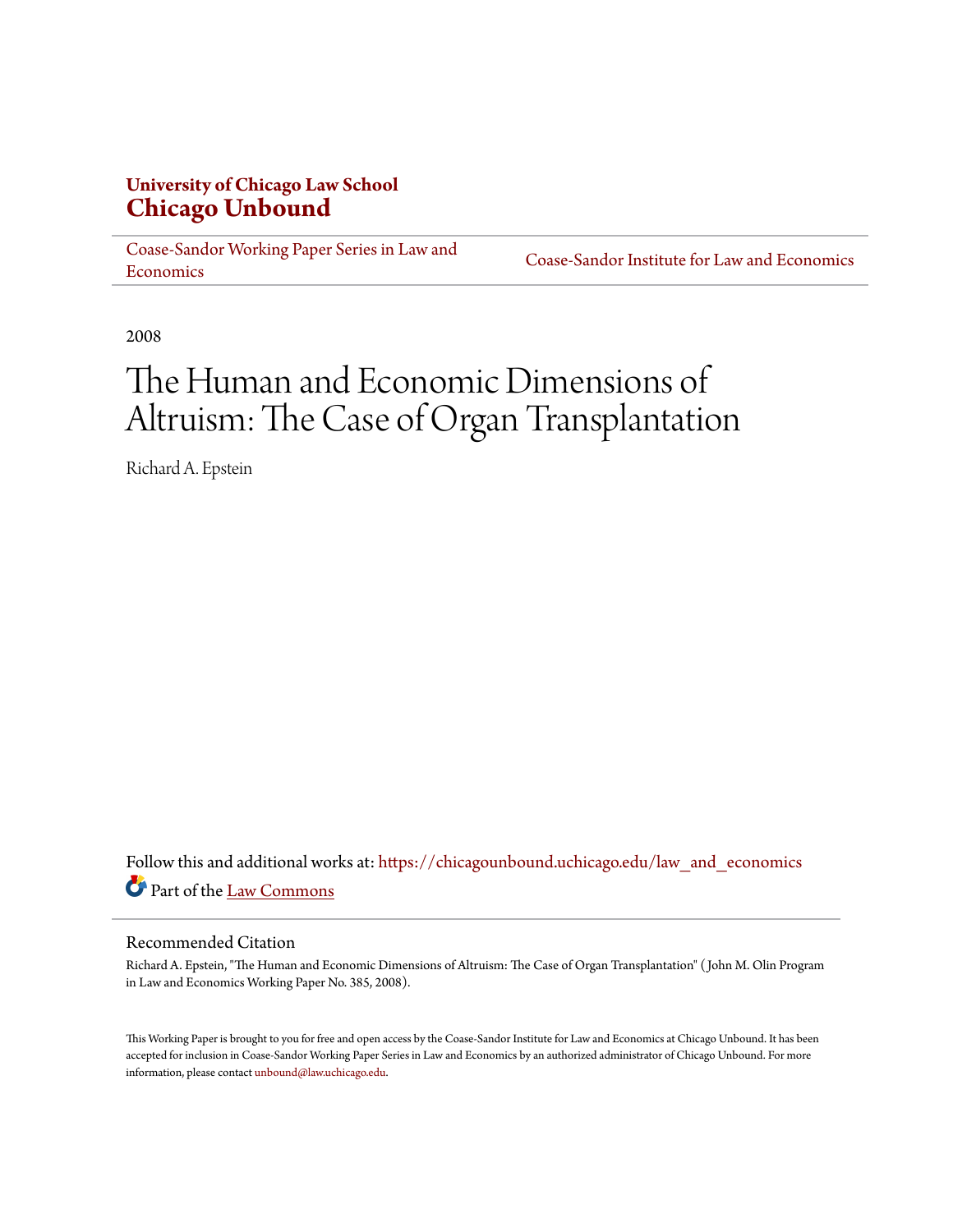# CHICAGO

### **JOHN M. OLIN LAW & ECONOMICS WORKING PAPER NO. 385 (2D SERIES)**



# The Human and Economic Dimensions of Altruism: The Case of Organ Transplantation

*Richard A. Epstein*

## **THE LAW SCHOOL THE UNIVERSITY OF CHICAGO**

January 2008

This paper can be downloaded without charge at: The Chicago Working Paper Series Index: http://www.law.uchicago.edu/Lawecon/index.html and at the Social Science Research Network Electronic Paper Collection: http://ssrn.com/abstract\_id=1087143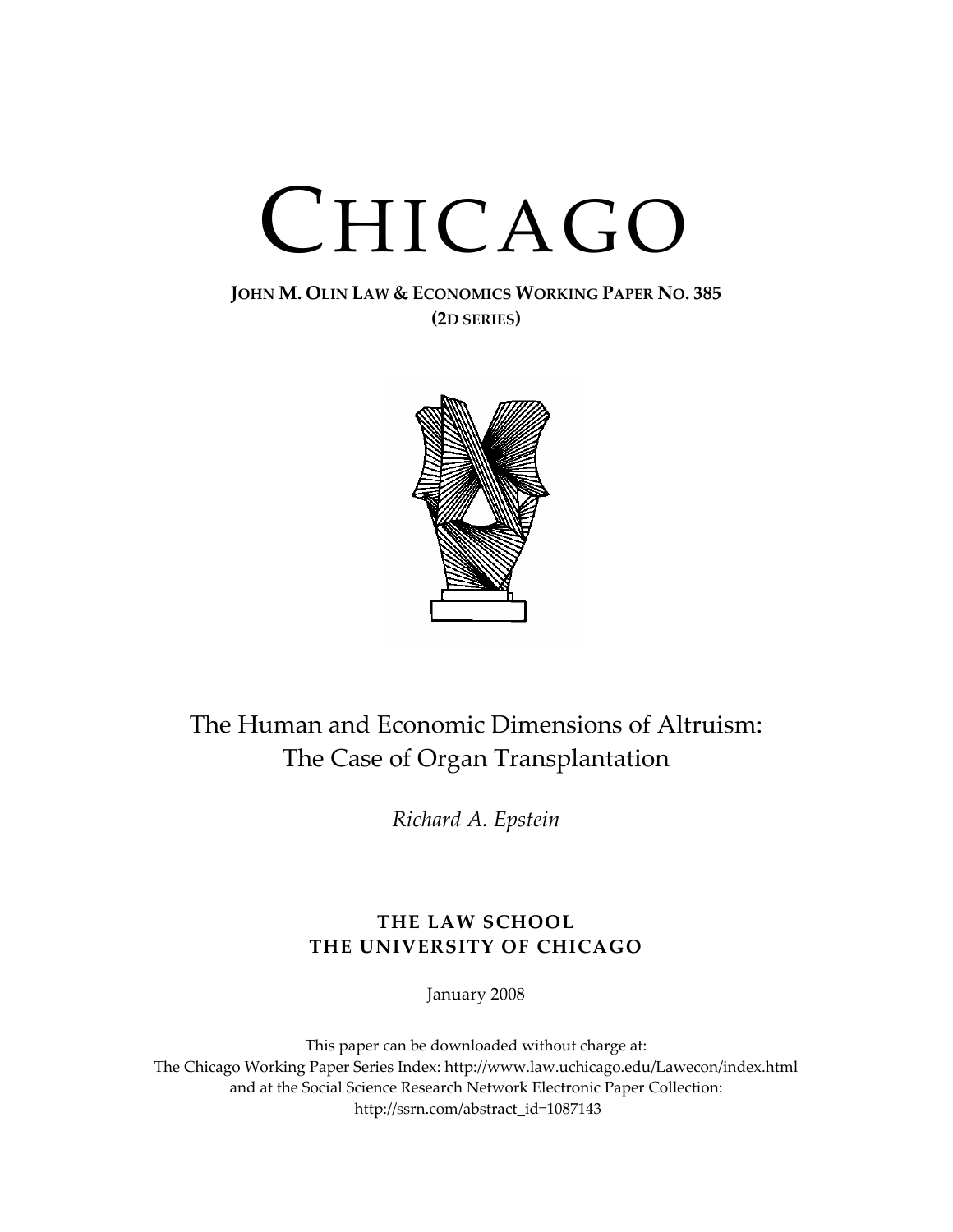## The Human and Economic Dimensions of Altruism: The Case of Organ Transplantation Richard A. Epstein\*

#### ABSTRACT

1

This paper analyzes three issues critical to understanding the chronic shortage in organs. Section 2 develops a simple economic model of altruism that helps explain how markets with altruistic participants operate in ways similar to ordinary economic markets, but produce an equilibrium position in which more organs are transferred at lower cash prices. Section 3 examines and rejects the various arguments used to undermine the neoclassical arguments in the first section. Section 4 looks at ways to expand the supply of organs: directed donations within families and among friends, solicited organs via matchingdonors.com, donor-recipient pairs, and LifeSharers.

#### **1. INTRODUCTION: CAN ALTRUISM SUFFICE?**

The current regime of organ transplantation in the United States is governed by the National Organ Transplantation Act ("NOTA"), whose central provision makes it illegal to "acquire, receive, or otherwise transfer" an organ to another person for "valuable consideration." NOTA imposes criminal sanctions on anyone who either provides or receives these organs. Evidently, the statutory drafters consciously chose the phrase "valuable consideration" to prevent obvious evasions of the statute by substituting for cash other goods and services, such as treasury bills, shares, or free airline tickets.

Under NOTA's stated rationalization, the driving force behind organ donation should be either disinterested benevolence or altruism (see Epstein 1997, p. 237, noting

<sup>\*</sup> James Parker Hall Distinguished Service Professor of Law, The University of Chicago; Peter and Kirsten Bedford Senior Fellow, The Hoover Institution. Lloyd Cohen, Harold Kyriazi, Arthur Matas, Jerry Menikoff, Mark Nadel, Lainie Ross, David T. Rubin, Mark Siegler, Mary Simmerling, and Dave Undis provided comments on earlier drafts. My thanks to Chad Clamage, Stanford Law School, Class of 2008; David Strandness, Stanford Law School, Class of 2007; and Brian Perez-Daple for their prompt, energetic and thoughtful research assistance. An earlier version of this paper was presented to the President's Council on Bioethics at its April 20, 2006, meeting in Washington, D.C., and the "Free Lunch" Series in February 2007 at the Stanford Law School.

<sup>1</sup> National Organ Transplant Act § 301(a), 42 U.S.C. § 274e(a) (2006). The relevant provisions of NOTA read:

<sup>§ 274</sup>e. Prohibition of organ purchases

<sup>(</sup>a) Prohibition. It shall be unlawful for any person to knowingly acquire, receive, or otherwise transfer any human organ for valuable consideration for use in human transplantation if the transfer affects interstate commerce.

<sup>2</sup> U.S.C. § 274e(a)-(c) (2006).

For the proposed statutory exception for organ swaps, see infra at note .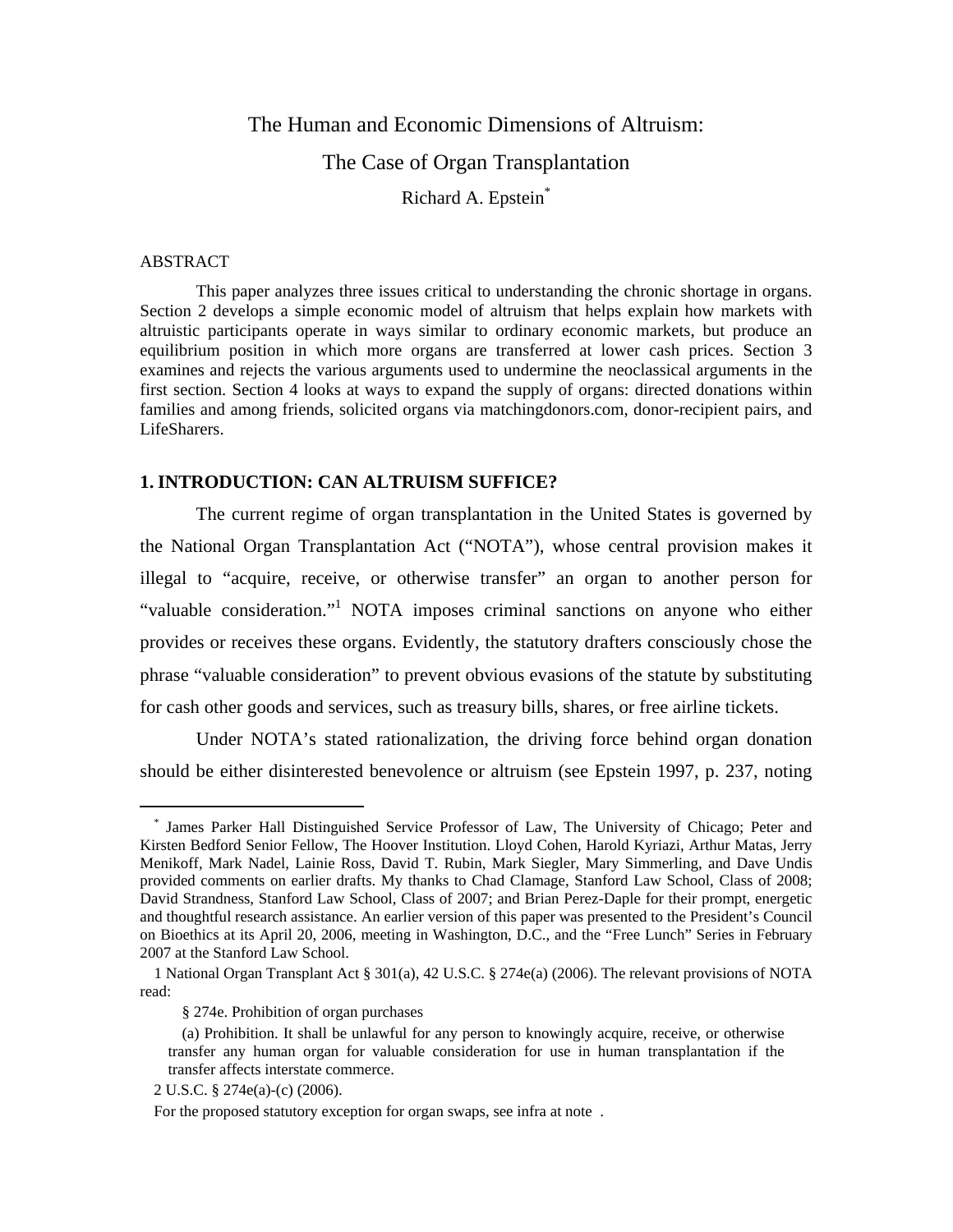that "the current altruistic policy overestimates the ability of detached generosity to meet the demand for organ transplants and thus tolerates inexcusable organ shortages . . . we should all be better off if altruism were confined to a more modest role: as a reason for private charity for those in need"). The defenders of that prohibition insist that in this area, unlike so many others, the use of market exchanges will undermine the trust and confidence that have encouraged today's high level of organ donations from both deceased and live donors. They constantly refrain that the use of cash and other forms of inducement will undermine the integrity of the medical profession, will crowd out altruistic donations, will lead to inferior forms of social interactions within families and between people, and will result in the systematic exploitation of the poor and vulnerable (see, for example, Rothman and Rothman 2006). Indeed, some defenses of the status quo attach a near-theological significance to how dialysis places people in closer contact with their own bodies (see, for example, Meilaender 2006, p.25, arguing that the mistake of the promarket forces is that they believe in "[d]eath as a problem to be solved").<sup>2</sup>

 Arguments of this sort have dominated the public policy debate, so that even modest proposals to expand the supply or organs, such as those I have helped draft (for example, Gaston et al. 2006),<sup>3</sup> are met with stern rebukes by the champions of altruism (see, for example, Fox 2006). Yet even here, it is altruism of a peculiar kind. To be sure, everyone is in favor of altruism by cadaveric donors to whom the organs can do no good. But altruism receives a more mixed response from living donors. Transactions within families and between close friends are strongly encouraged. But, as will become evident, altruism toward strangers is greeted with deep suspicion on the grounds that it is somehow unethical, an unnatural act, or merely a cloak for some hidden provision of cash

1

<sup>2</sup> For a forceful response, see Hippen (2006, p. 48):

For [my dialysis patients], the endurance of thrice-weekly dialysis for 3 to 4 hours a session, the insertion of two 15-gauge needles into their arm or thigh, is a painful reminder of how death is not a problem to be solved, but merely averted, on a day-to-day basis. When things are working well, dialysis is tolerable, and indeed is stoically tolerated by hundreds of thousands of people in this country every day. When things are not working well, when a dialysis patient's tether to life is compromised (by a catheter infection, a clotted access, a missed treatment, or worse), they can expect unscheduled disruptions of their already difficult lives, often of unpredictable durations. Here, antibiotics, catheter exchanges, access declots, emergency room visits for pulmonary edema, hypertensive urgency, life-threatening hyperkalemia, a myocardial infarction, or a stroke, are not unusual.

<sup>3</sup> The coauthors include one nephrologist, Robert Gaston, two kidney surgeons, Gabriel Danovitch and Arthus Matas; one philosopher, Jeffrey Kahn, and one lawyer, myself.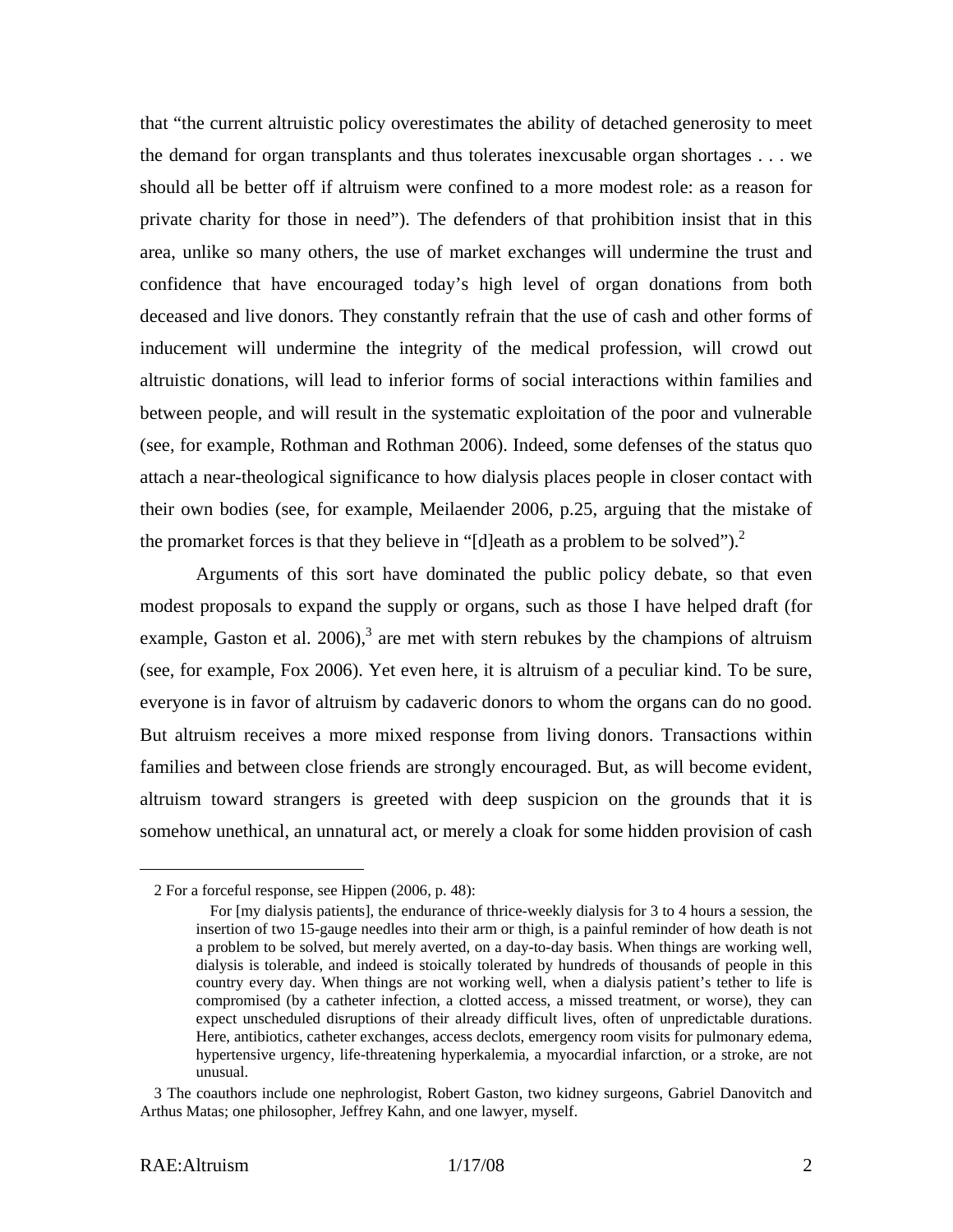or other benefit (see, for example, Caplan, Zink, and Wertlieb 2004; Zink et al. 2005; Steinbrook 2005). But in the midst of these complex attitudes toward altruism, neither the qualified proponents of altruism and nor the skeptics of its efficacy have made little systematic effort to understand its behavioral implications. How does altruism influence the quantity of goods and services that are provided, and their associated prices?

One common assumption of standard microeconomic theory, dating back at least to Adam Smith, is that individual actors are motivated by self-interest to better their positions in all social settings. Smith's assumptions about self-interest work tolerably well in the familiar markets for capital, goods and standard services, but probably require some qualification as we move out of business contexts. The hard-nosed trader who makes his fortune in dealing with strangers will typically adopt a different personal stance in distributing those resources within his family circle. There the obvious interdependence of utility leads to sharing behavior where persons perceive the benefit that they confer on others as relevant to their own sense of personal well-being. It is therefore not surprising that with respect to risky organ transplants, such as those which involve transplanting a portion of the liver, typically the only donors willing to undertake this procedure are the parents and other close relations to the donee (which in this context is an accurate term) (see Meckler 2007 for a vivid account of the risks of liver transplantation).

At the same time, however, altruistic behavior is not necessarily limited to close family connections. A uniform theory of relentless individual (or familial) self-interest leaves us at a loss to explain either heroic acts of rescue (see Hyman 2005 for exhaustive documentation of the frequent rescue attempts) or charitable assistance to the poor, bereft, and disabled. With organ donations, a note of caution is in order: while individual acts of rescue offer some clue as to individual generosity, studies of the activities nonprofit organizations are beside the point. Those models all start with the sensible assumption that charitable organizations can attract donations and volunteer support only if they ban distributions from the organization to its individual members in order to secure contributions from outsiders (see, for example, Hansmann 1980; Glaeser and Shleifer 2001). None of these institutional issues matter in a world of organ donations. The super-rich may be able to funnel billions of dollars into charitable gifts for vaccines,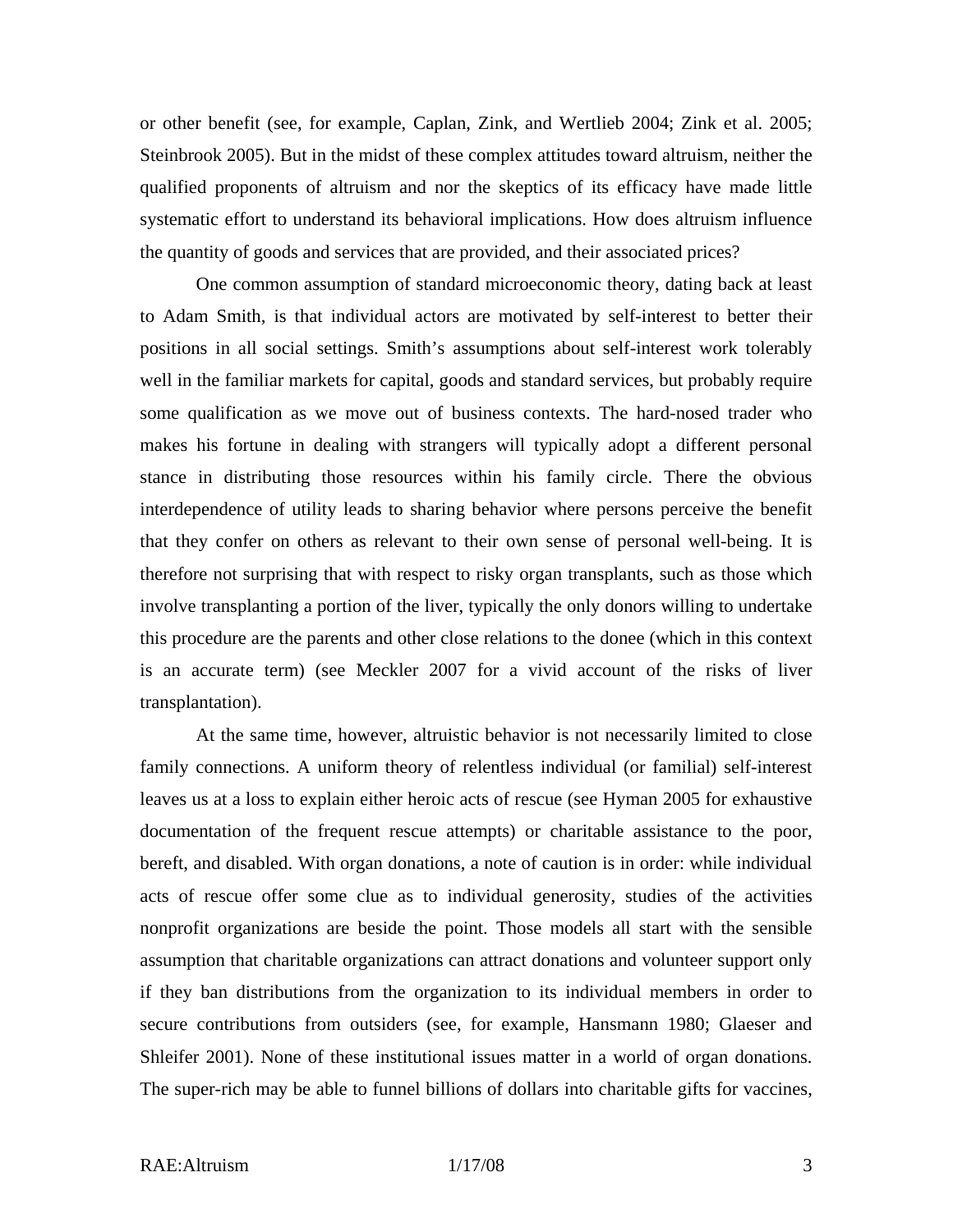medicines and hospital beds, but each can give at most one kidney during life, and a very small number of organs, assuming that they are still useable, at death. The altruism needed for organ donation is far more elusive and decentralized. It must motivate many individuals, each of whom can make at most a one-time, small contribution to any overall reduction in the organ shortage.

Yet such generosity does occur. Directed donations—the gifts of kidneys within families and between friends—are not uncommon, even with NOTA's prohibition against transfers for valuable consideration, and even in the face of resistance for the transplantation establishment. Yet as the level of personal connections gets weaker, the rate of altruistic behavior also declines. Most sick people participate in clinical trials to gain the best possible care for themselves, not for the advancement of science (Menikoff and Richards 2006). Detached generosity is hard to come by in persons in distress. However, healthier people have a larger personal psychological cushion, and should on average be a bit more generous with their time, money and body. Even so, altruism is not a trait capable of major expansion either by private exhortation, social tribute and moral praise. These tactics may have induced some increase in supply, but the dramatic and growing shortages of available organs, especially kidneys, for transplantation indicate that these campaigns are woefully insufficient to close the gap.

The current statistics are grim and getting grimmer. The misnamed United Network for Organ Sharing (UNOS) (sorry, you can't share kidneys, even if you can transplant half a liver to one donee) gives living proof of that on its web page.<sup>4</sup> It is now well known that every day, many people on the waiting list, about 18 per day, die for want of a transplant, for a total of about 6500 per year (HRSA 2003). That figure does not include those individuals who have been removed from the UNOS list because they have become too sick for transplantation, or those who never made it to the list in the first place, probably a smaller number. Nor do the numbers reflect the anticipated increase in demand, owing to the higher prevalence of diabetes and high blood pressure in an ageing population.

<sup>4</sup> Waiting list candidates95,345as of 03/08/2007

Transplants January – December 2006 28,923as of 03/02/2007

Donors January – December 200614,743as of 03/02/2007

http://www.unos.org.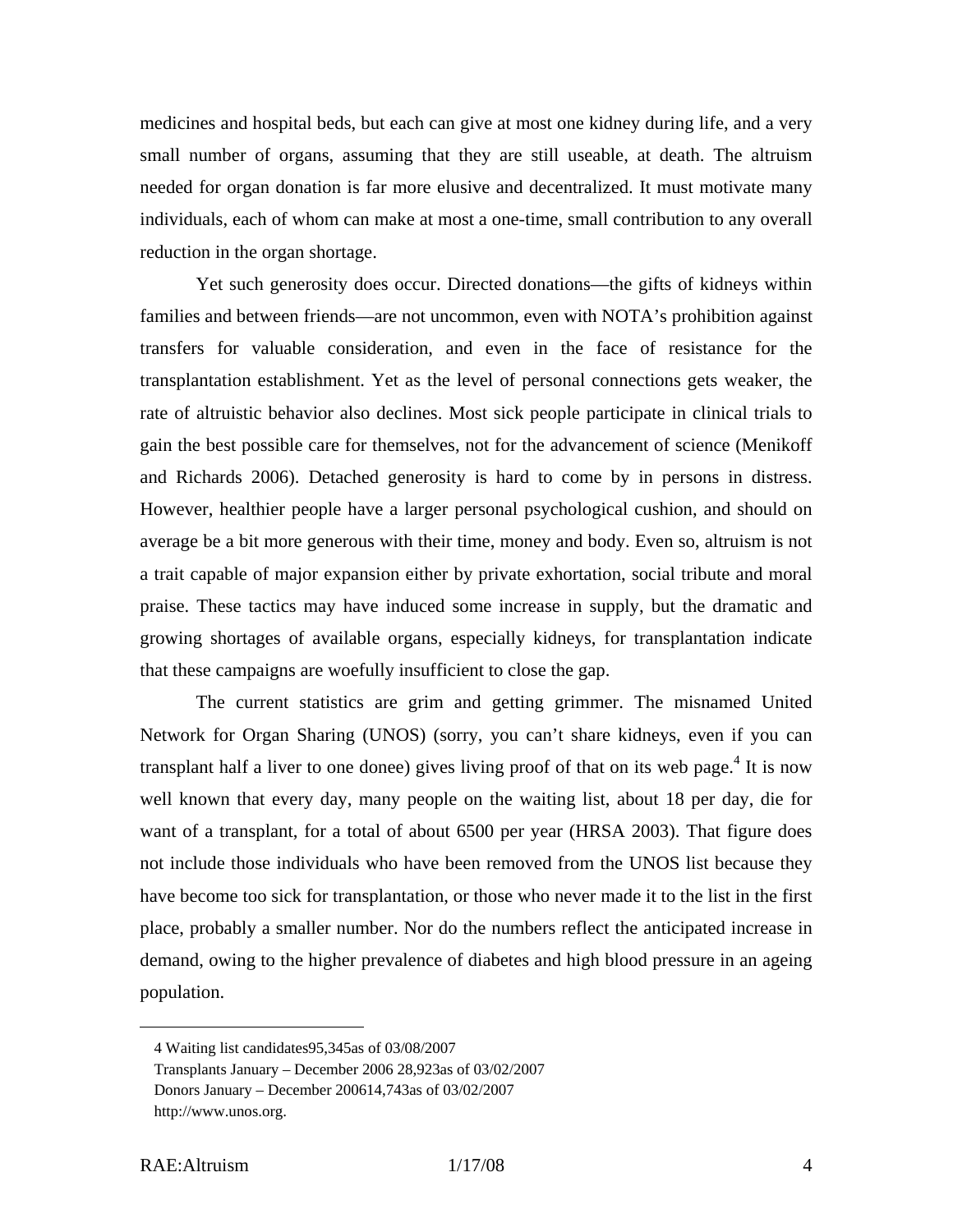As of August 31, 2007, the total waiting list included 103, 74 organs, of whom 77, 159 people were waiting for kidneys, 17,247 for lives, and others for pancreases, hearts or organ combinations (OPTN 2007). The kidney waiting list is up nearly 7,000 people since March 2007. See Table 1 for the numbers as of January 11, 2008.

| <b>All Organs</b> | Kidney       | <b>Liver</b> | <b>Pancreas</b> | <b>Kidney / Pancreas</b> |
|-------------------|--------------|--------------|-----------------|--------------------------|
| 104,771           | 78,381       | 17,143       | 1,649           | 2.342                    |
|                   | <b>Heart</b> | Lung         | Heart / Lung    | <b>Intestine</b>         |
|                   | 2,694        | 2,237        | 103             | 222                      |

Table 1. Number of patients on waiting lists for organs

http://www.unos.org/data/default.asp

In most instances, the common proposals for reform stress cadaveric kidneys in large measure because they do not involve cutting open one living person to help another. The thought here is that people give willingly to others when they have nothing to lose themselves. But the situation is in reality far more complicated than this. The suitable organs often come from young people who have suffered traumatic deaths. Whether or not they have issued instructions to allow organ transplants, the blunt truth is that these transplants do not take place unless all family members with a social stake in the issue sign off. A system of multiple vetoes, to use Judith Areen's term, dominates this area, and reduces the likelihood of these transplants, under any circumstances. Some writers have proposed using the controversial doctrine of presumed consent to increase the supply of usable cadaveric kidneys (see, for example, Howard 2007; but see Veatch 2006, pp. 11-12, calling it the worst form of "conscription"). But even if all cadaveric kidneys were harvested, the waiting list would continue to grow,<sup>5</sup> as the population ages and the incidence of certain key chronic diseases related to renal failure, such as diabetes, expands (see, for example, Zwillich (2006)). Earlier transplantations are on average more

<sup>5</sup> Sue McDiarmid, the current UNOS President, recently set a goal to increase the number of *organs* donated by the deceased to 42,800 by 2013 (McDiarmid 2006, slide 3)*.* Contrast this figure to the 70,401 people today who need a *kidney* donation to live.

http://www.unos.org/data/default.asp?displayType=usData.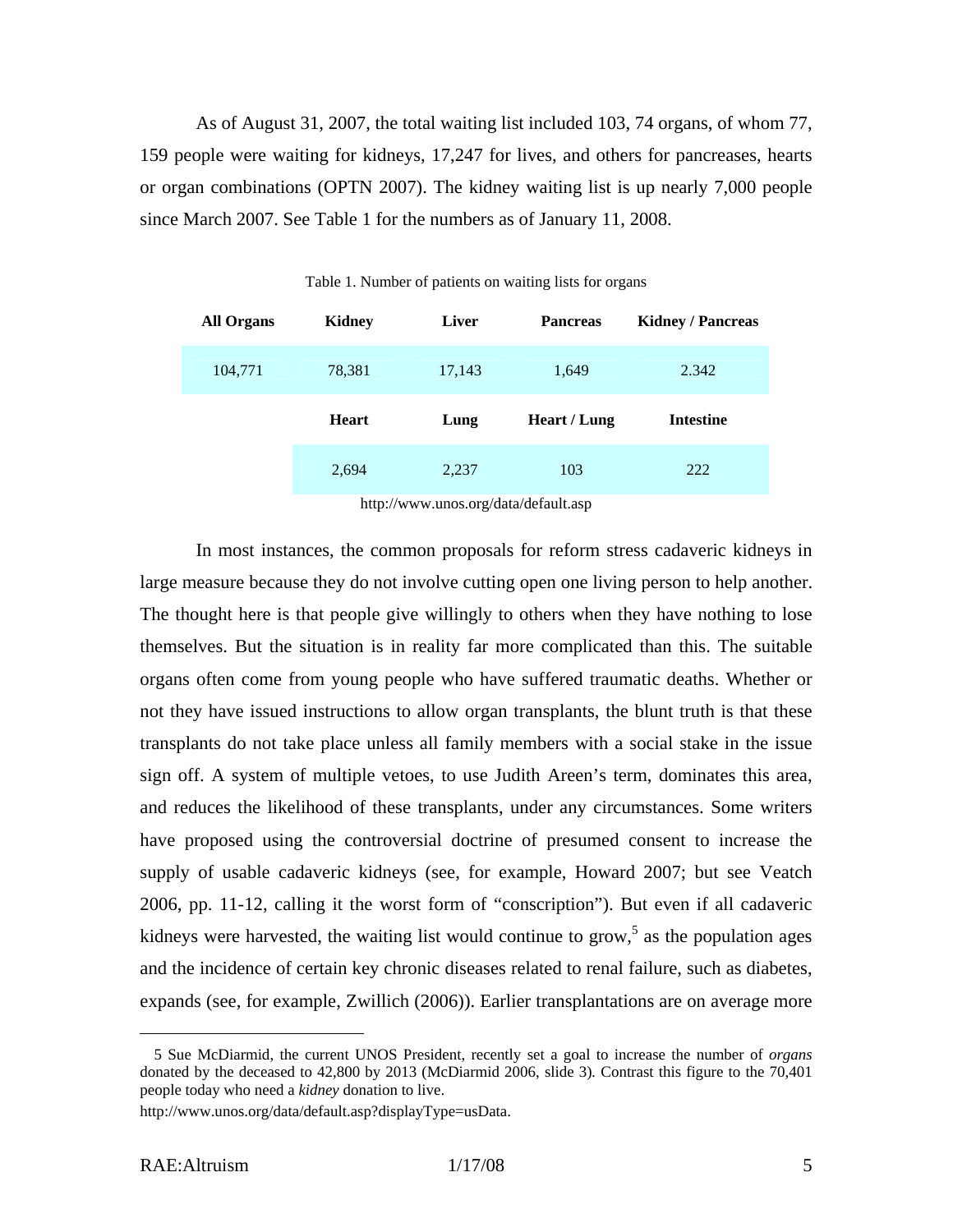beneficial. Yet waiting lists in many parts of the country, and for some blood types, now range of five from ten years, often longer than people can survive on dialysis (Id.). One estimate puts the number of deaths in the last decade to people on the waiting list at around 59,000 (Veatch 2006, p. 9). Given today's shortage, some writers have recommended transplantation of damaged kidneys, including giving "an HIV positive organ to an HIV positive recipient" with, of course, full disclosure (Id.).

Perforce, the real action in the future will come from living donors. At this point, the family objections may have social weight, but they have no legal force. The organs are often of better quality, and the transplantation can be planned to minimize any spoilage of decay of organs. The forces of altruism are not absent, but uncertain. There are of course notable instances of altruistic behavior, including the recent case in which Virginia Postrel donated a kidney to Sally Satel,<sup>6</sup> both well-known and distinguished libertarian writers and public intellectuals. The Postrel/Satel transaction is so notable because it is so infrequent. There are literally millions of individuals who could make these transfers at a modest, but real, risk to their own lives and health. The mortality risk to a kidney donor is about three persons in 10,000. Other adverse consequences occur with a one to two percent frequency. But only a handful of donations occur outside close family connections, chiefly spouses, siblings and parents and children (Gaston et al. 2006, p. 2250). The implicit price for the risk and inconvenience is too high, given NOTA's prohibition on valuable consideration. Yet if altruists treated the benefits to others as if they were benefits to themselves, the queues would quickly vanish. However, the annual supply of both cadaveric and live organs is far below the accumulated backlog.

Clearly, the current policies do not work. In this environment, there are three urgent tasks of both academic and practical interest. The first task is to develop a descriptive economic model of altruism, which is linked to the standard accounts of supply and demand, to help in predicting the effects of the various changes in technology and perceptions that influence supply and demand. The second task is to test this model against some of the common objections against relaxing or removing NOTA's prohibition on sale. The third task is to explain how a general theory of behavior

<sup>6</sup> For Virginia Postrel's blog, see http://www.dynamist.com/weblog/index.html.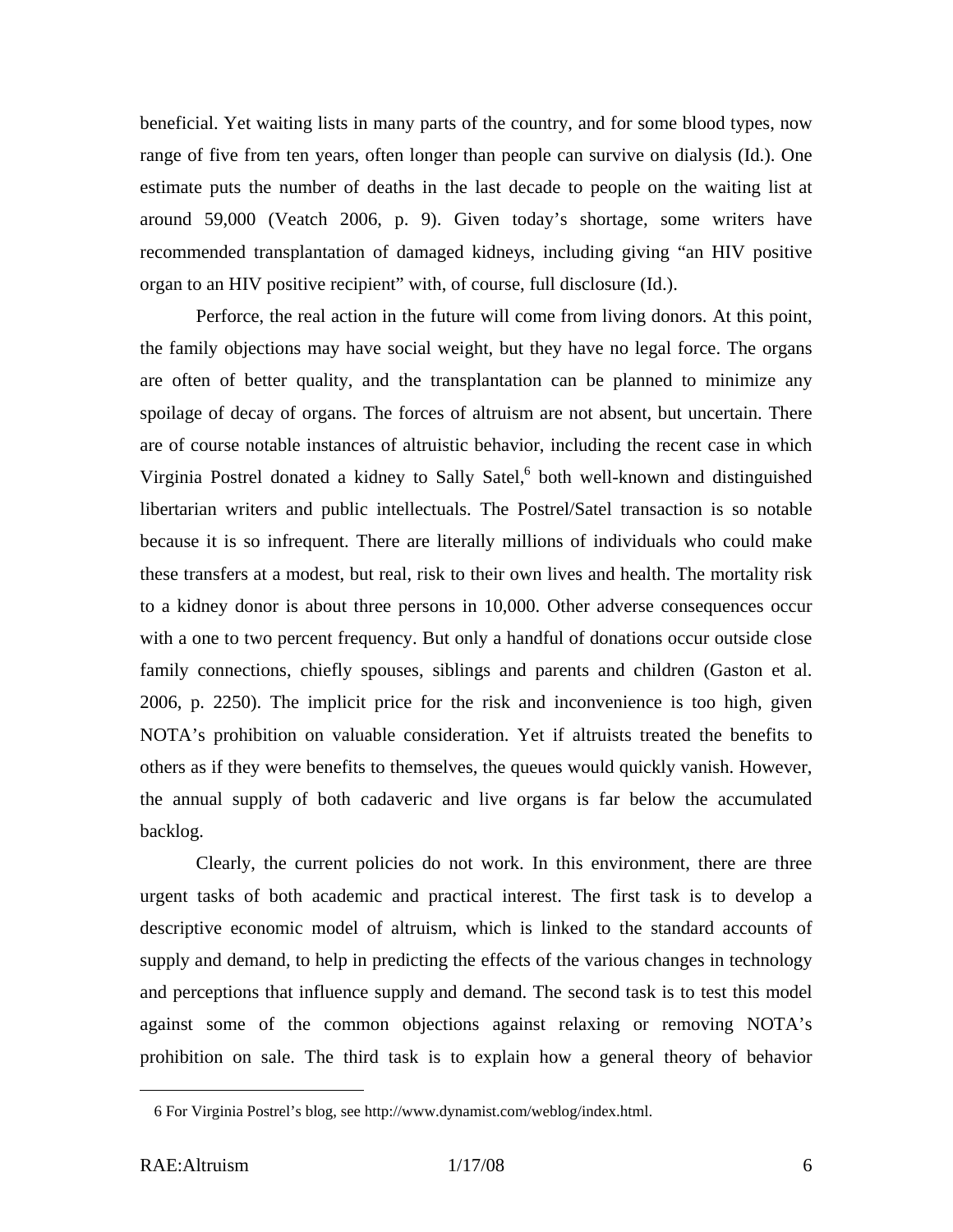describes the success and failure of various efforts to increase the supply of organs in today's world, populated with ingenious schemes to increase the supply of organs given NOTA's firm prohibition on organ sales. Four such programs merit discussion: directed donations, matchingdonors.com, four party transactions, and LifeSharers.

#### **2. ECONOMIC THEORY**

Most of the defenders of NOTA argue that the personal psychology of altruism lies outside the ambit of economic theory. The point is surely true, not only for altruistic transactions but for many commercial relationships as well. However in both cases, finding out the determinants of individual decisions is neither here nor there, for what counts is systematic issue of how to model both the supply and demand for organs under various institutional arrangements. Understanding that challenge means answering a rather different question: what are the *fewest* changes that can be applied to the standard self-interested economic models of human behavior to explain altruistic behavior? In this context, altruism is best understood as supplying benefits to others at a net cost to oneself. Once that theory is developed, then it should be possible to carry over some portion of the conventional wisdom to altruistic cases. This model should accomplish two goals. First, it must give some account of altruism in a static environment. Second, it must understand how changes in the costs and benefits of organ transplantation influence both supply and demand, and hence the equilibrium prices and quantities for organs over time. Let us turn to the static question first, and then take up the dynamic one.

#### **2.1 Static Analysis**

The most instructive and parsimonious models of altruism will incorporate as much of the standard analysis of supply and demand as is possible. In fact, only one change is necessary to capture the essence of altruism. Draw a new supply curve that intercepts the y-axis in negative territory, and then follow the standard economic analysis to describe behavior both unregulated and price-controlled markets. Figure 1 represents the alternative supply and demand curves. The explanation follows below.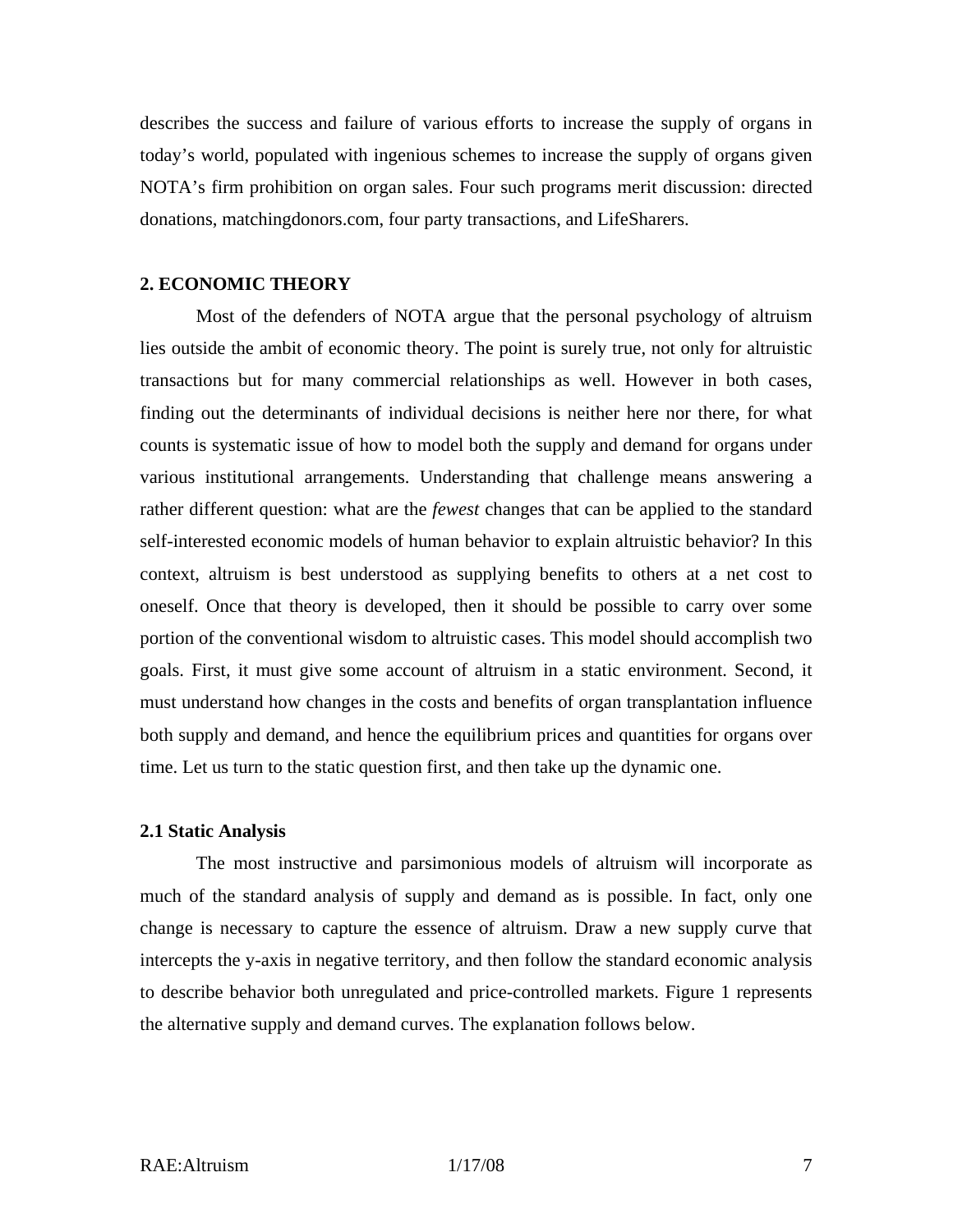

Figure 1. Overlay of actual market and outcome predicted by neoclassical economic model

In this model the demand side requires little comment. It is downward sloping as in *Line III.* I assume that the demand remains the same no matter what ratio of altruists and egoists populate the supply side. *Line III* crosses the *x*-axis at point D, which represents the demand for organs at zero cash price, which is today's situation, where the demand is huge, as expected.

The action takes place on the supply side. There *Line I* sloping upward and to the right, indicates the supply of organs from nonaltruistic persons, as posited by neoclassical theory. It assumes that the total number of organs offered is zero at a zero price, which predicts a shortage of  $D_x - 0$ . That conclusion rests on the assumption that no individual will make any personal sacrifice—that is, at a net cost to himself—no matter how great the gains to others. Yet as the price to the supplier increases, so too the number of persons willing to transact. Having the supply curve intercept the y-axis at the origin is done for reasons of simplicity. Typically the supply curve crosses the y-axis at some positive point to reflect the positive costs of supplying goods or services provided. But this model just sets those costs at zero. Yet this simplification does not matter, for it does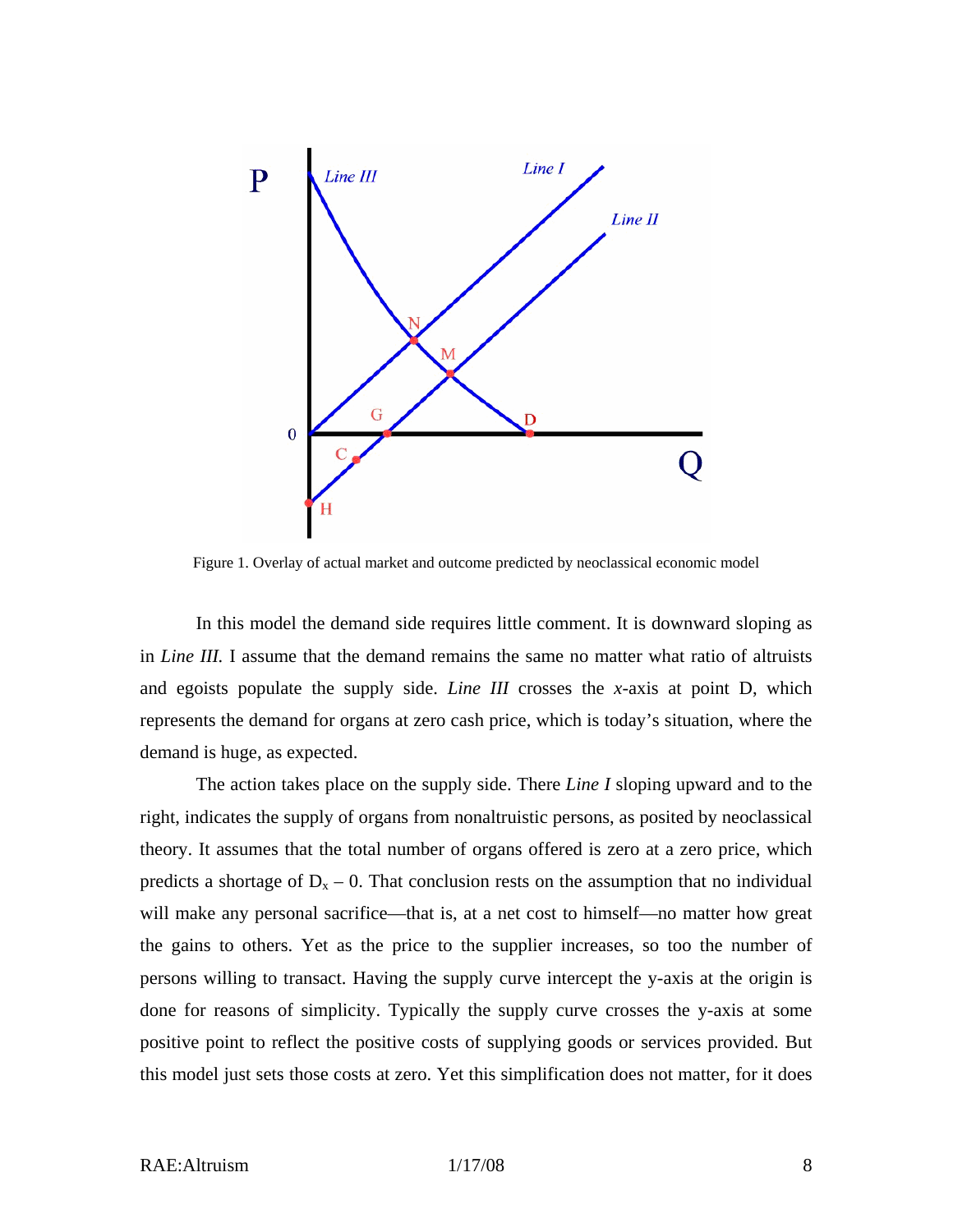not alter the basic qualitative analysis, which focuses on the relationship of *Line I* to *Line II*.

All the novelty is found in the lower line, *Line II*, which represents the current world populated with altruistic and egoistic donors. The part of *Line II* that lies below the x-axis represents how some individuals will supply organs even at a net cost to oneself, as is now observed. The vertical distance between the two lines is a measure of the amount of altruism in the system. This basic setup does not presuppose that either altruists or egoists are pure types, and it recognizes that many people, such as those who sell at a positive price, but below cost, act on mixed motives. This model also puts to one side the unresolved philosophical debate over whether altruism is possible, given that apparent altruists might receive some indirect benefit in the form of psychic selfsatisfaction or social approval from doing a good deed.

These detours into motivation, however, only lead us away from the central point, which is to explore the implications of a model that accepts that (some) people will supply some positive benefit to others at negative cost to themselves. As such, this account of the social landscape rejects the assumption of relentless self-interest that drives the traditional economic model. But this model works parsimoniously because it continues to treat supply curves as positively sloped. At this point the analytical framework that governs in markets devoid of altruism holds because the model describes how supply increases as prices become less negative, even if no compensation is paid. In this case, without loss of generality, that intuition is modeled in linear fashion. Accordingly, point H, at which *Line II* touches the y-axis, marks the point at which the costs are so high that even altruists decline to donate organs. If this model is correct, it also follows that individuals who start on *Line II* in negative territory (i.e., the altruists) remain on that line once positive compensation is offered. There is no sharp behavioral discontinuity where positive compensation is offered; thus, this model rejects any notion that altruists suddenly become egoists whose supply behavior is governed by *Line I* once exchange takes place above the *x*-axis. It also rejects any notion that altruists are crowded out as price increases—a controversial assertion that I address in Section 3.

Under this model, altruists and egoists share yet another feature. Any increase in payment that is needed to attract the marginal organ donor—who is not the donor of any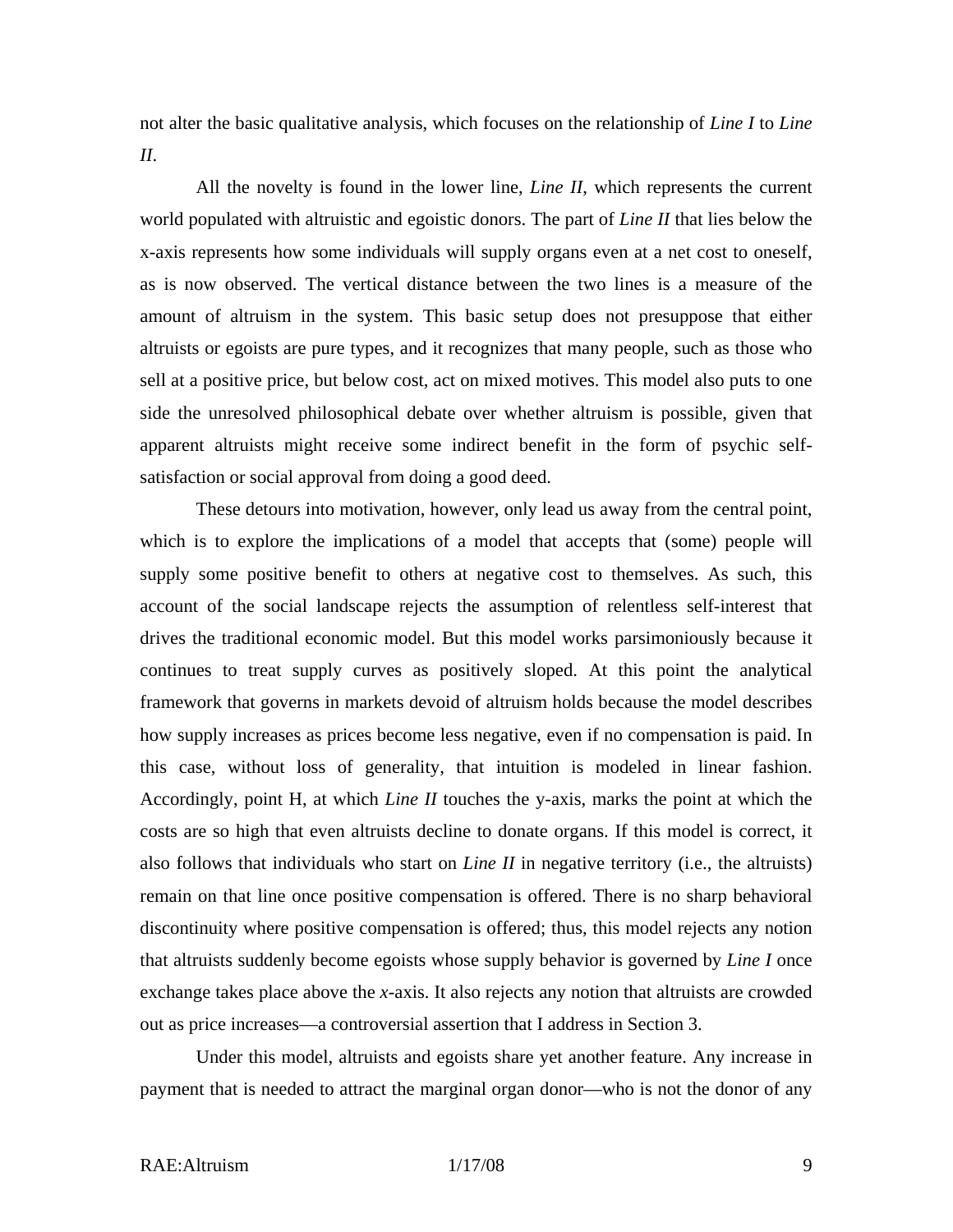organ of dubious quality—will, in the absence of any system of effective price discrimination, be paid to inframarginal organ donors as well. Sellers in other words make no efforts at price discrimination. It is, however, unclear whether infra-marginal altruists (i.e., those who would donate at negative prices) would continue to supply their organs at below-market prices, or would take the market price. Recent survey evidence suggests that some of them, at least, would not insist on receiving the going rate (Waterman et al. 2006).<sup>7</sup> If so, then the total payments from transferees needed to reach the equilibrium point M would not be equal to quantity supplied times price. If all altruists were generous, and all egoists demanded the last pound of flesh, then in equilibrium, the total payments would be equal  $M_v$ <sup>\*</sup> ( $M_x - G_x$ ), but not by  $M_v$ <sup>\*</sup>  $M_x$ . *Line II* remains unchanged no matter who takes or turns down compensation. In any event, these details do not matter here, for even if these payments are elicited in 100 percent of the cases, the money that changes hands does not count as a social loss, but only transfer payments.

No matter how the transfer payment question resolves itself, altruism changes the market equilibrium. We get more organ transfers in equilibrium than we do in a world of all egoists, where the quantity of transfers is only  $N_x$  (which is less than  $M_x$ ) and the price paid is  $N_v$  (which is greater than  $M_v$ ). But no matter how altruists behave, the market price should allow end the queues. Nor does the price system substantially alter any other incentives, including those to take care of one's self or to use medicines to avert a kidney transplant. There is little prospect of any moral hazard problem. It is highly unlikely that wealthy individuals will seize on the supply of organs as a reason for engaging in bad behaviors, given the risks they would run, including massive losses in income and personal satisfaction.

Now that these points are established, assume that with the limited benefits that organ donors can receive—reimbursement for transportation and expenses for example under today's law, the quantity supplied is point  $C_x$ , placed on *Line II*, between its y- and *x*-intercepts. This point is consistent with the observed positive number of donations even when all organ transfers today are at a net loss to the donor. The conceptual question is

<u>.</u>

<sup>7</sup> Note that this study necessarily has a powerful sample bias because all the individuals in it had hoped to altruistic donors.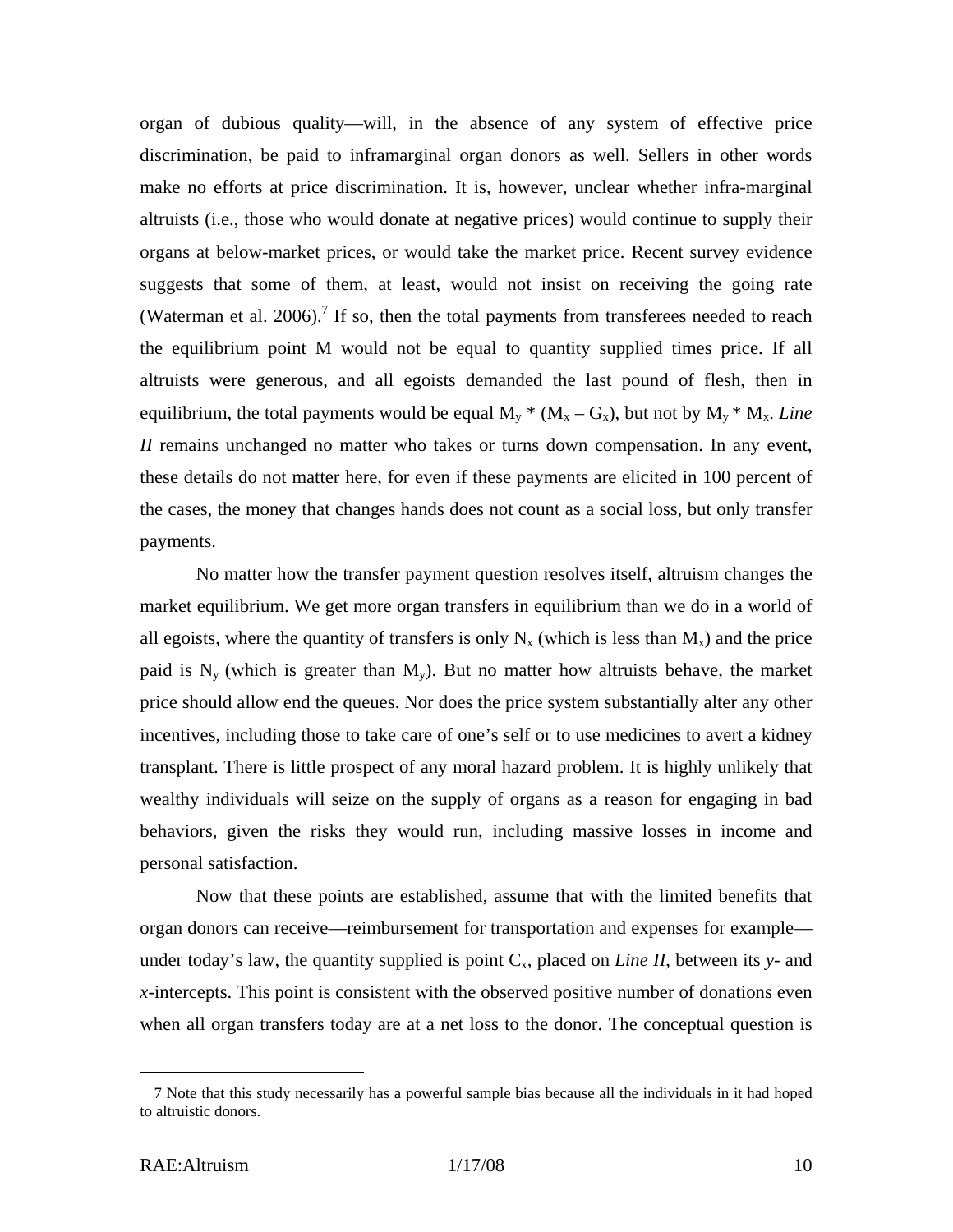whether to treat this transaction as a sale or a gift matters in connection with NOTA's current prohibition against valuable consideration. The gift characterization seems proper here if only because NOTA's general prohibition against the use of valuable consideration still allows for reimbursement for transportation and expenses, which takes us up only to point C on the basic graph. So long as the transaction holds out no prospect of net get to the organ transferor, it should be regarded as a (smaller) gift, up to point G on the *x*-axis. This position tracks the Gaston et al. (2006) proposal to increase payments under the current NOTA framework in order to reduce the net cost of giving, as by supplying certain in kind benefits that can be obtained only on the occurrence of specified adverse events: such as a life insurance policy to cover donation-related events, or follow-on health care for transplant-related disabilities. Our model sought to calibrate these benefits from  $C_x$  to  $G_x$ , thereby alleviating shortages without making any donor better off in violation of NOTA's prohibition.

Our Gaston et al. (2006, p. 2552) study relied on empirical estimates that the shortfall to a typical individual organ donor fell between \$23,525 and \$32,800. I believe that our collective figure is too low. The life insurance premium, for example, is calibrated on a policy of \$1 million, when more realistic estimates of the value of life usually put it around \$6 million per person (Viscusi 1993). The lower figure of insurance is at best a simple reflection of the reduced value of money at death, even taking into account strong bequest motives. It is not a measure of the loss sustained on death. Nor does it take account the disruption that death causes in the life of others, even on payment of the policy. A more accurate calculation therefore should raise that premium about fivefold, from a range of \$1,300 to \$3,300 to the higher range of \$6,500 to \$16,500. Even that figure does not cover the indirect costs imposed on other individuals, to which most potential donors will be highly responsive. The model is also sensitive to the perceived mortality risk on donating a kidney. Thus the calculations would come out somewhat different if the rate of death in organ transferors were either four or two parts in 10,000. In the former case the total would increase by somewhere between \$2,200 and \$5,500; and in the later it would drop by the same amount. But these and any other empirical estimations judgments go only to the precise dollar measurement, not to the soundness of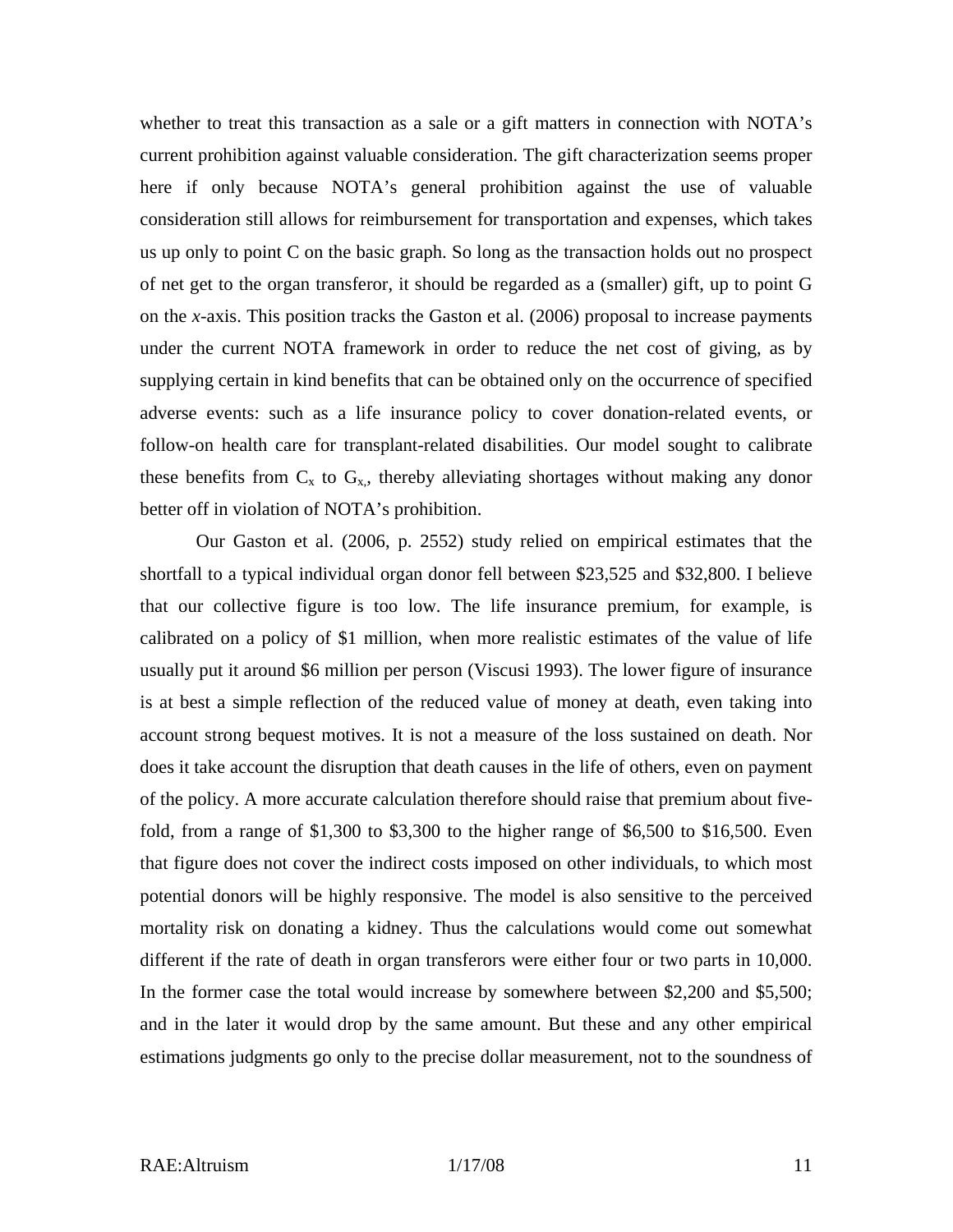the basic analytical framework, which seeks to neutralize the uncompensated risks to organ donors.

The question then arises whether the assumption of continuous growth in supply offers an accurate account of human behavior, so that crossing the x-axis has about as much significance as crossing the International Date Line. Is there some huge psychological transformation that requires the supply of altruists to diminish or disappear once a single dollar is offered for organs? The descriptive punch from this model is that no institutional adjustments need be taken to respond to altruism as a strong social force. The explanation here is that altruists and egotists are not distinct types of persons. Speaking generally, some individuals are willing to accept benefits from a transaction that are less than its costs. These people clearly count as altruists, even if they are not all willing to make the same level of sacrifice. Thus some persons will accept \$100 of net loss and others \$1000. It follows therefore that it is improper to exclude from the class of altruists those who provide goods, services, organs at a discount. After all, who makes the greater sacrifice: someone who demands \$100 for a good worth \$1,100 on an item that costs \$500, or someone who just gives outright an item that cost \$10 and is now worth \$50? Also consider that some individuals will demand more than their cost but less than the market clearing price. How should we to classify a person who, with a cost of \$500, sells for \$700 what he could sell for \$1,000? But again the classification issue should not detain us. So long as all persons know how they want to behave, there is no reason to draw any hard-edged distinction between altruists and egoists, or different kinds of altruists. The laws of supply and demand work well enough regardless of the mix between altruists and egotists or the continuity between the two classes of individuals. In the end, the greater the altruism, the lower the equilibrium price and the larger the quantity.

#### **2.2. Dynamic Considerations**.

Under this model, it is instructive to ask what factors could generate changes in the level of organ transplantation. This issue matters even with NOTA's prohibition on valuable consideration because changes in technology could easily affect the key elements of the model, namely, the point at which *Line II* intercepts the y-axis, and the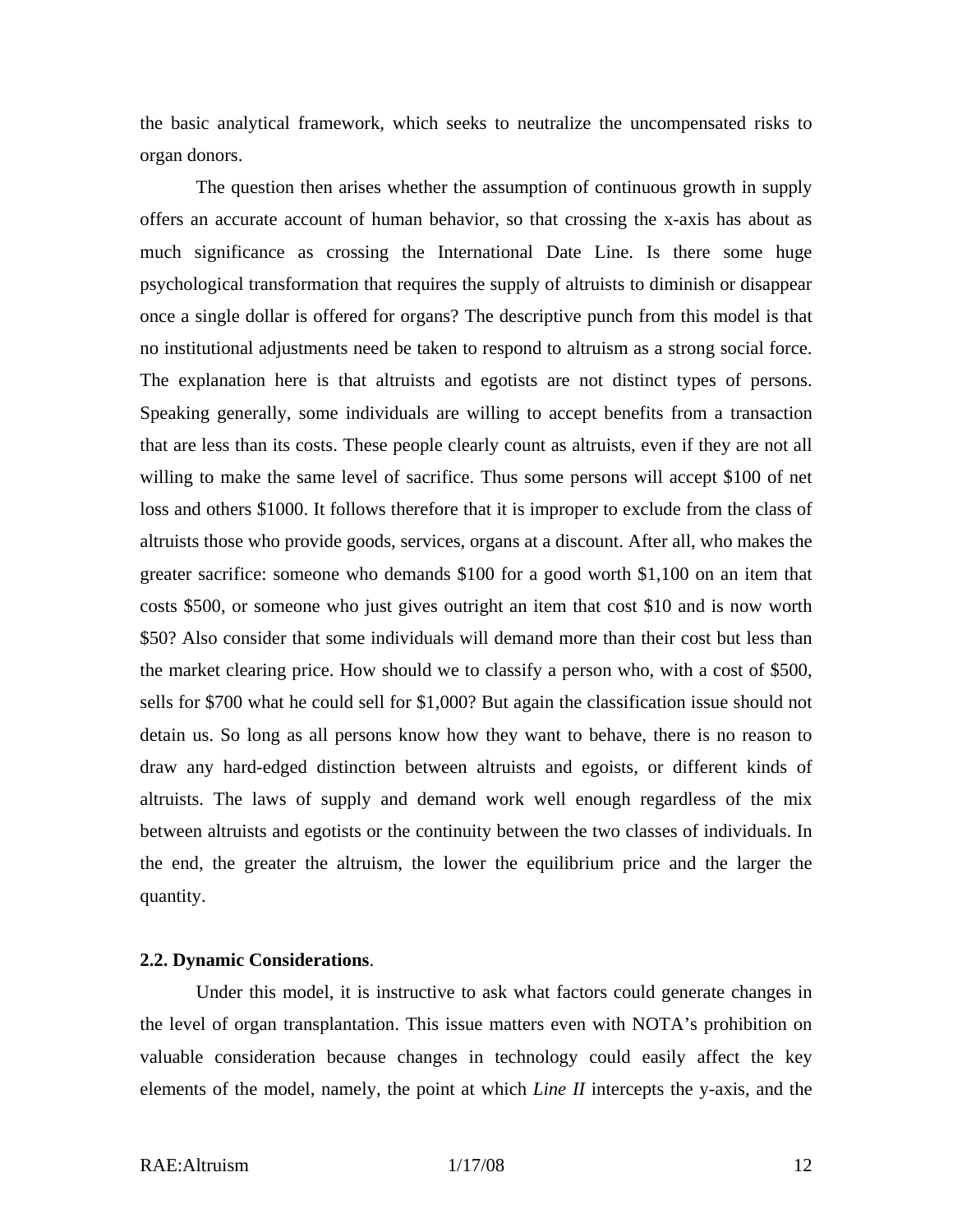slope of the line. Briefly put, the lower the point of intercept, i.e. the move from H to H', and the flatter the supply curve, the smaller the shortages, for the combined impact of these two changes will unambiguously put  $G_x$  closer to  $D_x$ , as in Line II' in Figure 2, which I will soon address. In this regard, we can rule out the alternative assumptions that H will become less negative and that the supply curve will become steeper. Given the continuous technical progress in medicine, the supply curve should become consistently flatter, as with *Line II'*. For these purposes, moreover, the exact nature of technical improvements is unimportant. Better stitches, scalpels, and immunosuppressant drugs all have their place, and there is little doubt that the gains which take place in one area have synergistic impact with those that take place in others. Given this situation, it is important to see their effects on both the demand and the supply side.

The judgments are relatively easy to make on the demand side. Basically the improved techniques yield gains in two dimensions. The first is that those people who are already in the hunt for a new organ should remain there with increased vigor, now that they know that the net benefit of the procedure has increased: kidneys degrade less before transplantation; rejection drugs are more effective; surgical wounds are smaller, and so on. The second is that, with new techniques that have greater promise and smaller risks, more potential recipients should enter the market. Quite simply, better techniques increase the number of sensible candidates for transplantation. Moreover, as dialysis improves, people can remain eligible for transplants for longer periods of time further increasing the upward pressure, except on the very unlikely prospect that dialysis itself becomes a quick, riskless and painless procedure. Finally, in the long run, reliable xenotransplantation (from animals) could eliminate all demand for human organs. On net, therefore improved technology should increase aggregate demand for organ transplantation, moving the entire demand curve upward and to the right, as in *Line III'*, increasing the level of shortages, all else equal.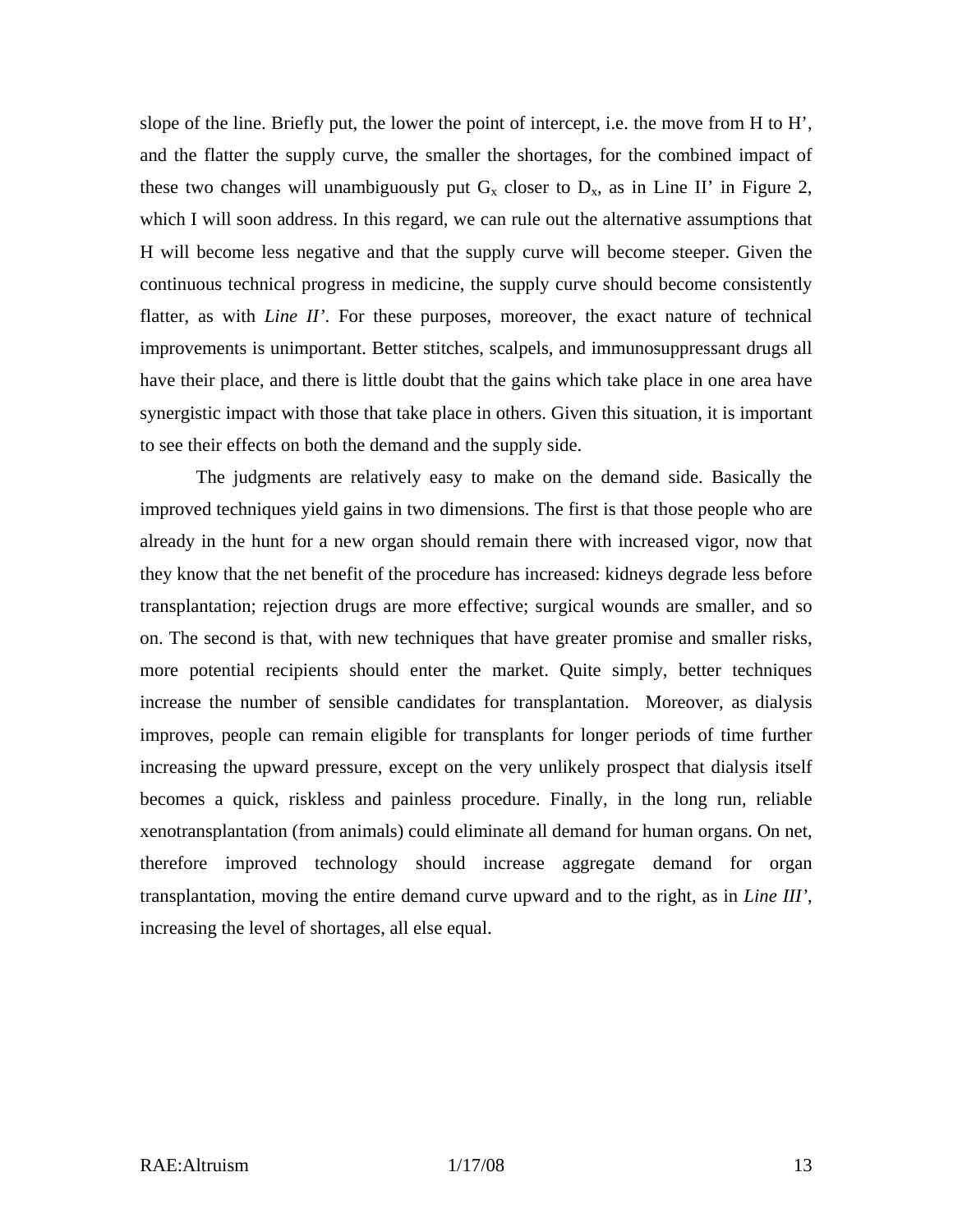

Figure 2. Graph comparing supply and demand curves with increased demand and improved technology

2.2.1. Supply Side Effects: Change in Y-Intercept. Turning to the supply side any sensible altruist should respond to two elements. The first is the knowledge that better transplantation is likely to yield greater benefits to other individuals. Intuitively, this element should induce greater altruism. If a donated kidney had an expected benefit of one year's benefit, fewer people will undergo the surgery than if the transplant had an expected ten-year benefit. With or without discounting, the increase from 1 to 10 expected-quality-life years should surely induce some potential altruists to donate.

In analyzing with the improved returns from transplant, however, it would be mistaken to treat all altruists as selfless in the sense that they regarded one unit of benefit to others as equal to one unit of benefit to themselves. In this connection, the standard biological models of inclusive fitness are instructive. That model assumes, for example, in parent/child relationships that the parent will incur one unit of personal cost to produce two or more units of benefit for the children (for the original account, see Hamilton (1964)). There is in effect a simple reciprocal relationship which holds that one half the genes in common implies the two-to-one ratio at the genetic level. That ratio of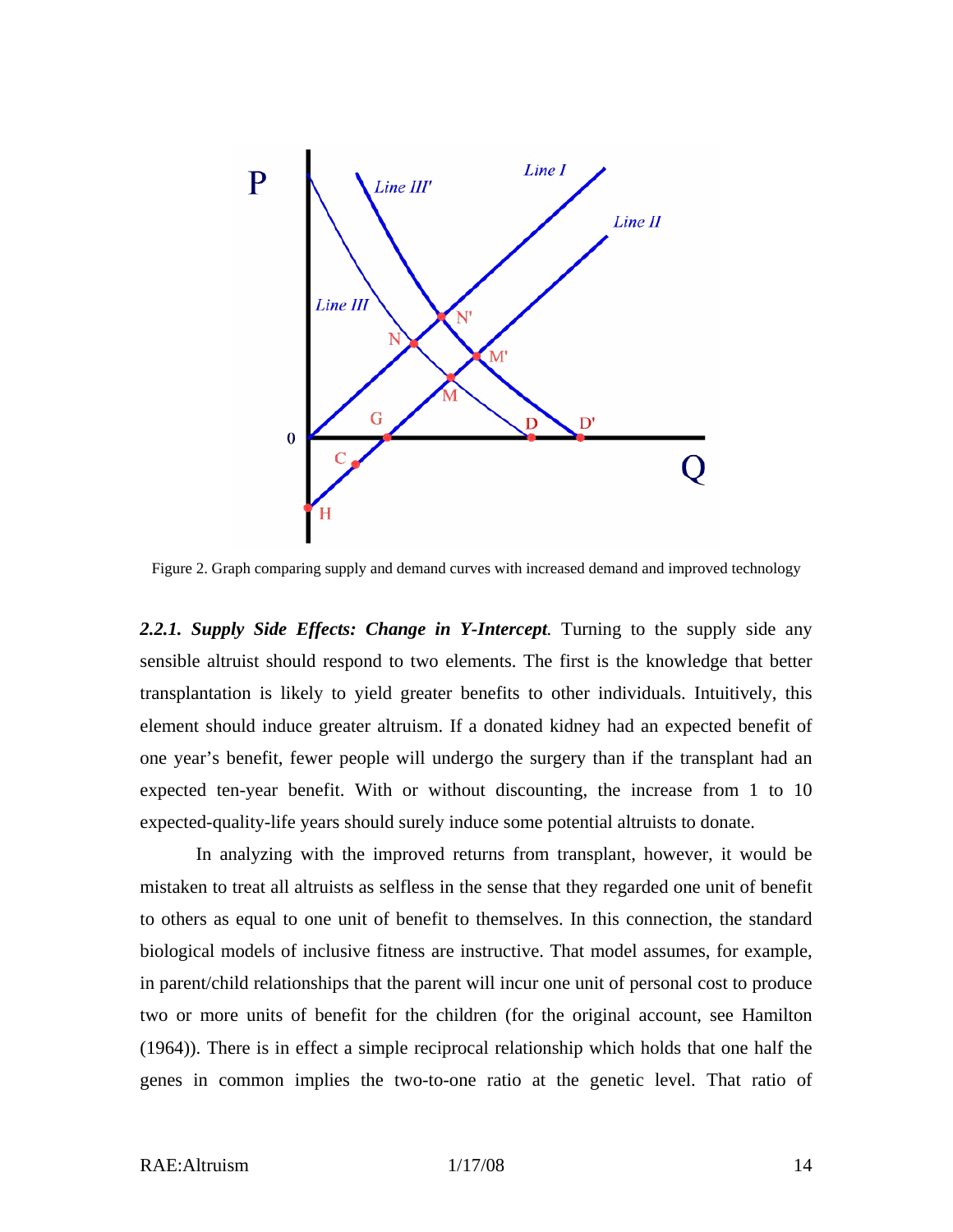substitution surely is the most favorable that could be expected in human interactions, so that we should expect larger elements in other contexts. Heuristically, a sensible first approximation might postulate that a 10-fold increase in expected benefits over some defined range to someone else induces the average altruist to bear one additional unit of cost. The number is not quite arbitrary, but treats the affinity as some one less than the one-to-eight ratio for second cousins. In any event, the analytical point remains unchanged regardless of the numerical value assigned to this critical ratio.

To see how this model works, note that no one will donate a kidney that produces no gain to the recipient. The rational altruist will behave just like the egoist and wisely do nothing. But once the benefits from kidney transplantation become positive, then a few (extreme) altruists will enter the market. For our purposes, we can assume that their lower bound was H, which is another way of saying that under present conditions they thought the cost H equaled one-tenth of the benefit to the recipient (B/10). In the present situation, we need only assume that the same ratio that led to the initial fixing of H will account for its further downward movement, so that from H the altruist will also be willing to bear costs  $C + B/K$ , where B represents the additional benefit to the recipient and K represents the deflator used to equate the benefits of another to those to one's self, which I postulated at 10. Of course, these changes in external benefits cannot increase the donations from any given donor, which remain fixed at one kidney. But the perceived changed in benefits should induce more altruists to enter the market, thereby increasing the overall supply. Over time, H will move slowly downward with additional improvements in technology, such that every K units of donee improvement will yield a willingness of donors to accept one extra unit of personal loss. Without further changes, the supply line will cross the x-axis further to the right, creating a new equilibrium with a larger supply and lower prices.

A second way to increase the level of altruism is to reduce K, by creating a stronger affinity between the donor and donee, which should in turn push the supply line deeper into negative territory. Knowing a potential donee could increase empathy, and thus the level of donations. Note this change in ratio requires no improvements in technology. Establishing those closer bonds is the objective of many matching programs now in effect (described in Section 4). Favorable shifts of either K or B should improve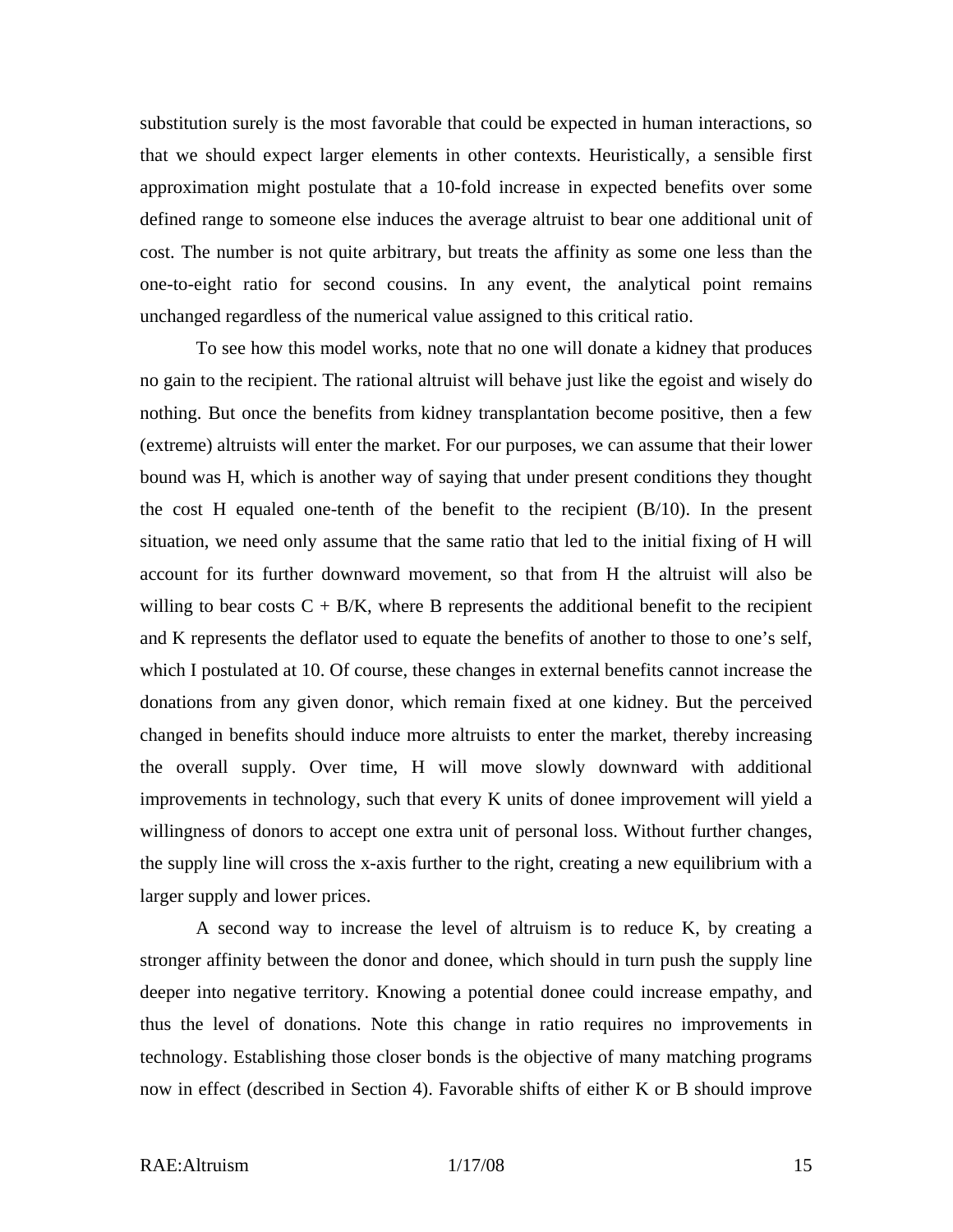the rate of donation under all legal regimes, including the current law and the Gaston proposal.

*2.2.2. Supply Side Effects: Change in Slope***.** The above analysis has thus far only looked at the determinants that shift the y-intercept. Technical and social changes can further change the analysis in a second way, by flattening the supply curve. As in ordinary markets, technical improvements could reduce the marginal cost of additional units, which imply the flatter supply curve, which leads to greater participation at any given price, positive or negative. Any increase in the number of transplant centers, or any reduction in the costs of transplantation could have that effect. The operation could be made cheaper; the time for recovery could be reduced; the long-term complications could be decreased; and more information about the procedure (which is safer than commonly assumed) could reduce the level of uncertainty.

Empirically, the two sorts of changes work in the same direction, for whether we move the y-intercept down or reduce its slope, the supply increases. As, before, the social improvements take place under all legal regimes. In principle, the combination of these two effects might even create a supply curve that crosses the x-axis to the right of the quantity demanded at a zero price, at which time the shortages disappear, so that altruism solves the organ shortage under the Gaston et al. (2006) approach. Or, of course, the shifts could fall short of that objective leaving a modest shortfall, which is the situation depicted in the graph below where all the changes in demand supply generate a new equilibrium at point E', which features lower prices and larger quantities than the original equilibrium at point M. See Figure 3 for a graph with the changes in the supply and demand curves in a dynamic model.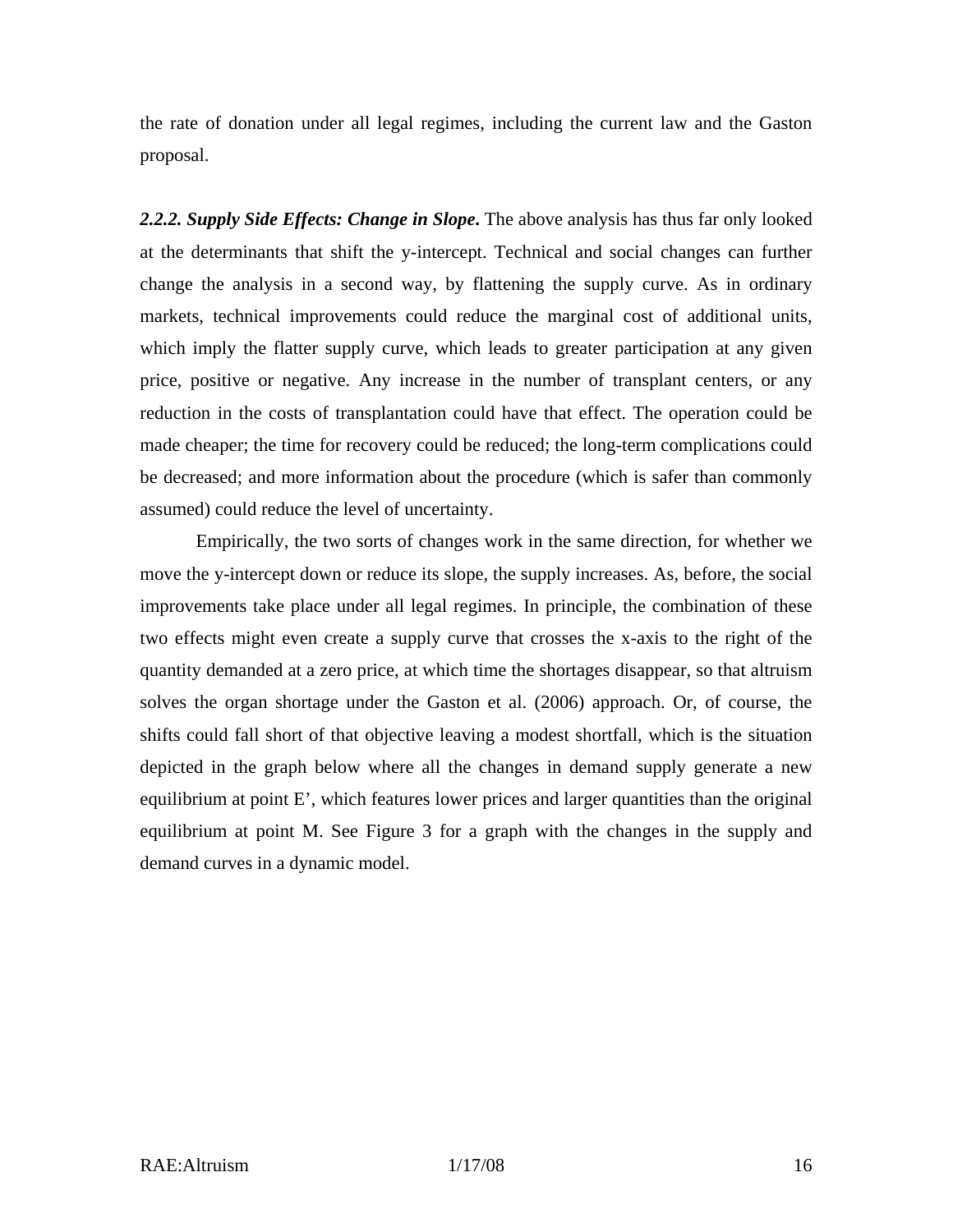

Figure 3. Supply and demand curve in a full market with improved technology.

#### **3. OBJECTIONS TO THIS MODEL**

The vast literature in support of the current ban on organ sales, however, does not accept any version of neoclassical analysis. Nor does it treat altruism and egotism in the roughly continuous fashion outlined above. Rather, the hard-line critics raise two different types of objections. The first line of attack disputes the core behavioral assumption of the neoclassical model, which postulates monotonic upward movement along the supply curve. The second line of take holds that many well-established limitations on contractual freedom—duress, incompetence, fraud, mistake, and exploitation—are so potent in this context as to call for shutting down the market altogether. Rejecting these arguments does not indicate exactly which of the legion of proposals should be put into its place. The possibilities in this regard cover everything from ordinary commercial markets, to monopoly markets in which only governments could buy organs, to markets that impose strong restrictions on the entry and payment of private actors, such as the Gaston et al. (2006) proposal. My own preference is to move to unregulated markets, but I would settle for much less in practice. The arguments here, however, are not meant to decide among these various positions, but to respond to the hard-line defenders of the status quo. With that caveat, I turn first to the behavioral, and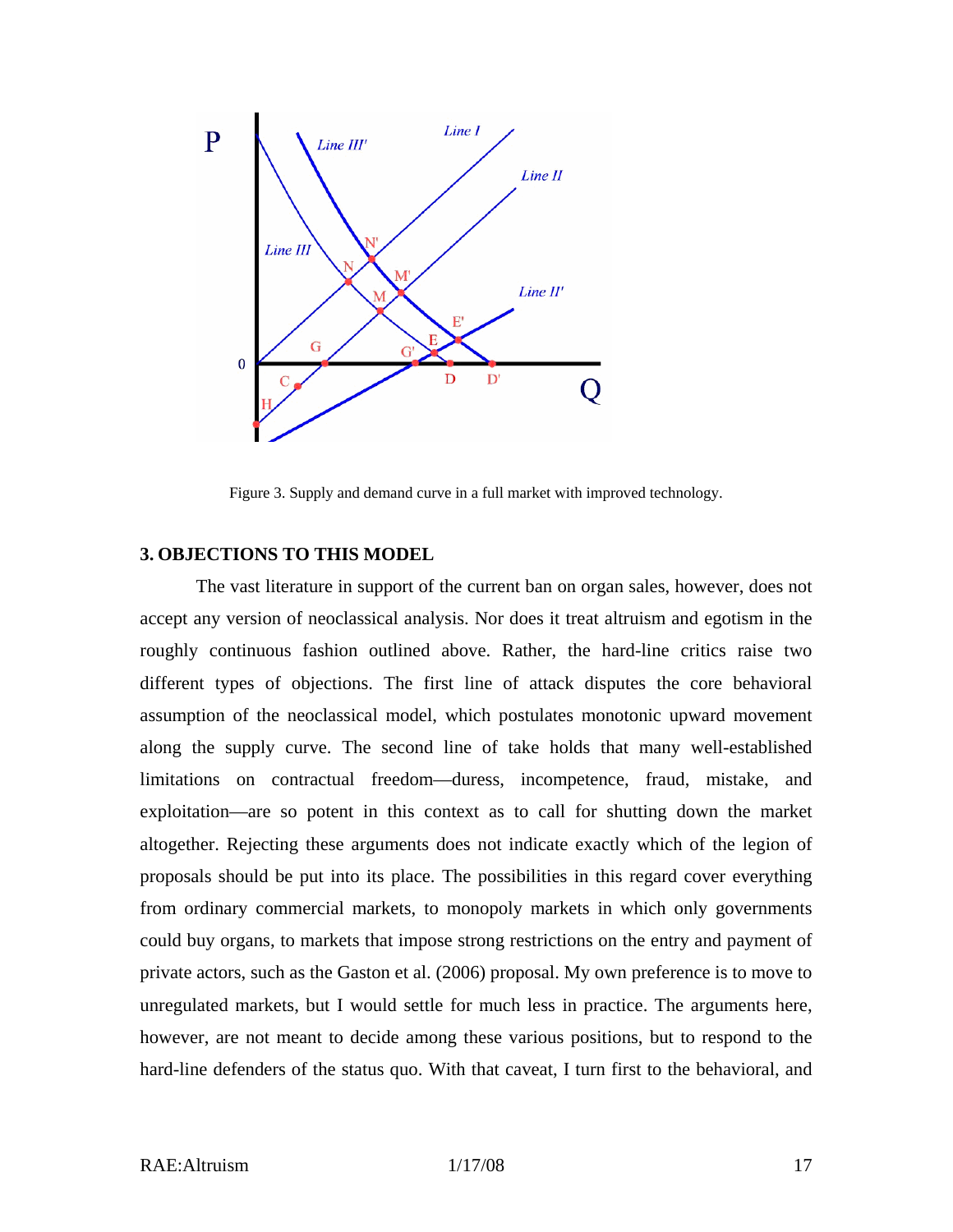then to the traditional objections, to the relaxation of the NOTA ban on valuable consideration.

#### **3.1. Behavioral Objections.**

*3.1.1. What is crowding out?* The first objection insists that the usual rational actor assumptions that work tolerably well in traditional for-profit markets do not capture the complex human motivation that operate in altruistic markets. In many cases, that uneasiness is captured by the term "crowding out," which expresses the belief that any use of valuable consideration will weaken the human bonds of altruism so that positive prices will *reduce* the supply of organs. *Line II* of Figure 3 ignores any crowding out effect by assuming that quantity supplied moves upward with price increases. To support their claim of crowding out, opponents of the voluntary market often look to the work Titmuss ([1971] 1997) on blood donations, which found that many altruists just withdrew once payment was offered. There are multiple ways in which this point could be expressed. One possibility is that the supply of altruist organs disappears once any cash payment is introduced. A second is that crowding out is responsive to the size of the payment, such that the more that is paid, the more altruists drop out, until the market is composed entirely of egoists. Alternatively, it could be assumed that high payments keep altruists in the market by offering independent confirmation of the high values of their gifts. All of these assumptions mean that increased prices lead, at least over one segment of the population, to either as vertical or backward-bending supply curve for altruists. Rather than graph all possibilities, the panels below in Figures 4 and 5 assume that there will be partial crowding out of altruists by positive payment, which is independent on the amount of money paid. The first panel depicts the altruist supply curve. The second depicts the combined curve for altruists and egoists, with a discontinuity at the breakeven point to reflect the departure of some altruists from the market. Accordingly, the combined supply curve looks like the altruist curve until the price equals zero, at which point it all ratchets back by  $G_x - P_x$ , and thereafter continues upward with the same slope as *Lines I* and *II,* but falls somewhere between them.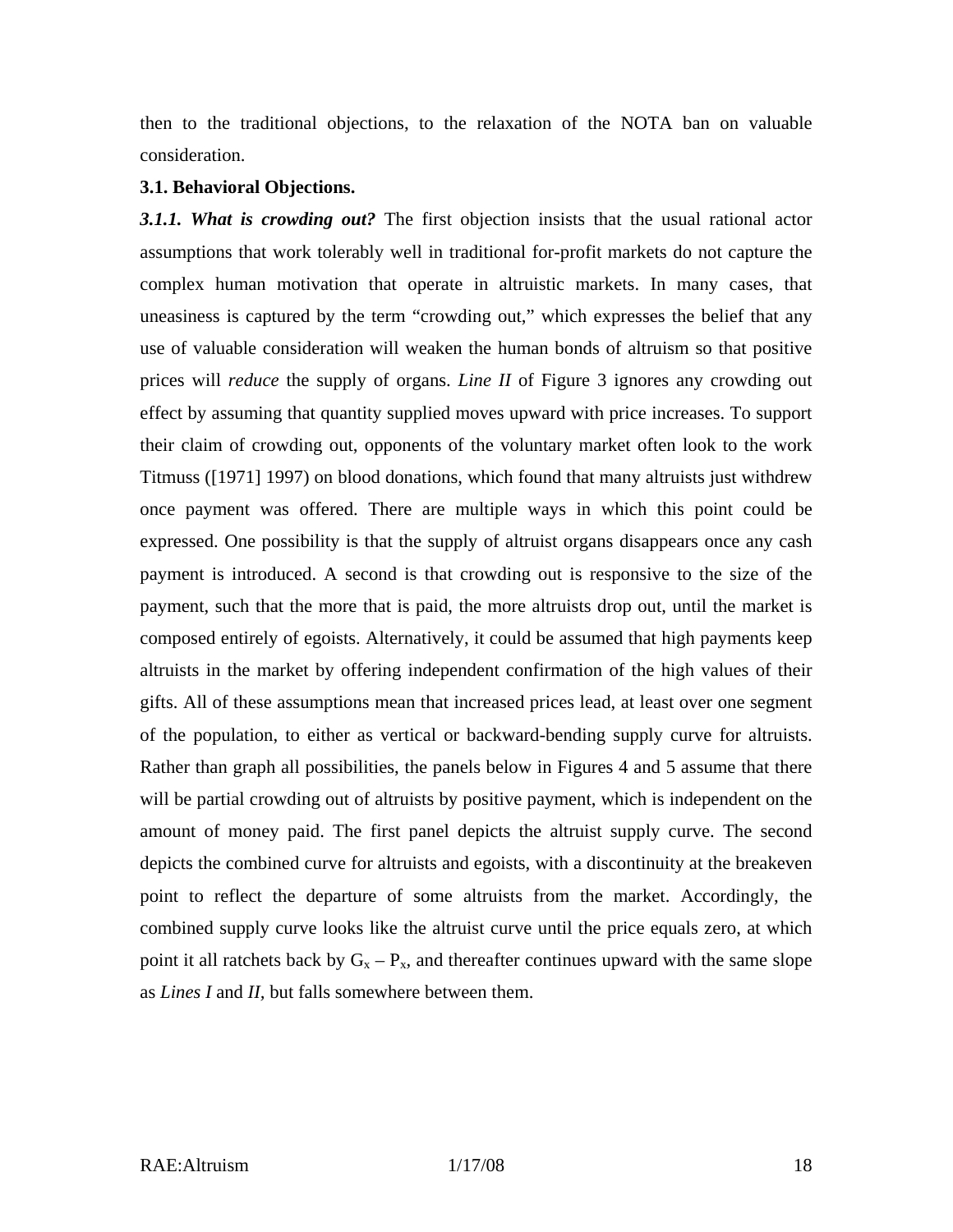

Figure 4. (Panel I.) Altruists' supply curve with partial crowding out (left graph) and market with partial crowding out of altruists at breakeven point (right graph).

Alternatively, we could assume that the altruist supply curve is backward bending once valuable consideration is introduced. On this model, depicted in Figure 5, total supply turns backward between points G and K. At that point, all altruists are out of the market, so that the combined curve is simply the egoist curve that we had before. The equilibrium at point N yields a higher rate of transplants than the altruist market, as the increased supply effects from higher consideration swamp the altruistic losses.



Figure 5. (Panel II.) Altruists' supply curve with complete, continuous crowding out (left graph) and market with full, continuous crowding out of altruists (right graph).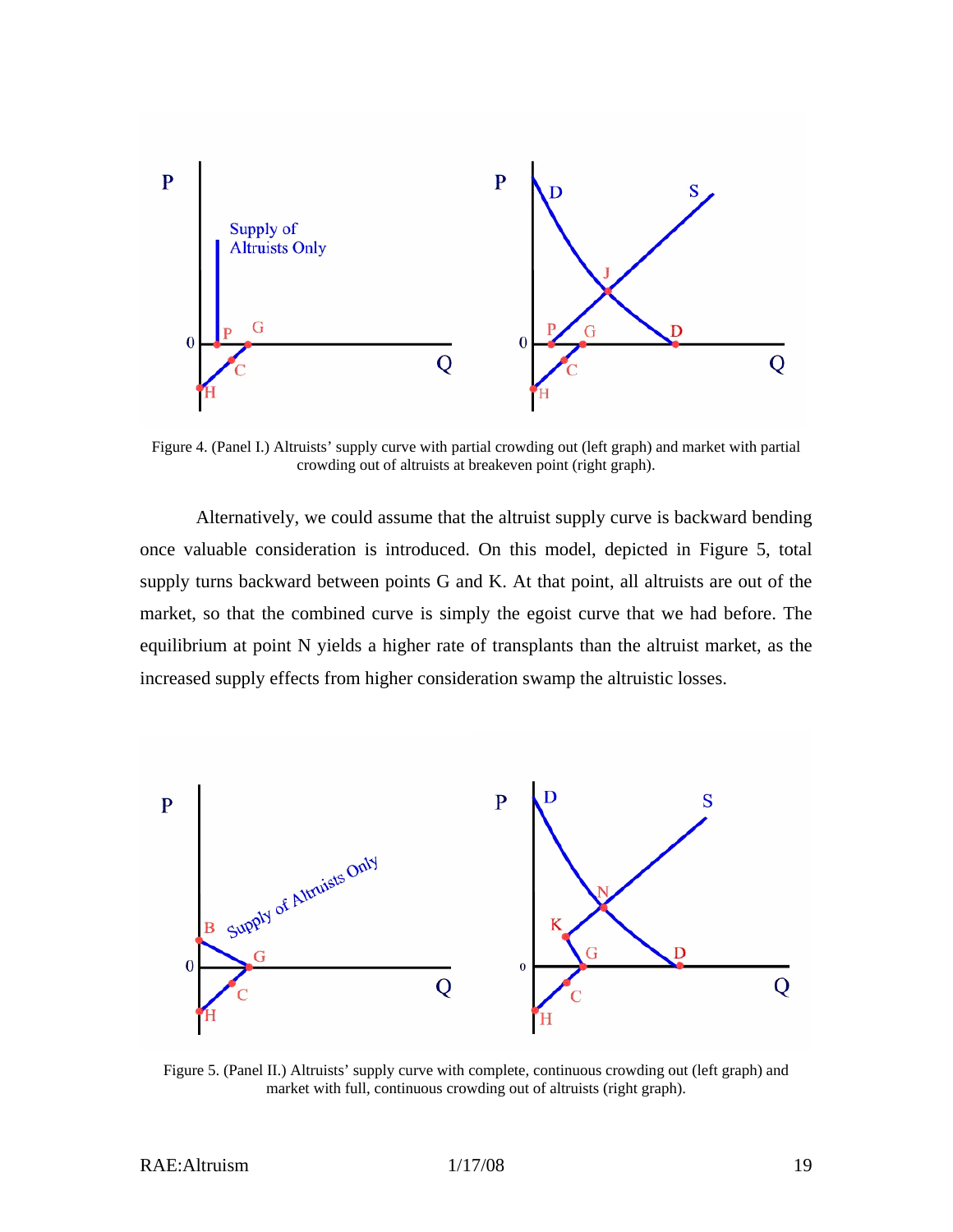The crowding out thesis typically does not clearly distinguish among these various cases. But it does assert that the total supply will be lower with payment than without, which will not be true once the cash or other benefits supplied become large enough. In any event, any assumption of crowding out is testable in principle. We could decide to relax the prohibition against valuable consideration and observe the various responses. What happens to uncompensated donations? How many new entrants join the market and take the compensation offered? If it turns out that the aggregate supply is lower than before, it will be important to check whether the price levels exceeded the dollar figure that would drive all altruists out of the market, or to demonstrate the organ market is so oddly configured that even egoists flee once cash or other valuable consideration is offered. If a real payment schedule experiment turned out to curtail total contributions, we should stop the program and treat the present and growing shortages as an immutable fact of life that is only made worse by injecting cash into the equation. But the chance that a strong supply response among egoists would swamp these effects is substantial as well. The current shortages are easily predicted by standard theory, with or without altruism, that we should be wary of making extreme assumptions in untested waters. And given the potential number of lives to be saved, the test is surely worth the gamble.

*3.1.2. The Empirical Studies***.** To buttress the above analysis, let us assume that Titmuss was correct in observing the level of voluntary blood donations went down when payment was introduced. What explains this counterintuitive response? One possible explanation is that a low stated price signals to altruists that their gift is of little social value. I find it difficult to credit this signaling explanation because so many other sources of public information are available. Surely, it is not beyond the power of blood banks and hospitals to talk up the gift of life. Who will think that a life is worth only \$10 or \$100 because that is the administrative price set for blood? Even if that were the case, then raise the price to \$1000 per unit, and watch the altruists stream back in for no money at all. The signaling explanation predicts a boost in altruism if high prices were paid, which is not what most of its adherents actually believe.

Even if the blood studies proved robust, the transfer to the donation of kidneys is doubtful. The cost of making blood donations is several orders of magnitude smaller than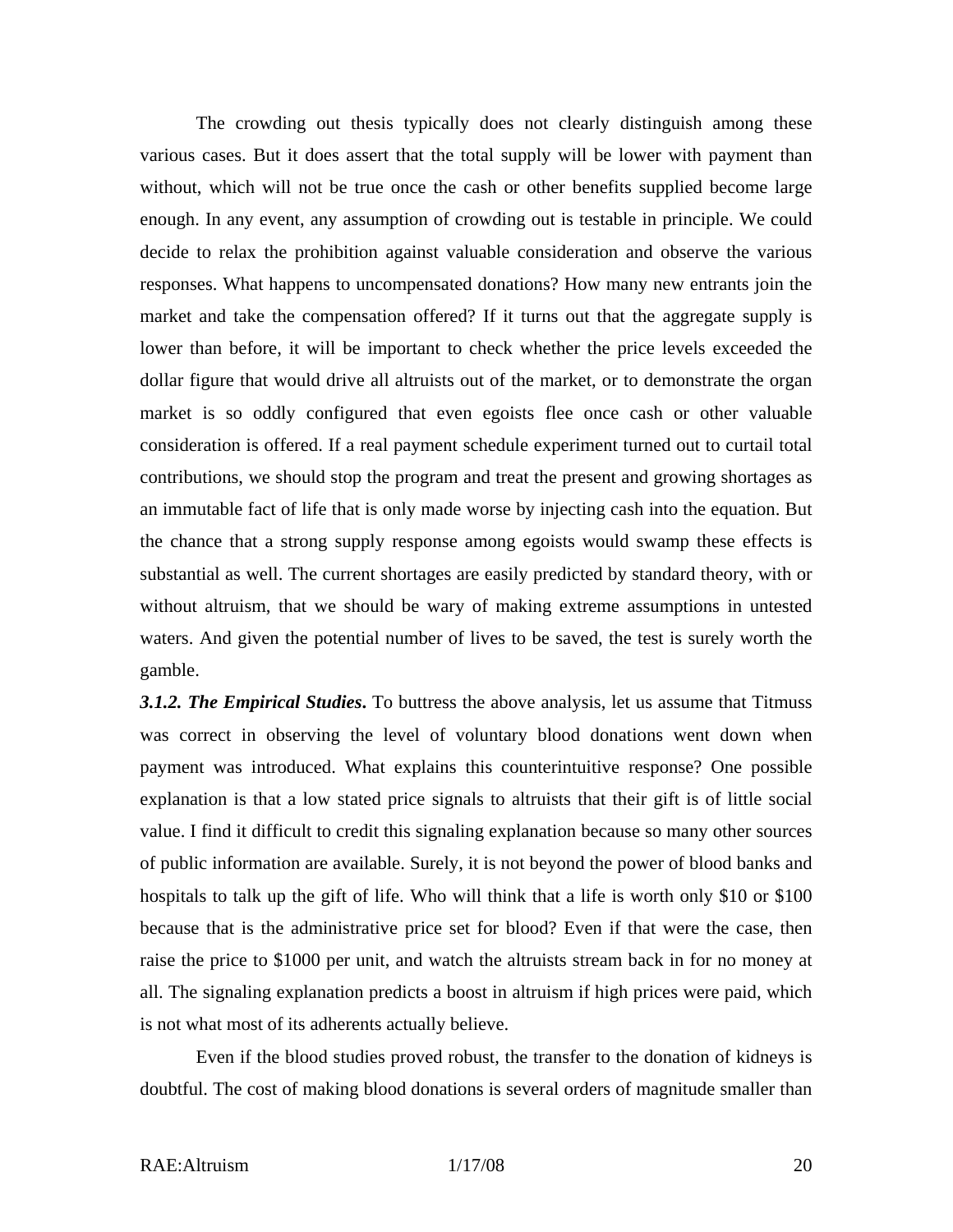that of making kidney donations. Altruists who are in for a \$100 transfusion might not be in for a \$50,000 organ transplantation, given that we the amount of altruism to decrease as the perceived level of sacrifice increases. Whatever signaling effects hold for blood need to carry over to kidneys, where the number of altruists is far smaller. And for livers it will be essentially zero, given that the risks of liver transplants are huge relative to those for kidneys. It is therefore very iffy to draw inferences about behavior from one market to another, even within the broad class of organ donors. Altruists, like everyone else, will respond to the incentives created by costs, benefits, and the ratio between them, and they should do so, more or less, in line with the model outlined above. On this regard, it is worth noting that there is in Iran a regulated organ market which essentially clears, without evident complications. Again the transference to the US setting is not clear, but the evidence clearly casts at least some doubt on the power of the crowding out effect (see Daar 2006).

The evidence of close organ transplants does not support the view that the crowding out effect will be robust. To bolster their claim, the defenders of the NOTA ban often rely on economic studies that point out behavioral anomalies in other markets. Accepting altruism as a motivating force necessarily buys, but cautiously, buys into this approach. But great care is required before making grand leaps that ignore powerful situational differences. Thus Rothman and Rothman (2006), for example, rely on a wellknown study of an Israeli day care center which initially did not charge parents who came late to pick up their children (see Gneezy and Rustichini 2000 for the original account). The number of late pick-ups was modest. Shortly thereafter, the center introduced a small fee (\$2.50) for a late pickup, only to observe that the number of children who were kept late increased, as parents perceived the fine as a price that allowed them to consume as much of the service as they chose for the stated figure. Yet once the fee was removed, the high level of late pickups continued because it proved impossible to revert back to the pre-fee norm. The introduction of, as opposed to an increase in, the price altered the underlying relationship between the parties so as to produce counterintuitive effects.

Experiments of this sort offer at best uneasy guidance for the organ transplantation problem. One obvious difference is that the day-care study involved continuous and multiple interactions over relatively small accommodations that were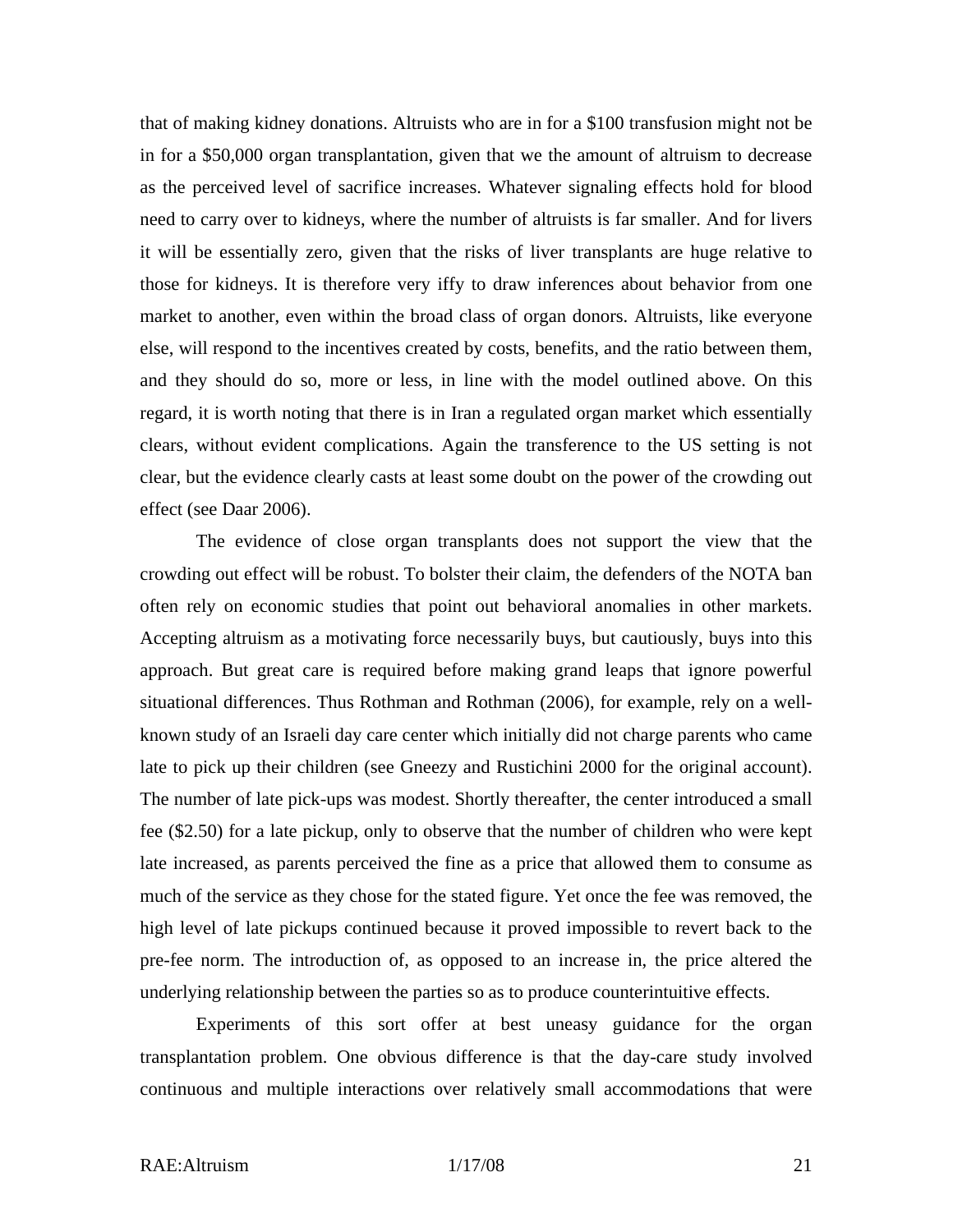embedded in a larger relationship that straddles the line between business and education. The standard legal literature from Roman times forward has always used a different metric to deal with gratuitous transactions, as is evidenced by their treatment of the gratuitous bailments and agency contracts (Nicholas 1962, pp. 187-89). It was well understood that any who received a favor was always at risk of termination of the service in question, at least if notice was given before the promisee had changed his position. Given that general risk, the parents could have chosen not to "abuse the privilege" for fear that they could be summoned to school at a most inconvenient time to pick up their children: the no payment is a clear sign that the service is done at the risk of the recipient. The low abuse rate therefore reflected the socially internalized risk of lost services. The price/fine was taken as a signal that the day-care center had taken on itself the obligation to care for children whose parents were late. Once price was introduced, the higher use gave a clear social signal that the school was offering a superior product for which it is reasonable to expect a higher demand. In essence the higher utilization indicates that parents valued the added security of the transaction by more than \$2.50. The sociology should track the differences in expectations, not to refute the proposition that a higher price elicits a larger supply of an *identical* service. The continued high level use after the fee was removed is more difficult perhaps to understand, but in principle, there is no reason to think that any complex set of social interactions is perfectly reversible. Now that the parents know that the school has geared up for the increased demand, they could easily think that their impositions caused less inconvenience previously. Also, another weakness of the experiment is that it never asked how parents would respond if the fees were raised to a market price, that is, one that allowed the school to cover the cost of the additional service. Hence this entire after-school market could have been out of equilibrium at all three stages: all parties might have been left better off with market rates for the after-school activities. Even taken at face value, the stud does nothing to prove that the optimal equilibrium was reached at zero prices. The social dynamics in this school market therefore give us little or no information about what is likely to happen when cash or valuable consideration is introduced into a deregulated organ transplant market, where the stakes are a thousand fold higher. Indeed, stressing the imperfections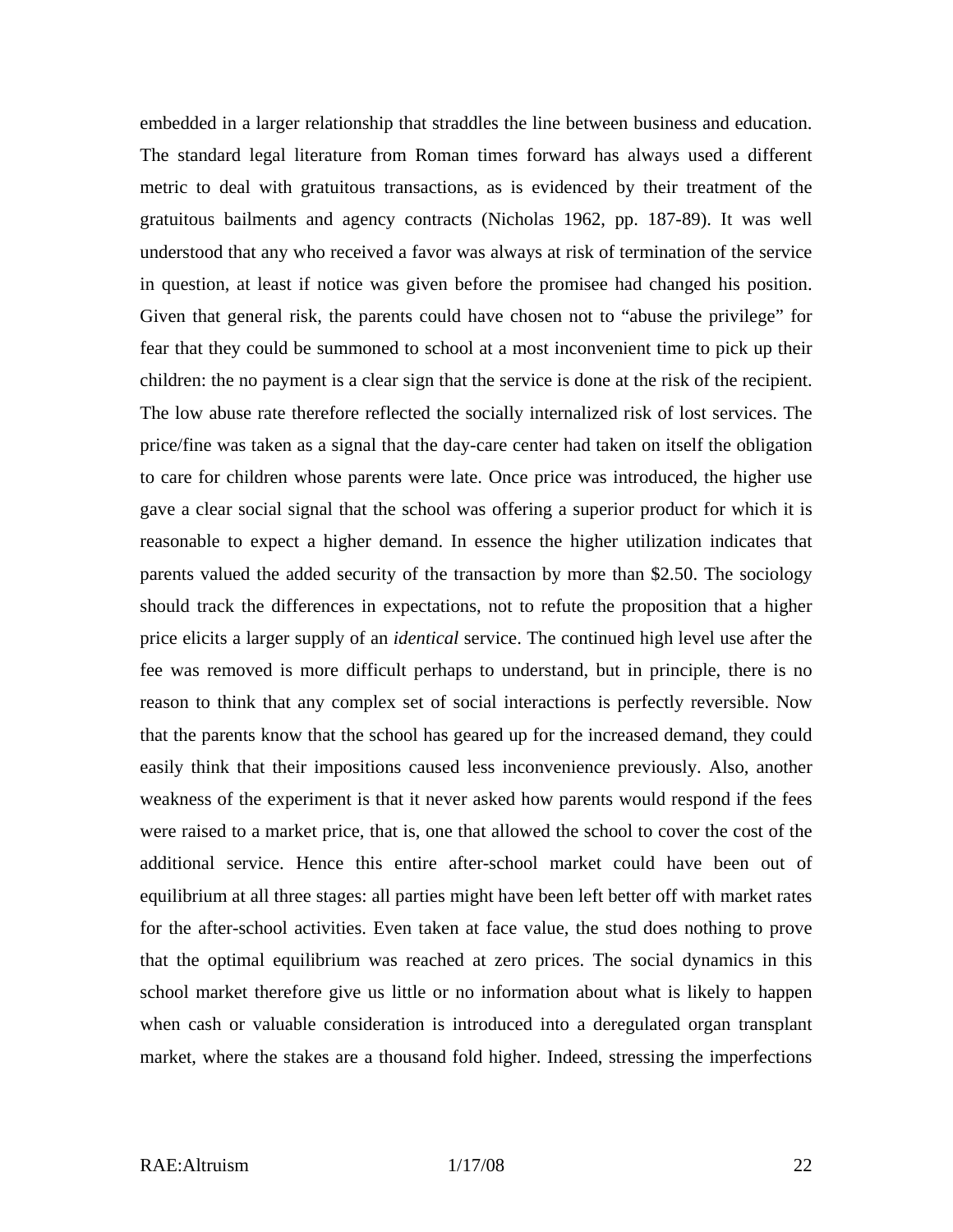of the neoclassical theory does not falsify its central prediction: price controls lead to queuing and systematic shortages, as in the organ market.

#### **3.2. Traditional Objections.**

The defenders of NOTA also raise more traditional economic objections against the use of voluntary exchange. In principle, they accept the usual economic tenet that voluntary exchanges increase the subjective welfare of both parties. Yet then they argue that these markets, even with limited altruism, are flawed by ignorance, opportunism, coercion and worse. No question that the various accounts of misbehavior in third world countries and in gray markets are lamentably consistent with standard economic theory, which reminds us that some individuals are prepared to cheat, without moral remorse, if they think that they can get away with it. But at this point there is a serious disconnect. Objections of this sort apply to credit, medical and insurance markets. Yet no one thinks that the right response is to shut them down. Instead the first line of response should be rules that license practitioners, require disclosure, have public inspections, impose minimum wages or maximum prices, in an effort to knock out the bad transactions while allowing theses businesses to continue in operation. But with organs the set of undocumented defects is thought to preclude any narrowly-tailored remedy and to require shutting down the entire market without trying any more targeted response. Thus if the key objection was the exploitation of the poor and the vulnerable, then we should ban persons with incomes under \$25,000 per year or without a college education from the donor pool. If the objection were that rich people would get all the organs, then at least allow for the government to buy at some stipulated price, and then distribute the organs under the traditional criteria (see Cohen 1989; Hansmann 1989). In the end, it is hard to resist the impression that moral objections drive the inquiry, and whatever unhappiness one has, for example, with Leon Kass's (1992) heroic efforts to ground the prohibition in moral language, at least it does not suffer from want of candor.

Nonetheless, it is instructive to take these claims of contractual breakdown at face value. At the outset, however, recall that any willingness to cheat or exploit differs across individuals like any other variable. Examining the risks of fraud and sharp practice in novel markets, it is always a mistake to focus on persons with generous, or even normal,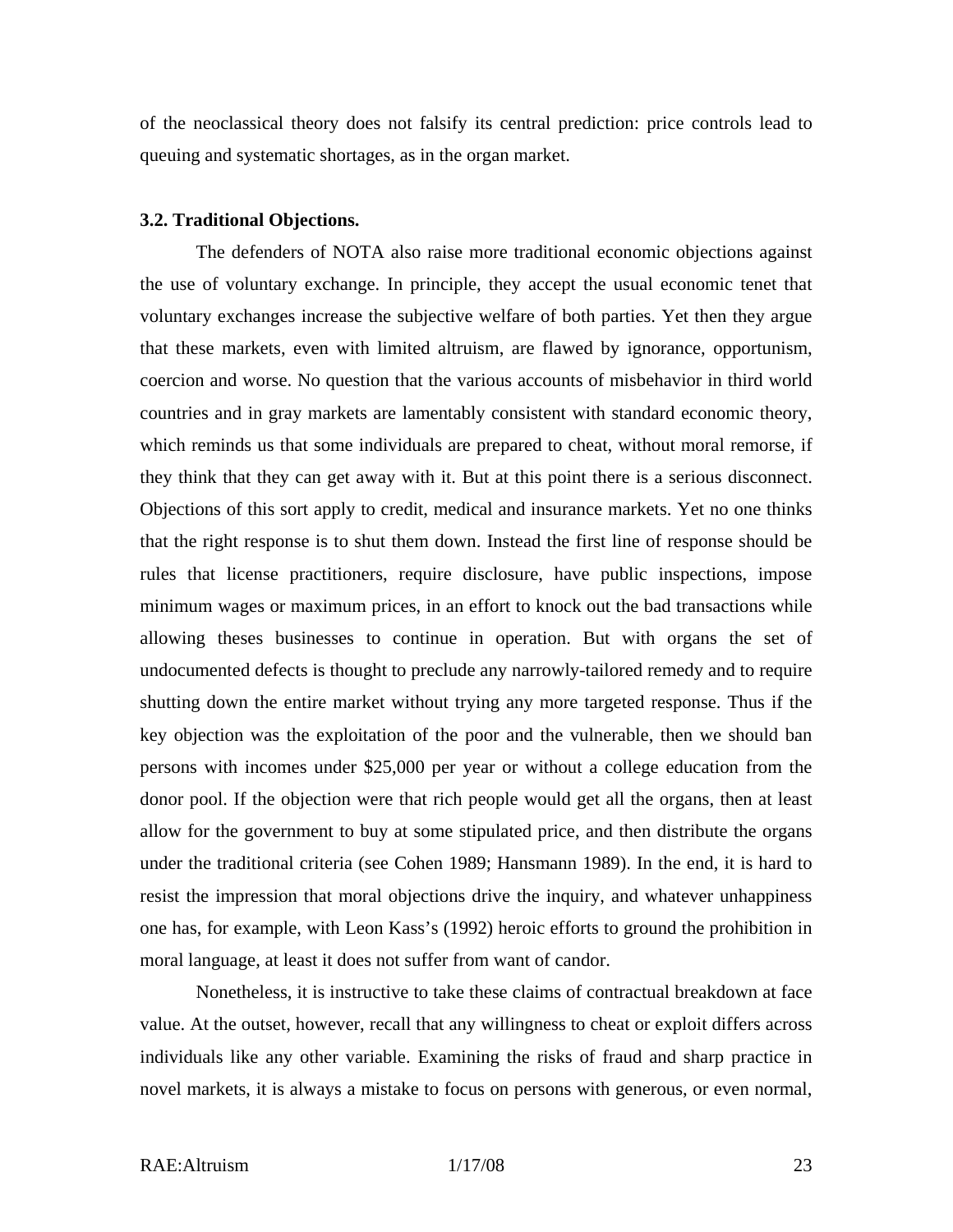moral sensibilities. Powerful selection effects will determine how people with different temperaments will sort themselves occupationally. Malicious people often take advantage of upright individuals.

This selection effect should influence how to think about the control of fraud and sharp practice in any organ market. Thus it is a mistake to assume the current players in the illegal organ will remain after legalization. As their comparative advantage diminishes their numbers should dwindle. The first approach to organ markets with cash or other valuable consideration should not be to add tough new sanctions to curb the rascals. The risk is that tough sanctions will deter honest people from entering the legal market. The key argument for liberalization therefore stresses how the legalization encourages reputable traders, including middlemen and agents, to enter into the market, and to brand themselves by advertisement and repeat play, so that potential organ transferors and transferees can have confidence in someone who knows the ropes. On this view, the least desirable reforms are to block the use of brokers and other intermediaries from appearing in the marketplace (see Matas 2007 for that proposal). Once again the change in circumstances makes it perilous to draw inferences about the behavior in legal markets from the behavior in illegal ones. One might as well say that all real estate markets are filled with intrigue because of the peculiar landlords who operate in rentcontrolled markets. Yet if we remove the price control, the queues vanish and ordinary individuals who have no stomach for the intrigue that always takes place when price controls induce systematic shortages, come back into the market.

The traditional objectors to organ sales often make distributional arguments against the practice, claiming that it will disadvantage the worst off in society relative to the remainder. Here the implicit assumption is that all the donors will in fact be poor and the recipients, who bid up the price, will be rich. The argument is subject to a number of responses. The first of these is that even if the argument were true, it would not justify the total ban on organ transplantations. Rather, it would require that all donors have a minimum level of income or education before they were allowed to participate in the market. But even these forms of protectionism seem over the top. Given the general diminishing marginal utility of wealth, on balance we would expect that the largest gain from increased income would go to those who are the poorest off financially, not those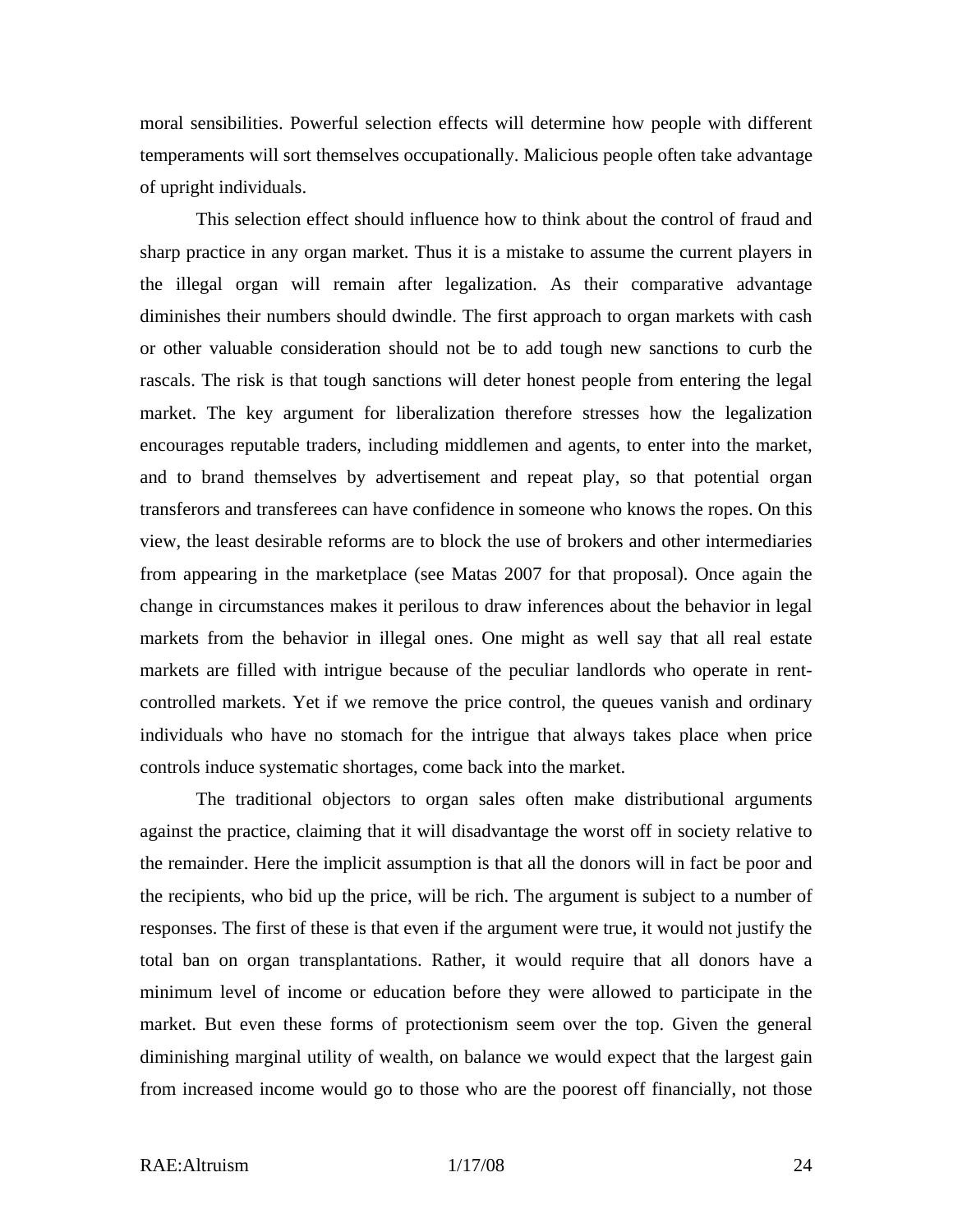who are well endowed. If so, then this form of prohibition knocks out the parties who enjoy the greatest potential for gain.

The fear of exploitation is misplaced from another perspective. Organ recipients are picky about where the organs come from. Persons with histories of drug and alcohol abuse carry with them the risk of transmitting deadly infectious diseases, which no one wants to accept. The demand for organs therefore will not be strong for organs supplied by those who are down and out. In addition, there is some concern about whether potential cash donees are aware of the risks they face and the possible psychological harms. But those risks face altruistic donors as well, and various counseling and testing devices are used to see if a donor is fit. The same practices can be carried over to paid transferors as well, subject to the same protocols. All in all, if the proposition of mutual gain holds, then there is little if anything to fear on these supposed distributional grounds. And even if there is, then the introduction of some government subsidy, in lieu of covering the cost of dialysis, should put those concerns to rest, because the worst-off under the new system are far better off than they are under the old.

There is also an objection to the use of markets from the demand side. Whether we think that the equilibrium is at point N or M in Figure 1, some persons who are in need do not receive the organs that they want. That outcome is of course a feature of all systems in that all persons who value a good at more than zero do not receive it, leaving the "shortage," as it were, of either  $(D_x - N_x)$  or  $(D_x - M_x)$ , depending on the role accorded to altruism. But that supposed market defect applies not only to organs but to any good and service that is sold, including other sorts of health care. Nor is it necessarily a bad thing. To be sure, in health care settings the link between wealth and utility is highly imperfect, so it would be foolish to assert that "just the right" people have gotten the organs, just as it would be unwise to assert that "just the right" people purchased toasters.

Lest one buy into this egalitarian critique, however, sorting by bidding or markets is likely to do far better than random. It should never be assumed that rich people will always get the organs because of their greater wealth. They too will not bid a fortune to acquire an organ that will extend their lives only by a single day. A poorer person with better health prospects could easily bid more, relying on savings or loans if he could pay for the organ out of the increased earnings that come from better health. Since everyone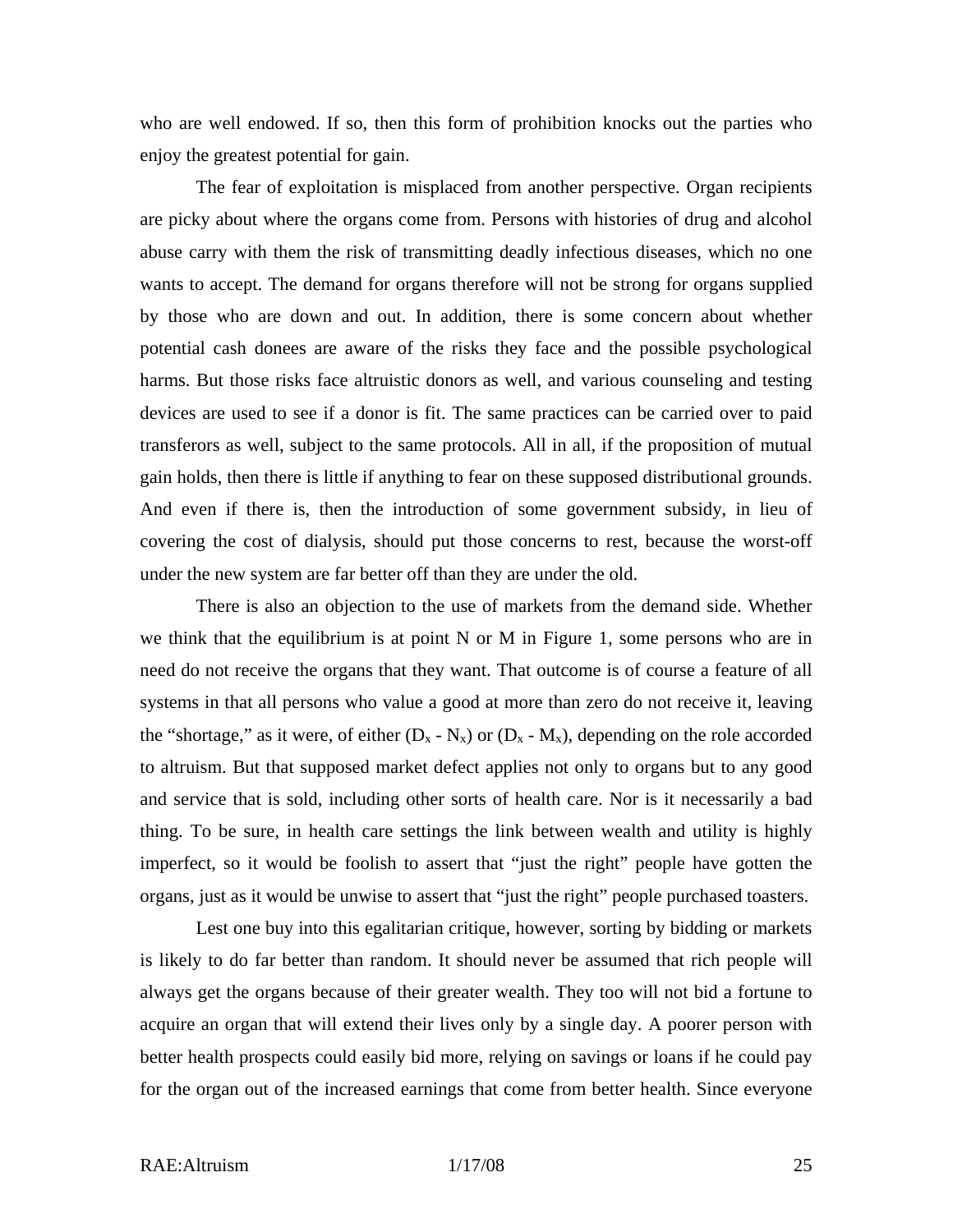agrees that the market for organs is not wholly commercial, charitable support could provide additional financial to deserving candidates of limited means. Indeed, any political effort to trim back or repeal NOTA should include a large foundation grant with just that function in mind. But in principle, even if the charitable support is inadequate, the results should be no more offensive than in other situations where wealth wins out and perhaps less. A received organ should not be viewed solely as a consumption expenditure. Persons with higher incomes could on balance make greater use of the organ (and produce more in tax revenues and other social benefits). No one should be rash enough to postulate a perfect correlation between wealth and utility. But everyone should be hard pressed to endorse any moral theory that prefers larger shortages to smaller ones, which is what happens when all cash or other incentives are ruled out of bounds. All egalitarian theories unwisely reject important classes of Pareto improvements, by taking the position that—but only with respect to markets—unless all can receive, none should receive. Yet they strangely cast that requirement aside under other allocation systems, such as the UNOS list, under which all persons in need do not receive either. The best strategy in all cases is not to impose bans on measures that tend to increase supply, but to work to increase supply so that ideally the available price is low enough to make organs widely available.

#### **4. EXPANDING SUPPLY WITHIN THE CURRENT SYSTEM**

The third inquiry in this paper asks how people respond to NOTA's current prohibition against voluntary transactions for valuable consideration. The topic helps to shed light on how incentives will mold behavior when and if NOTA's prohibition is lifted. Right now, no one can study the behavior in unregulated organ markets. But if the participants in the current market behave as the model of altruism predicts, then we should have more confident that rational behaviors will dominate after the repeal or relaxation or NOTA, so that we should worry far less about behavioral anomalies and crowding out, or other unwanted or untoward effects.

The current UNOS system provides a convenient benchmark to assess the effectiveness of the four strategies that people have adopted to get off the UNOS queue. The first two strategies are related. "Directed donations" allow individual donors to select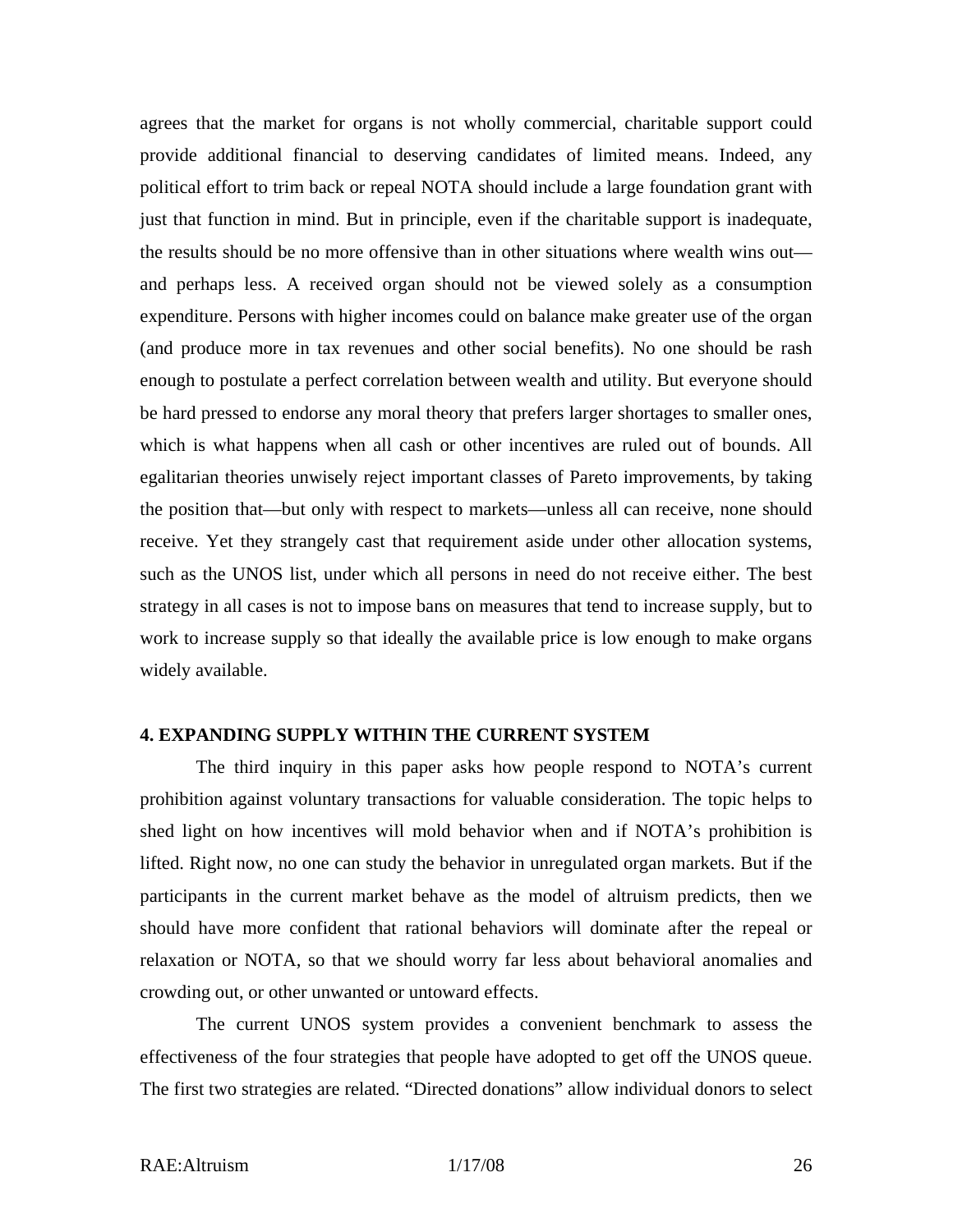the donees of their choice. Sometimes, the impulse for the direction comes at the initiative of the donor. But its more controversial modern form involves active *solicitation* of an organ donor by a potential recipient unrelated to and unknown by the organ donor. The website Matchingdonors.com offers a way to lower the cost of that endeavor. The last two devices work differently by exploiting the gaps in the "valuable consideration" requirement, essentially by bartering one organ for the immediate or future promise of a second. There is of course no assurance that any of these strategies will prove successful in the long run. Quite the opposite, in many instances neoclassical theory, suitably modified to take limited altruism into account, predicts the likely failure of many efforts to reduce the current organ shortage.

The UNOS Queue Currently UNOS has rigid rules to determine the place of each individual on the waiting list (for a longer discussion of the UNOS rules, see Epstein 1997, pp. 264-72). Because of its conscious rejection of all market solutions, UNOS relies on a range of objective tests, related to such matters as compatibility and length of time of the transplant list, that have this single virtue: they remove (in most cases at least) the subjective element from the system, and thus tend to counteract the perception that the decisions of public bodies are skewed toward the rich, famous, and influential. These protocols also eliminate the rancorous and inconclusive collective debates about which individuals are more deserving of a valuable organ. Thus prior to the scoring system, committees, the so-called "God Squads," had to decide which application to accept. Should it prefer the mother of three small children with no workplace experience to the brilliant scientist with no family to support? Choices of this sort, replicated hundreds of times, put conscientious people into impossible conflicts, which in the end led to the abandonment of the enterprise.

The resort to these impersonal criteria, however, introduces real drawbacks into the queuing process that detractors of markets often overlook. For starters, UNOS ignores all soft-features that do matter, albeit in different ways, to different people. The current UNOS rules do not give any weight to the relative value of the organ to persons on the list, whether measured in quality-of-life years, or net social contribution, as determined by income or some other more complex social indication. If the organs allocated by years on the queue, then our neutral principles of organ "sharing" do less than they ought to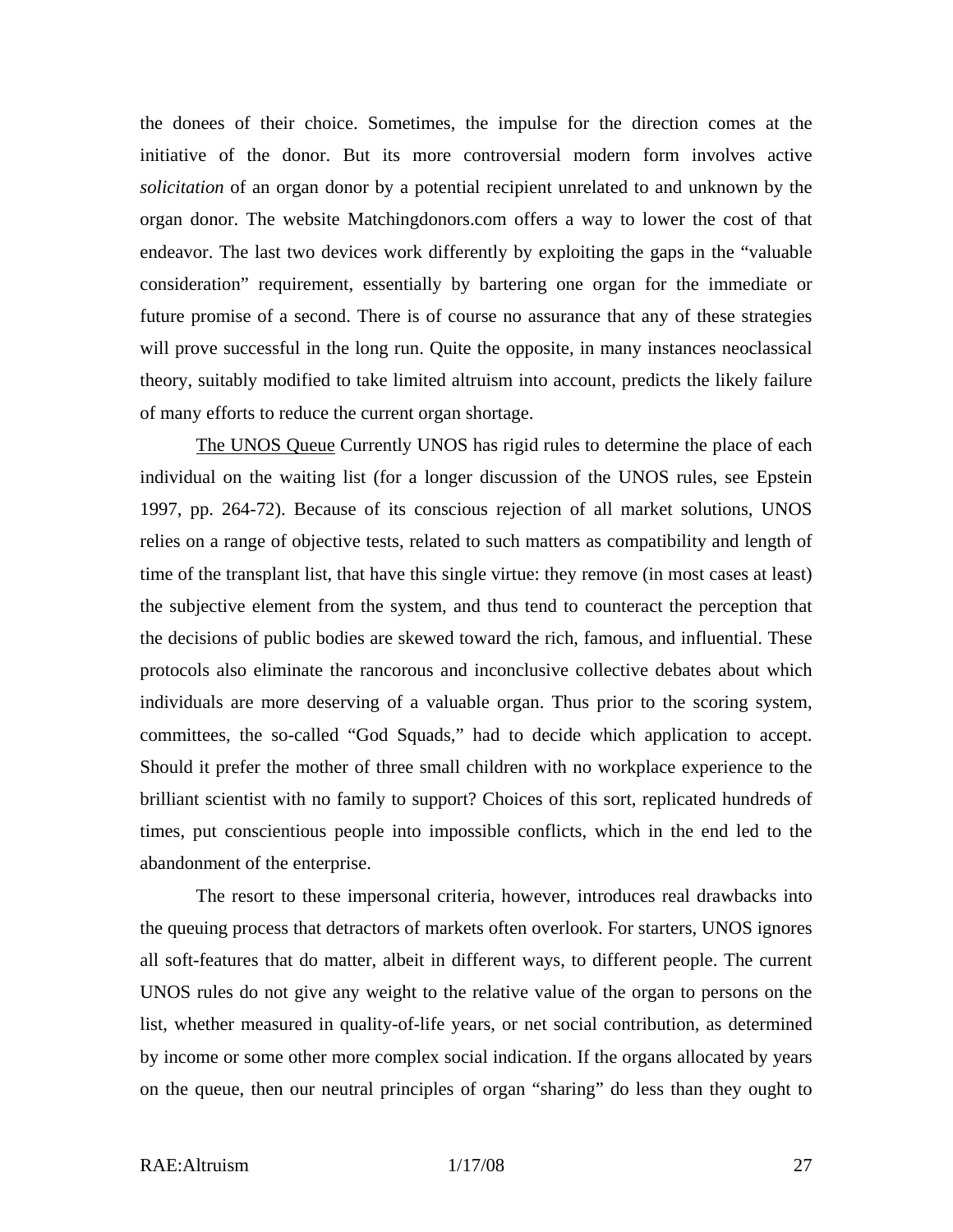reduce the total level of human suffering. The longer people languish on the UNOS list, the worse their condition becomes, so that when the organ arrives, it extends life for fewer quality-years than if it had been donated to some person in better health. Nonetheless, UNOS has no system of triage and keeps people on the waiting list until they literally are unable to tolerate the surgery that could save their lives.

The current practice is coming under increased scrutiny within UNOS, which is now considering a major initiative to alter its formal criteria for the waiting list to give more weight to expected benefits from organ use and less weight to years on the waiting list (see Meckler 2007b). But no precise proposal has yet to be formulated, let alone approved by the Department of Health and Human Services. At best, UNOS will face enormous difficulties in transitioning bureaucratically from the established protocol to any new system. Quite simply, years on a waiting list creates a kind of prescriptive right, which is strengthened as long-time queue members gain influence in transplantation groups. The predicted resistance from high-ranked incumbents is likely to block any UNOS reform that will wring the maximum number of useful lives out of each kidney. A market system, of course, would have the opposite tendency, for on balance the highest bidders would tend to be those for whom the organs are most valuable (for further development of this criticism, see Epstein 1997, p. 268). Yet as bidding is foreclosed, imaginative parties have looked to other techniques to expand the supply of kidneys, to which we now turn.

#### **4.1 Directed Donations**.

The first effort to expand the supply of organs involves the use of directed donations, both live and cadaveric, now under review at UNOS. The law today allows anyone to make organ donations to a designated person of his or her own choosing regardless of donee's place on the overall UNOS queue. The intuitions behind this practice are clear enough. First, the ability to select a donee increases the likelihood of affinity, reducing the figure K in our equation, which in turn induces more donations. Sometimes a closer personal connection will tip the balance in favor of donation. Second, ability to select a donee allows for a donor to select persons in better health who will profit more from the donation, again increasing donations. It is just this dynamic of close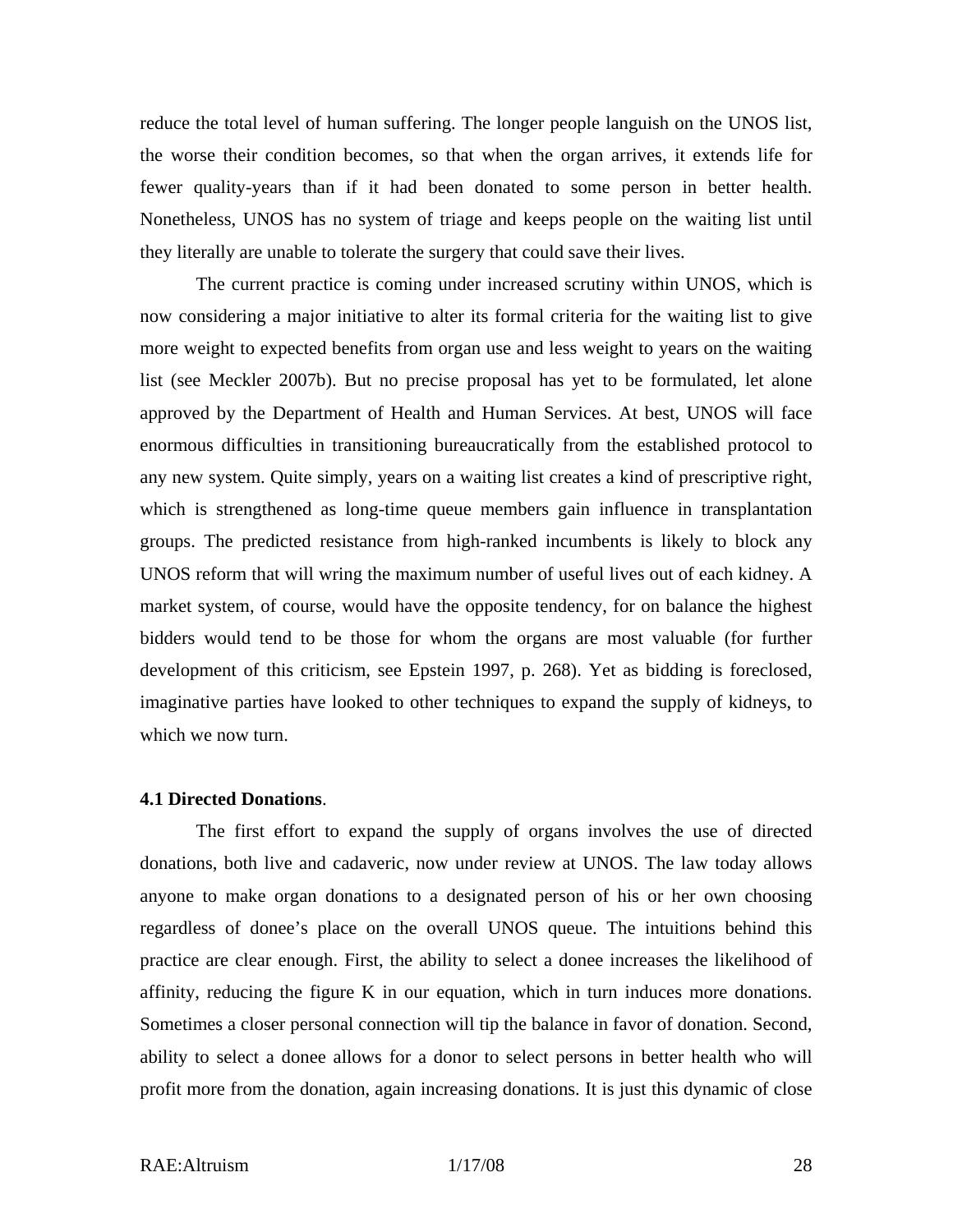affinity and high return that explains why Postrel donated a kidney to Satel. Quite simply, ordinary people, acting unilaterally, are likely to favor recipients who have just made it to the queue, and not those who have long languished on ossified UNOS lists. The old squabbles in the God Squads are removed because every donor acts as a committee of one who need not justify his or her preference to others. One donor can opt for the scientist and another for the mother. The social gains to the transfers are not confined to the benefit to the recipients but also include the additional benefits to the full range of social groups and organizations of which these transferees are part.

Notwithstanding the real advantages of directed donations, the UNOS monopoly has resisted their expanded use. UNOS defenders attack directed donations as a reprehensible form of queue jumping, which upsets the natural order of things (for example, Zink et al. 2005, p. 6). Their short-sighted and misanthropic view implies that every altruistic donor should give his or her kidney to the first person on the list. Yet this insistence that donors be indifferent to the identity of their donees is counterproductive fantasy that goes against every principle of charitable giving. The only way to nourish altruistic instincts is to praise individual acts of altruism, not to condemn them for being made to the "wrong" person. After all, a completed kidney transfer matters more than a refined discussion of whether a particular transfer is selfish (because of the adulation) or altruistic. Without a directed donation, it is highly likely that the donor will just keep the kidney. With it, the queue for organs will be shortened by one person, which benefits everyone, including those people on the now shorter waiting list who have not been able to secure individual matches: they either move one place closer to the top of the queue or do not receive a kidney that they would not have received anyway. It is a situation in which some gain and no one loses. If enough potential donors followed the Postrel example, the queue could disappear altogether. The moral here seems clear. Directed donations are not some dubious loophole that eager regulators should seek to eliminate (contrast with Delmonico and Grahan 2006, which though confusingly worded seems to point in the direction of increased regulation of direct donations). They are generous acts that all decent people should encourage.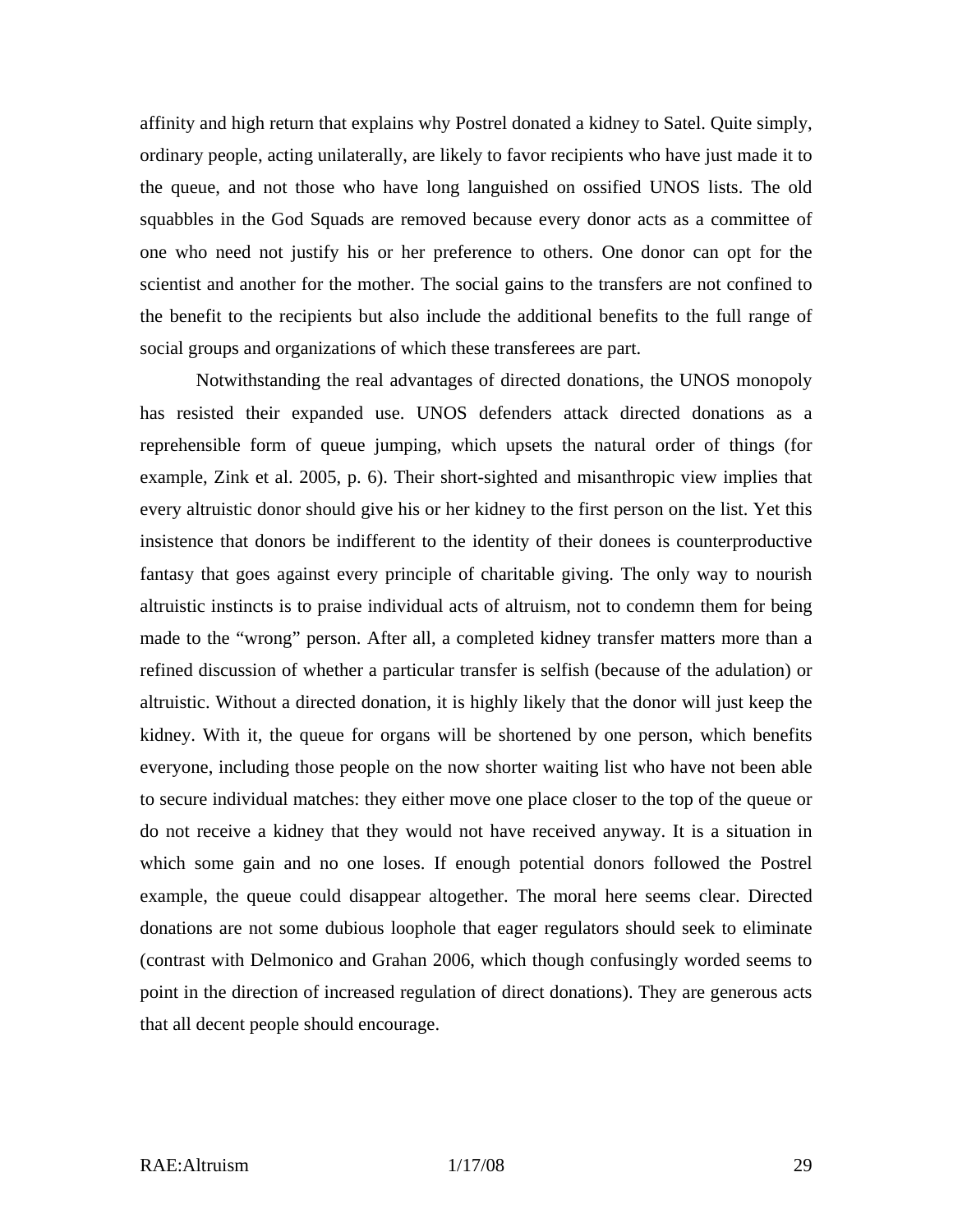#### **4.2. Solicited Donations.**

*4.2.1. Generally.* Current practice uneasily accepts directed donations within families or between close friends. Its limited success has led to conscious efforts to *solicit* donations from comparative strangers by advertising. These solicited donations have been met with an even more guarded response. Frank L. Delmonico, a former President of UNOS, has voiced an uneasy acceptance of this use of solicitations: "I don't think we can legislate or regulate how people get to know each other. . . . Once that occurs and someone decides they want to save another person, I don't think we ought to stop that as long as they are medically suitable, are not violating the law and are fully informed" (Stein 2005). Note he makes no acknowledgment that the directed donations improve resource allocation.

Others bioethicists are much harsher. Arthur Caplan, a University of Pennsylvania bioethicist, voices outright opposition to them: "It undercuts the ability of the system to get organs to those most in need and who have the best chance to survive. . . . It's not fair because it gives priority to people who can get attention." (Snowbeck 2004). The first point is misleading, because "in need" refers, perhaps, to "most sick," which are not those with the best chance to survive. Nor does Caplan explain why getting attention is a bad idea, if, for example, it is a rough proxy of one's determination to fight disease, or of a family's willingness to help out in times of stress. In addition, any solicitation is likely to have positive externalities: greater media coverage can make more people aware of how donating organs saves lives, thereby increasing supply.

Finally, and most emphatically, Zink and her colleagues urge a misguided loyalty to the UNOS guidelines that directed donations only allow privileged individuals to jump the queue without increasing supply. "[T]here is no proof that a family who donates to an organ solicitor donated only because of the solicitation. It is equally likely that someone who makes the decision to donate to a relative stranger would make the decision to donate to any person on the waiting list who is also in extreme medical need." (Zink et al. 2005, p. 8). Not so, for any donor who wants to increase B and reduce K, as the model predicts.

Unfortunately, this skepticism about solicited donations has two negative effects, one theoretical and one practical. First, this skepticism misses the positive effects that solicitation has on organ supply. Taking Zink et al. literally on the "equally likely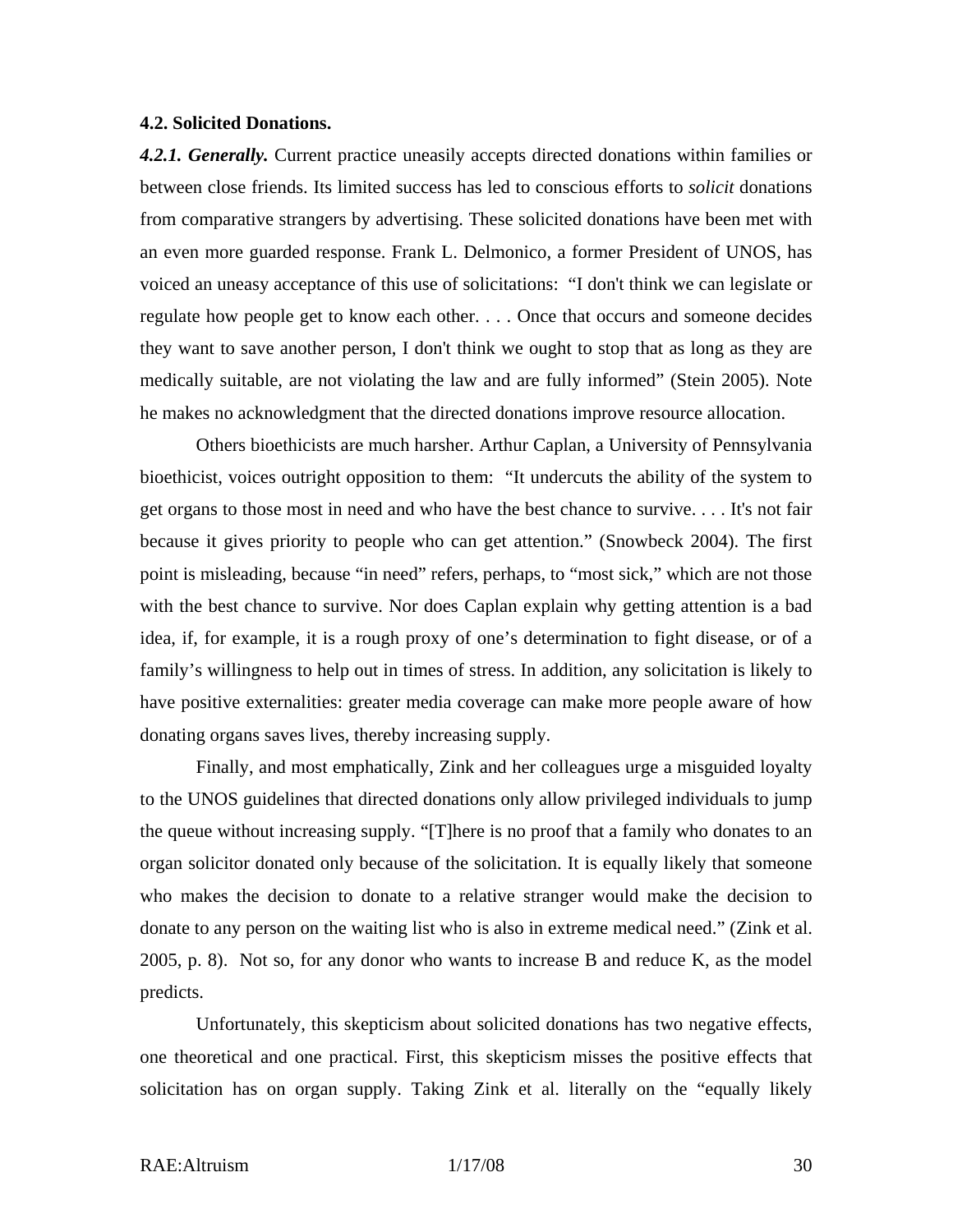condition" implies that each organ solicited specially would go to someone on the queue. That will not happen. Suppose, assuming her position is correct, that only but 50 percent of potential donors would drop out. To defend Zink's ethical intuition, we must be confident that it is better to save one person selected under the flawed UNOS criteria than to save two individuals voluntarily chosen. Indeed that two-to-one ratio seems all too favorable to Zink et al., for it seems more likely that no organ donation would be made in the absence of solicitation.

This suspicious mindset to solicitation also influences practical behavior. Far from denouncing these personal campaigns, UNOS and every other government agency should praise them from the hilltops, by running stories on the personal relationships that made donation possible, as with the Postrel and Satel example. Yet, the UNOS website has not one word of their relationship. Indeed UNOS does not thank by name *any* of individuals who gave organs, or who permitted the transfer of their loved ones' organs on death. No private charitable organization would be so oblivious to the small things that spark private generosity. But, as a government monopolist, UNOS just lacks the personal touch, or is unable collectively to embrace the legitimacy of these altruistic transactions. The momentum to stop directed donations does nothing to help human happiness. It only props up a state-sanctioned monopoly that should be broken up forthwith. UNOS, notwithstanding its nonprofit status, is literally a state monopolist. The federal government has granted it a monopoly over organ procurement under a contract that has been renewed four times over the past sixteen years. (UNOS 2007)*.* The nonprofit/profit distinction counts for little, because the impulse to political aggrandizement is present in individuals who run nonprofit firms. High ethical rhetoric has been used too often to preserve this and other state monopolies. The UNOS monopoly should be broken and the government should let anyone participate in the allocation business, even if NOTA is retained.

This hostility about directed donations also influences activities on the ground to *reduce* the supply of organs. Thus many transplant centers refuse to perform a transplant between two parties who do not have some long affective history with each other. They are surely within their rights as autonomous institutions, but that makes their behavior all the more appalling. In addition, counseling programs consistently resort to scare tactics to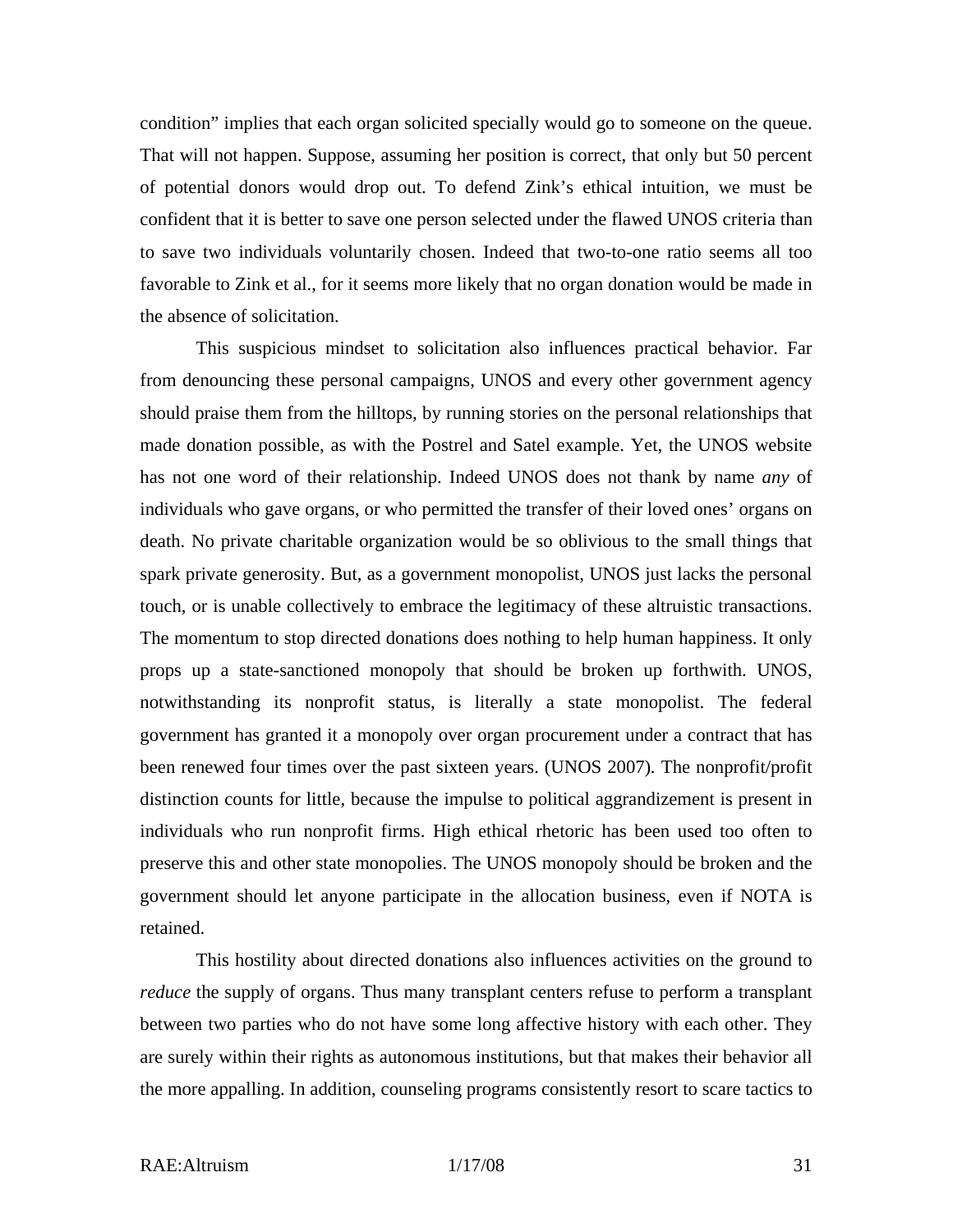frighten individual donors from making gifts. Should any councilor ask such questions as, "Do you know that if you give an organ to a stranger, it will no longer be available to someone in your family?" What sense is there to reduce the chance of an immediate donation in order to preserve the miniscule chance of using that organ for one's own kin? Even under NOTA, it is far better to encourage the immediate donation and to offer the donor, or more precisely his or her child, a place at the top of any future queue. UNOS does that with other donors, and should be able to do so here as well.

*4.2.2. Matchingdonors.com.* A particular approach to expand the supply of available organs through solicitation comes from Matchingdonors.com (2007). The organization, of course, does not use cash payments; nor can it do anything reduce the risk of surgery. But it does two things to expand the supply of organs. First, it lowers the y-intercept in the supply and demand curve by increasing the subjective benefit from donation, by allowing people to look for other people with whom they feel some natural affinity, such that they are invested in their success. Second, it flattens the overall supply curve by reducing the search costs of donation. Matchingdonors.com achieves these ends by using new web-based technology to facilitate solicitation by or on behalf of a potential organ recipient to persons with whom the donor has had no close relationship. By its own formulation, "MatchingDonors.com is a venue where patients and potential donors can meet and communicate, and hopefully expedite a donor agreeing to give a patient a much needed organ." (Id.) By narrowing down the potential matches for any prospective donor, and allowing easy interchange, it increases the odds of a directed donation, with a positive impact on supply. People find it easier to give to someone whom they like rather than to someone they do not know.

Solicited donations raise the increased possibility that the ostensible donor may receive some covert payment that violates the UNOS prohibition against valuable consideration. Matchingdonors.com is aware of this problem and takes what steps it can to block any violation of the law. Even so, UNOS has in fact criticized Matchingdonors.com because it requires a fee for participation, which is said to "exploit vulnerable populations." (Snowbeck 2004). Why this criticism should be true in this context but none other is difficult to fathom. Surely it cannot be because of the fees to list, which are often waived for persons with need. UNOS also protests that the program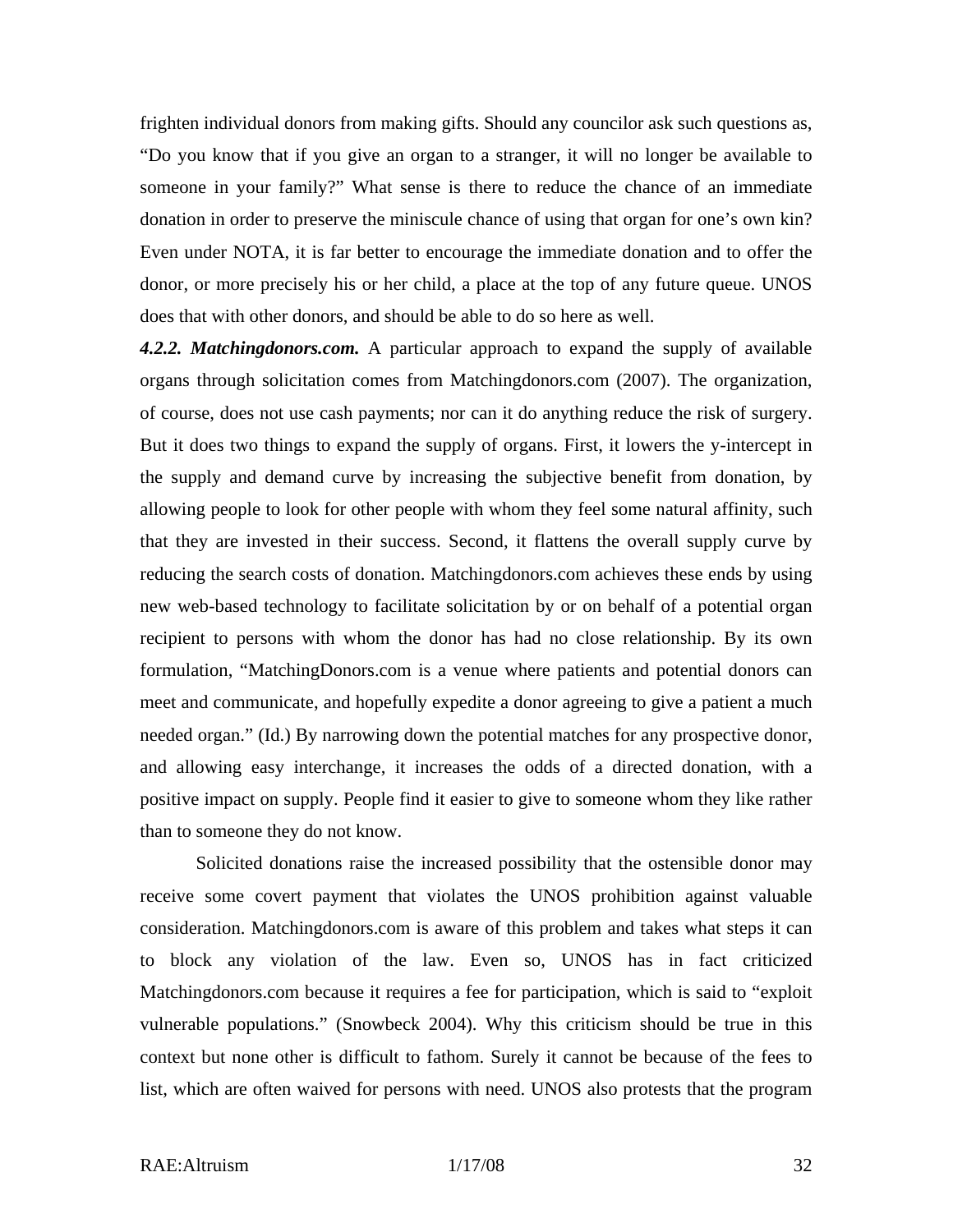favors those with the best "media skills," which again ignores the increase in supply that these advertisements bring about. No one has precise data as to the increased number of organs, but it is certainly not zero. An organizer of a similar web-based donor-matching program said of the program's success, "[w]e're drawing a lot of people to donate who wouldn't otherwise. We're saving lives." (Stein 2005). The right response for UNOS is not to fight the trend but to join it, by using its own data bases to create a similar service.

#### **4.3. Donor-Recipient Pairs.**

By far the most important third way to increase the supply of organs is through a system of barter involving donor-recipient pairs. In most economic markets, barter has a limited role to play because it requires a precise matching of the needs of one person to those of another, especially if no cash can be thrown in to balance the transaction. Your horse must be worth about the same as my cow, and we each have to have separate needs in order to gain from the exchange. In unregulated situations, we tend to see barter only with respect to low price goods of roughly equal value for which it has to set prices. In regulated situations, barter may be used to reduce the level of taxes or the risk of illegality. In these settings, the parties are willing to suffer some market inefficiency in order to escape direct regulation or avoid some prior contractual obligation to a third party.

The rise of barter in organ transplantation is a direct consequence of NOTA's prohibition on valuable consideration. Thus a pilot program proposed (but not executed) at the University of Chicago contemplated this sort of transaction with donor-recipient pairs. (Ross et al. 1997). The proposal suggests how it might be possible to incorporate gains from trade through a system of barter: if donor A is not compatible with his or her family member, recipient A who is in need of an organ, and donor B is not compatible with his or her family member, recipient B who is also in need, then the kidney center would broker an exchange such that, if compatible, donor A gave to recipient B, and donor B gave to recipient A. The double pairings in effect are done without the use of a price mechanism. The simple mechanism has value because the barter sets a unique price that eliminates haggling between the parties, and does so in a setting where the gains to both donor-recipient pairs are large enough to propel the situation forward. This last point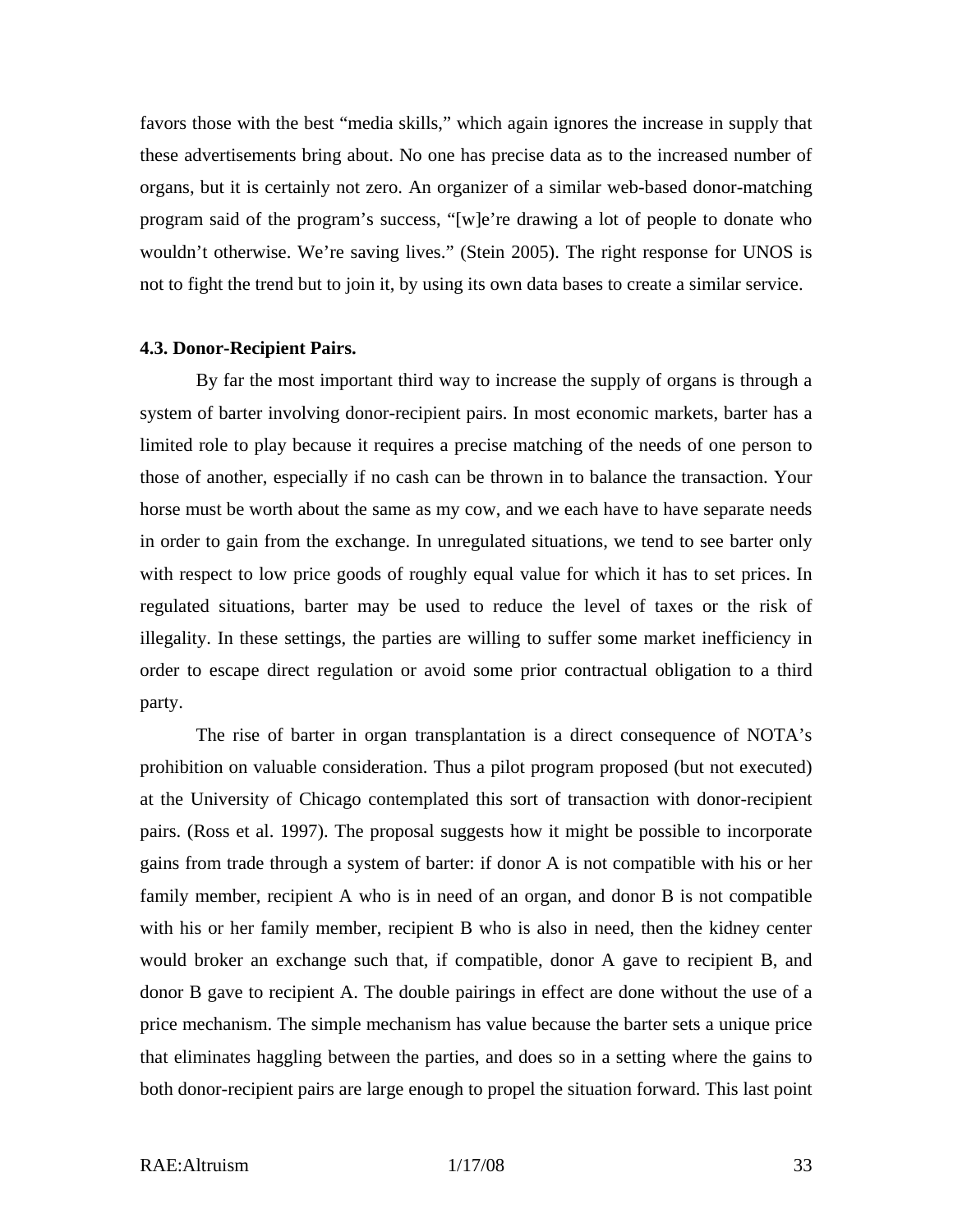is quite telling when one recalls the value of the second kidney to a donor relative to the first kidney to the recipient. The loss of one kidney (including the costs of doing the transplant) can be estimated in the neighborhood of \$50,000. The gains from an additional 10 or 20 years of life—conditions will obviously vary—will dwarf that number by at least one order of magnitude and probably closer to a million dollars (see Epstein, forthcoming, for some discussions on the estimates; see Murphy and Topel 2006 for some estimations on the high per year value ordinary people attach to life). Think of it this way. If one family member of spouse can lower that K ratio from 10 to 1 to about 2 or 3 to 1, which seems highly likely, then if the transaction costs are low, the deal will take place. Note that even if the organs are not of equal quality, the deal will typically go forward because of the huge potential surplus. Faced with an all-or-nothing choice, A will surrender an organ at the cost of \$50,000 to obtain an organ worth \$500,000 for a spouse, even if receives a better organ worth \$1 million at the same \$50,000 cost. The execution of the deal will have to overcome the weakness of the legal rights structure. Owing to the want of legally ordered specific performance of organ donation arrangements, the two transfers have to take place simultaneously, as there is no other means of assurance that the second donation will take place once the first is completed (See, for example, *Lumley v. Wagner*, 42 Eng. Rep 687 (Ch. 1852), in which the Lord Chancellor refused to issue a decree of specific performance to make Ms. Wagner sing but did order an injunction that prevented her from singing for anyone else; note that an injunction is of no help here). No one has confidence that some inborn sense of justice would impel the second donor to go through with the transaction if his or her spouse had already received a much-needed kidney.

The effectiveness of this pairing-program depends critically of the asymmetrical position of persons with blood types O, A, B, and AB. O-type individuals are universal donors, but they can only receive blood and organs only from other O-type donors. Blood type-A individuals can receive O or A blood, but not B or AB; similarly, persons of blood type B can receive O or B blood, but not A or AB. AB donees can receive blood from anyone. In this model, there are limited opportunities for barter given that most individuals are type O, so that in principle no cross-group pairing is needed for a type O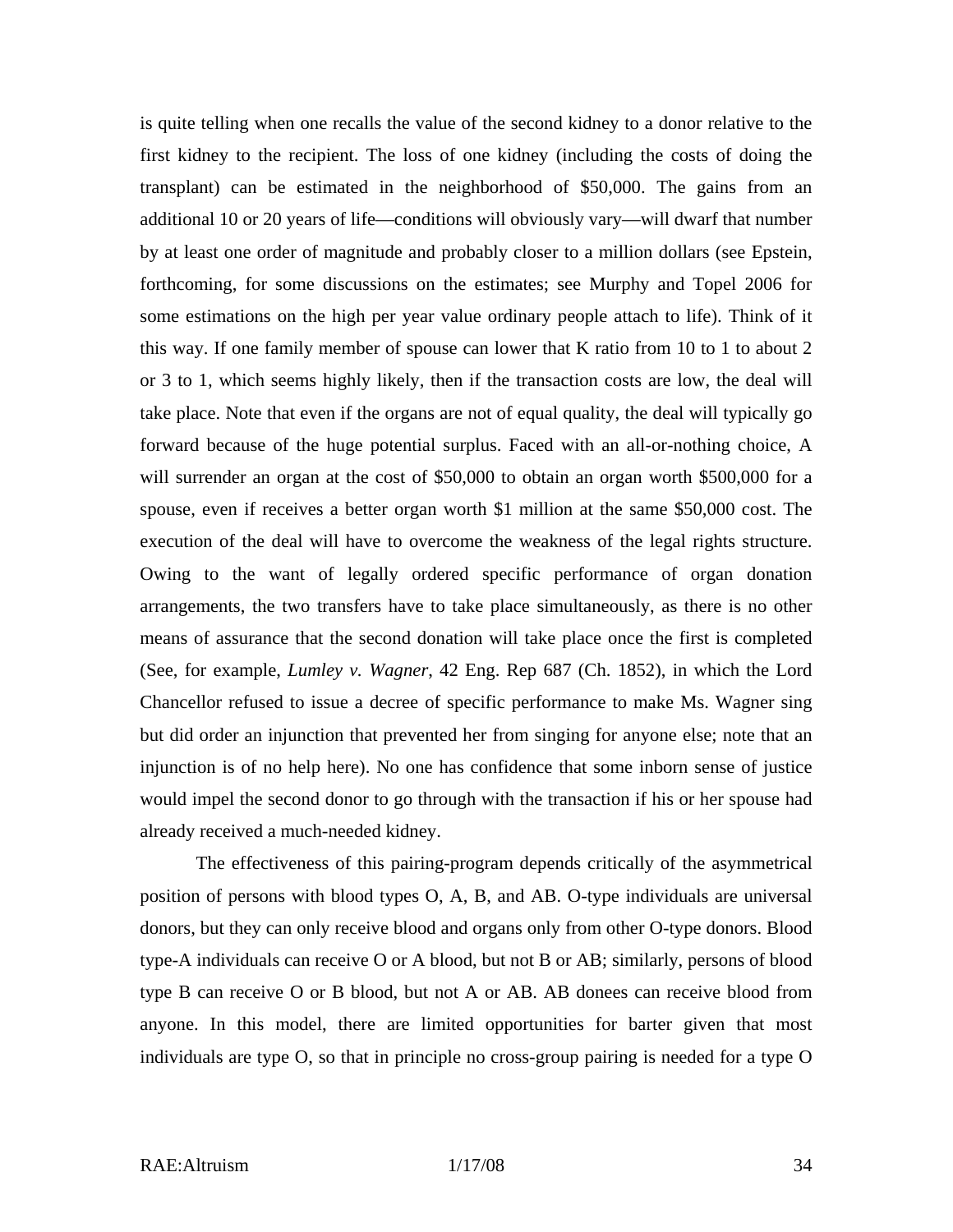donor to make a donation to a family member. But barter could expand the potential donations in several situations that have somewhat different consequences.

First, assume that the first donor recipient pair is type A/type B, and that the second is type B/type A. This is, relatively speaking, a low probability, but still quite common, pairing because, relative to O, there are fewer A and B types in the population. But if it does occur, even with two useable organs of unequal quality, both pairs gain because the swap increases the supply of usable kidneys in this subpopulation from zero to two. Lainie Ross, who is both a philosopher and a physician instructively calls these "balanced transactions." Lawyers capture the same notion by indicating that the program has no disparate impact. Since all the gains are fixed, there is no need for any side cash payment to propel the transaction forward.

Second, assume that the first donor-recipient pair is type O/type A, while the second pair has a type-A donor and a type-O recipient. The first pair does not need the second to complete the transfer. But both transfers can take place if the first donor supplies to the second recipient and the second donor supplies to the first recipient. In this case, the increase in available organs is one because the ineligible A donor/O recipient pair is replaced by an eligible A donor/A recipient pair. Ross calls these transactions "imbalanced" because all the gains are enjoyed by the A donor/O recipient couple. Elsewhere, she has argued that the risks of coercion should block this transaction, even though that type of donation is more likely to occur than the first scenario (Ross and Woodle 2000, p. 1542).

Without question, this unbalanced program does suffer from an intuitive unfairness, which can I believe be given a precise account, namely that in voluntary exchanges we would like to see proportionate gains to the parties, much as we like proportionate impact in cases in which the state exerts its power of eminent domain (see *Armstrong v. United States*, 364 U.S. 40, 49 (1960)). In addition, these unbalanced transactions are unlikely to take place precisely because there is no gain to the first pair of transactions, which faces higher transaction costs with no benefit (except perhaps when it receives a better organ for an inferior one). Yet rather than abandon the potential gain in the name of coercion, a cash payment would allow the parties to equalize the gain and to expand the supply of organs. At this point, the intersection between economics and law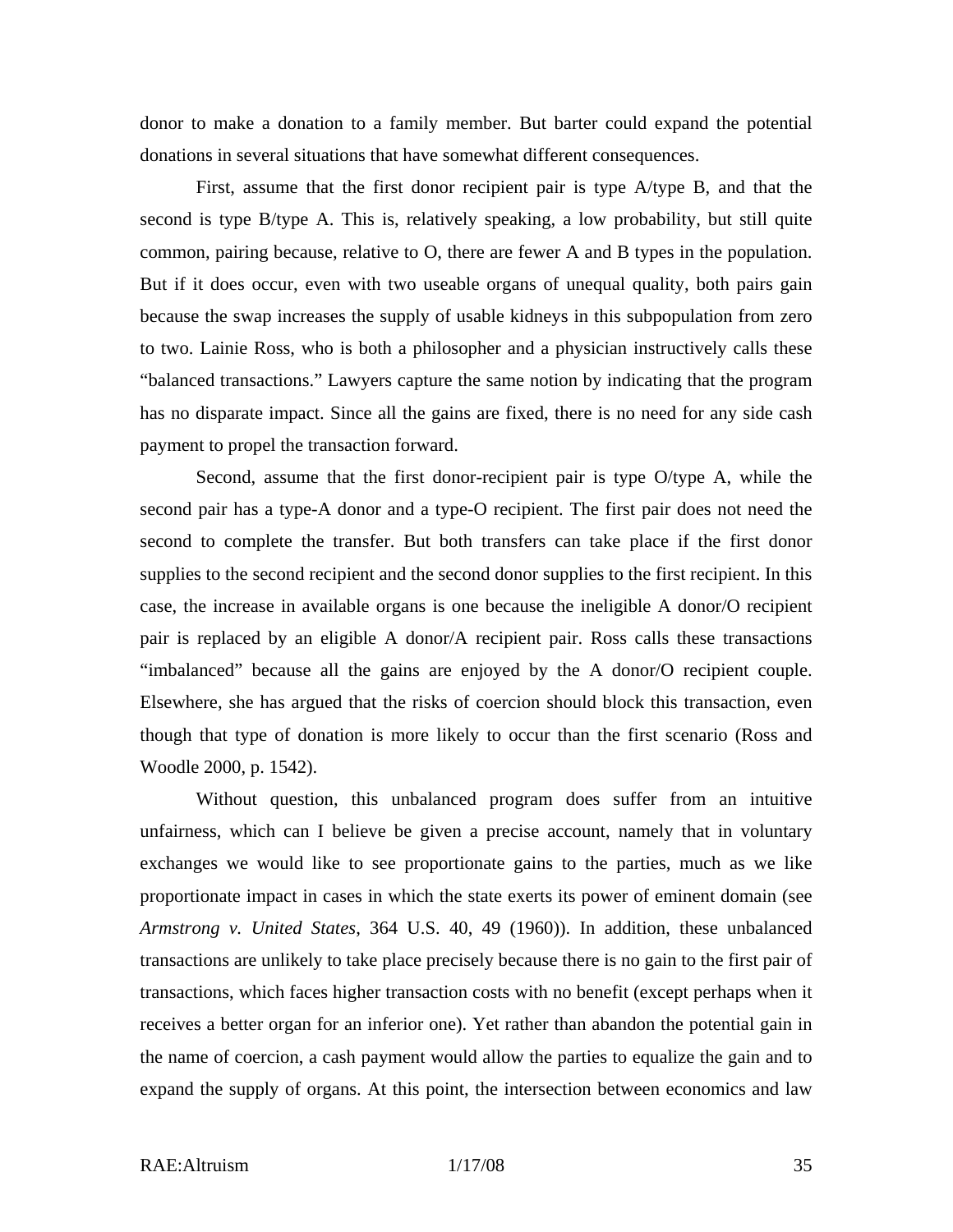takes a surprise turn. The use of these barter transactions between unrelated families looks as though it violates NOTA's prohibition of "valuable consideration." In fact, that point has been disputed throughout NOTA's history. At present, the willingness of UNOS to bless these barters to pass muster when there is no cash transfer stems from the fact that there is no bargaining space over price in either cash or kind in a straight organfor-organ transaction. UNOS glosses over the fact that each organ should, under ordinary contract principles, without doubt, be regarded as valuable consideration for the receipt of the other (see American Law Institute (1932), § 75, where the definition of valuable consideration is "very liberally defined"; see also Corbin 1937, p. 453). But the imbalanced transactions, which promise smaller gain at higher cost, do require a cash supplement in order to make it mutually attractive, and thus open up the question: just how much should be allowed? Under present, these transactions are illegal once cash or any other form of consideration is introduced.

There is, however, some real movement on this front, as Congress has (as of this writing) before it a bill, The Charlie Norwood Kidney Donation Certification Act, that defines away the problem by exempting straight organ swaps from the prohibition against the use of valuable consideration (H.R. 710, 110 Cong.  $1<sup>st</sup>$  Sess, "For the purposes of this section, kidney paired donations shall not be considered to involve the transfer of a human organ for valuation consideration."). At present the legislation has the strong support of UNOS, The American Society of Transplantation, and just about every other similar organization. It has passed the House by a 422 to 0 vote in March 2007 and the Senate unanimously in July.<sup>8</sup> It will surely be signed into law. One estimate indicates that paired donations are involved in over 1000 transplants per year.<sup>9</sup> Yet it is doubtful that the broad consensus on barter will lead to the relaxation of the use of cash in organ transplantation cases. It is fine to offer an organ worth one million dollars to get one of like value. Yet, as matters now stand, it is wholly immoral to offer \$75,000 in cash. There

<sup>8</sup>AST Applauds Congressional Passage of Paired Kidney Donation Legislation, March 9, 2007, *available at*

http://news.yahoo.com/s/usnw/20070309/pl\_usnw/ast\_applauds\_congressional\_passage\_of\_paired\_kidney \_donation\_legislation.

<sup>9</sup> *Id*., estimating a 14 percent increase in life transplantations off a base of somewhere between 6,000 and 7,000 transplants from living donors.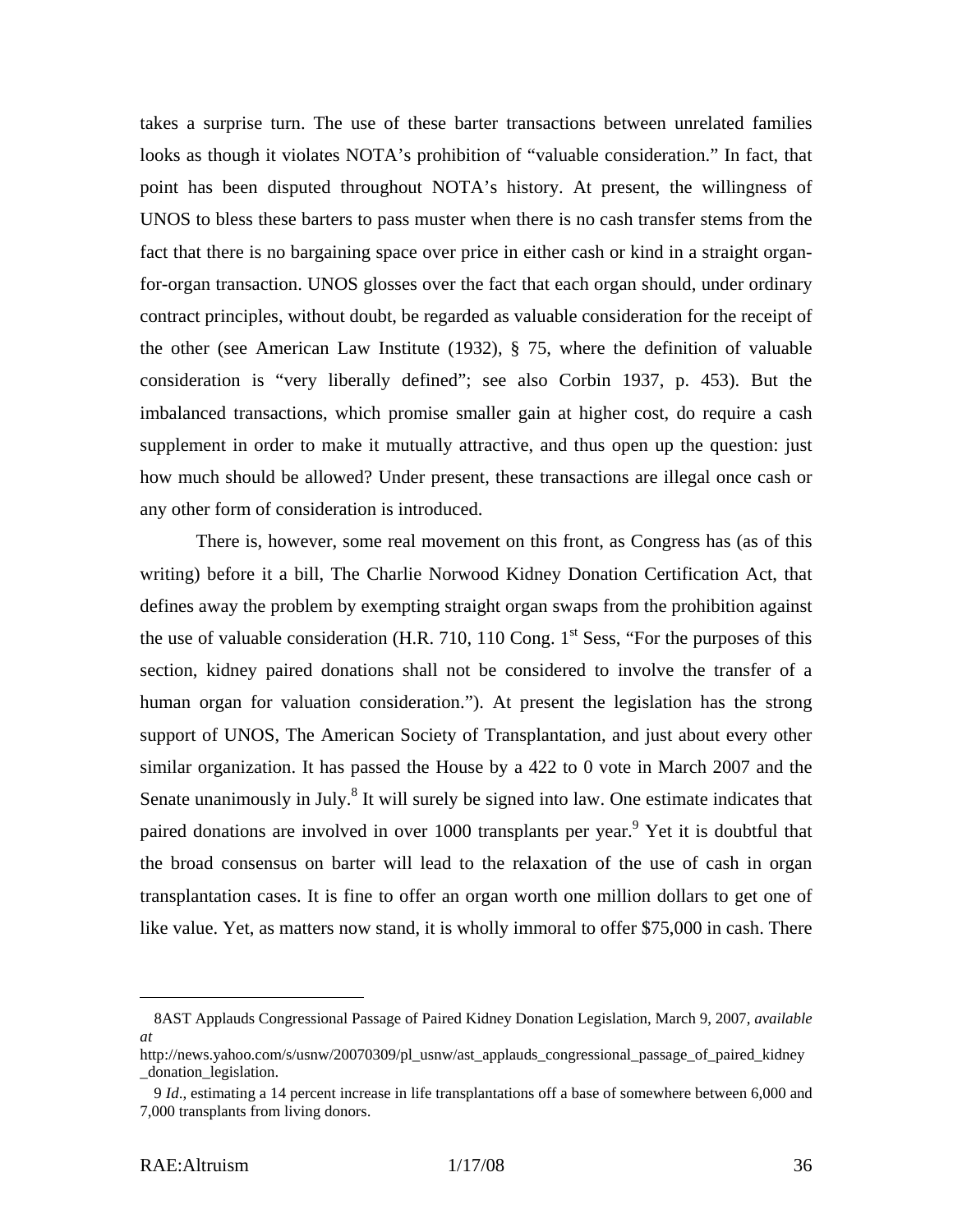is little doubt that, as Roth (2007) reminds us, that the moral repugnance toward cash transactions plays an important role in public affairs.

Nonetheless, it is easy to outline other situations in which cash payments could increase the gains from trade. Thus assume the first donor-recipient pair is type A/type O, the second is type O/type B, and the third is type B/type A. The middle pair is selfsufficient, but without its participation, there is no sensible exchange involving the first and third pairs, because only the third pair can gain, as the type B/type O transaction is lethal. So the inability to use cash payment whenever there is a mix of balanced and unbalanced transactions could lead to a loss two lives.

One effort to overcome this pair imbalance under NOTA involves using cadaveric kidneys to make up the short fall. Thus suppose that one couple has an A donor and an O recipient. The A donor makes his gift to any person on the A list, either by directed donation or by taking the top person on the UNOS list. Thereafter his partner goes to the top of the O list for the return organ, which pushes the remaining O list recipients further down on the queue. The transaction raises a tricky moral issues because it introduces negative externalities to third persons, namely, the other O list recipients, who for each additional cadaveric transfer, according to the careful estimates of Ross and Zenios (2004, p. 641), have to spend an additional 7.3 days on the waiting list.

The question is whether that externality should be sufficient to prevent the use of cadaveric transfers to O-list donees who are part of the exchange program. Ross and Zenios (2004, p. 645) look at matters on the assumption that the UNOS list sets the correct collective priorities and thus on ethical grounds reject these transactions as "nonegalitarian" because "[such rejection] ensures that all on the wait list benefit from this option and therefore fulfills the criteria of justice as fairness" notwithstanding obvious efficiency losses, which they estimate could produce, on varying assumptions, between 414 and 1,150 additional kidneys. That is a lot of lives to pay for any ethical imperative, especially one that that suffers from two key defects. First, their view enhances the legitimacy of the UNOS criteria, notwithstanding all their internal weaknesses. Using the live/cadaver transactions will produce joint gains even if the cadaveric kidney received is of inferior quality.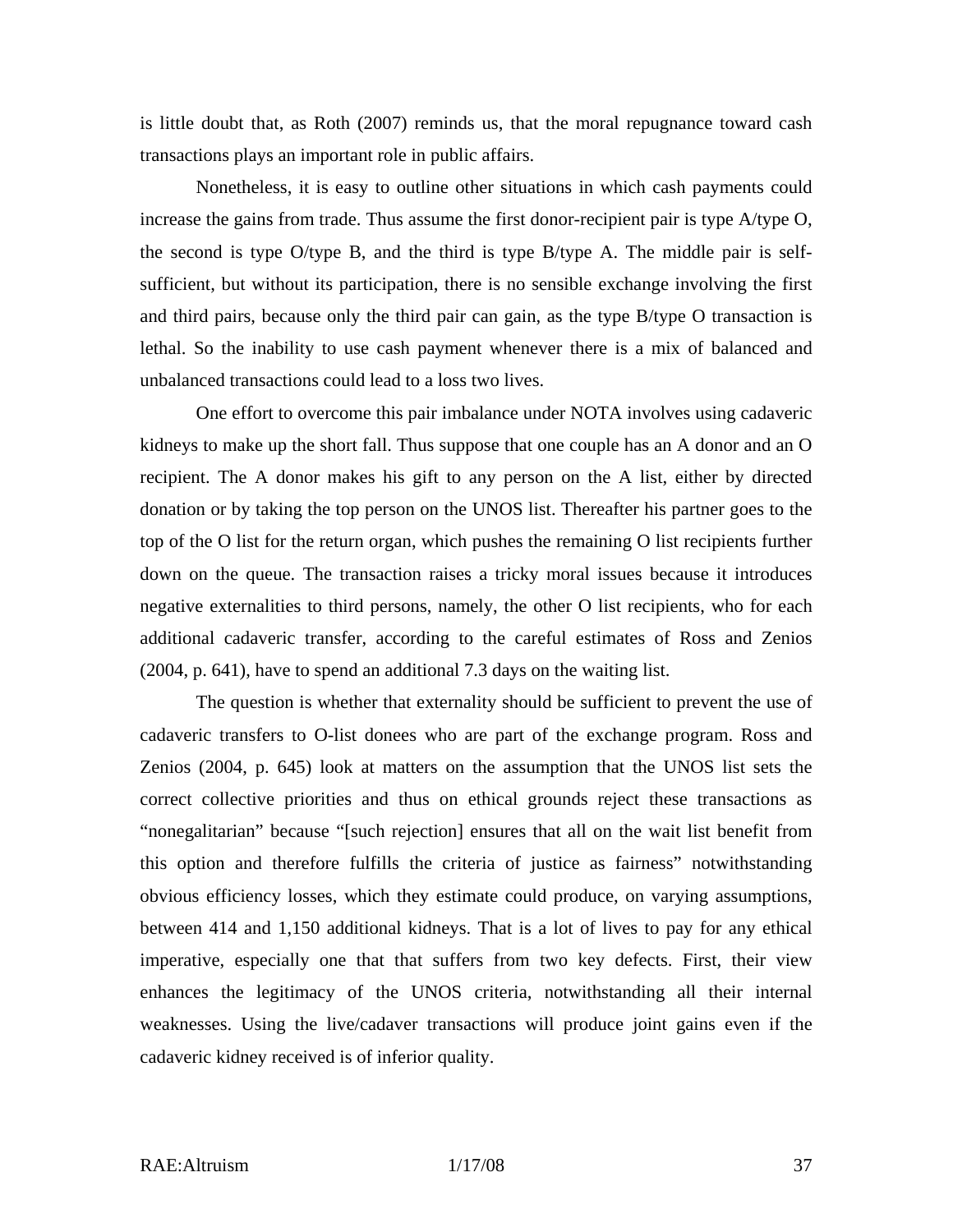Second, Ross and Zenios's (2004) critique does not go far enough behind the veil of ignorance. Thus suppose that when the basic rule was formulated, neither potential donors nor potential recipients knew either their roles or their blood types. At this point they cannot speak, as do Ross and Zenios, about "fairness to the O list recipients" because people are forced to make their judgments without knowing which side of the transaction they are on, or which blood groups they are in. So people behind the veil concede the proposition that these cadaveric transactions would hurt O group recipients. But they would also conclude that the net gains in overall supply would generate proportionate benefits to all, and thus tolerate the losses that will be sustained once people know their individual type and status. Stated otherwise, behind the veil of ignorance, we leave the ethically (and economically) problematic world of imbalanced transactions, and return to the less problematic world of universally balanced transactions. Armed with this greater insight, no one from the ex ante perspective profits from any overall efficiency loss, so these transactions would be approved. In a world without a UNOS list, no transactions would take this form, but so long as this list controls, then living-donor/cadaver-donor swaps help reduce the underlying resource inefficiencies of the UNOS system.

#### **4.4. LifeSharers**.

A somewhat different effort to reduce the chronic shortages with the current system is LifeSharers  $(2007)$ ,<sup>10</sup> whose founder is the tireless David Undis. Unwilling to wait for action that unclogs the legislative logjam, Undis has put forward a program of preferential donations, whereby each program participant gets preferential rights over non-participants to receive a suitable cadaveric organ from other program participants (see also, for a variation on LifeSharers that operates in the current system, Nadel and Nadel 2005, pp. 312-23, which seeks to give additional points within the UNOS framework to those who promise to donate organs).<sup>11</sup> In effect, this is a weak form of promissory barter. If I promise to give you my kidney after death, then you promise the same. The program clearly seeks depends on an uncertain mix of self-interest and

<sup>10</sup> In the interest of full disclosure, I am on the LifeSharers board and have signed up in the program.

<sup>11</sup> Once again, the proposal raises the same prospect that parties who are most likely to commit are those who are likely to be organ recipients, so that the market remains perpetually out of equilibrium.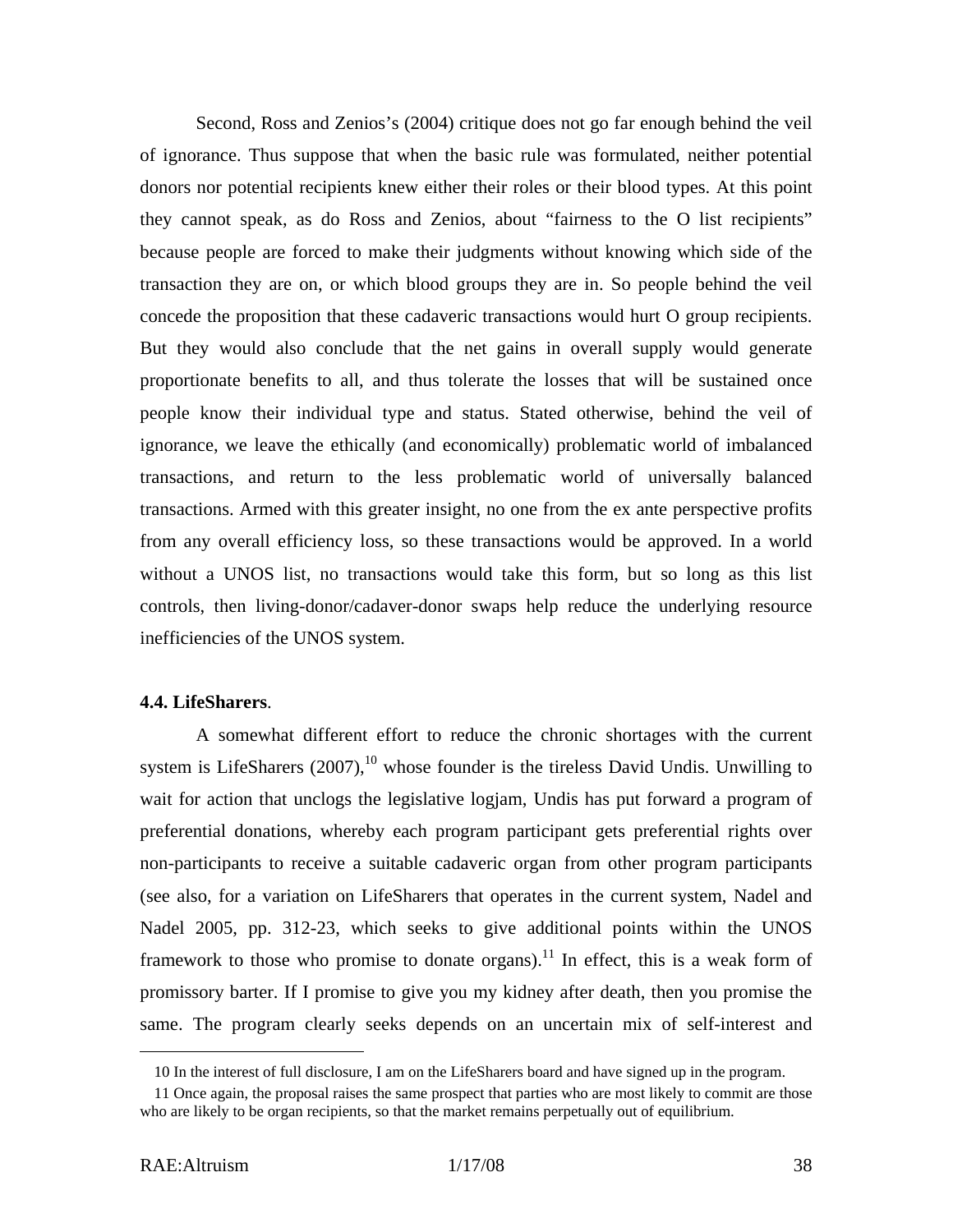altruism. Needless to say, the program attracts the strong criticism of those like Zink et al. (2005, pp. 8-9) who treat all efforts to expand supply as efforts to disrupt the current UNOS structure.

As of February 2007, no successful transplant has been brokered through LifeSharers. Indeed there are good reasons to expect this outcome. Persons with pure altruist sentiments do not need to join LifeSharers. They can just give their organs away in life or at death. Similarly the participants in kidney swaps are not conventional altruists, for their immediate familial return dwarfs any remote benefit they could obtain through LifeSharers. Given ordinary self-interest, procuring an organ right now to a loved one dominates the prospect of getting an organ in the distant future, so long as one is prepared to donate at that time. The current UNOS preference that puts live organ donors at the head of the queue should they need an organ (which again is not regarded as "valuable consideration") is also likely to dominate than LifeSharers. In practice, the LifeSharers cohort will generate a nonexistent supply to meet persistent high demand. Put otherwise, the likely joiners are those who will need an organ, not those who are in a position to give one. In addition, the small base of members (under 7500) makes it unlikely that any match would occur, even if a greater proportion of program participants were suitable donors. Finally, it is unclear whether the current UNOS rules permitting directed donations to specific individuals also permit donations to anonymous members of a class—a point on which the Delmonico quotation above is somewhat evasive (see Stein 2005).

But the program still has an important role to play because it urges people to find some way within the law to challenge UNOS's hegemonic authority. Neither Undis nor anyone else, to my knowledge, who is familiar with LifeSharers thinks that it is cure-all. Nevertheless, other proposals to use voluntary reciprocal altruism on a national scale try to seize a similar impulse, simply by first asking individuals if they would like to have an organ transplant to save their lives, and then to ask them, gently, if they are prepared on death to consent to organ donation (see, for example, Landry 2006). The same difficulties with strategic behavior remain, but it is yet another effort to expand the supply within the current framework.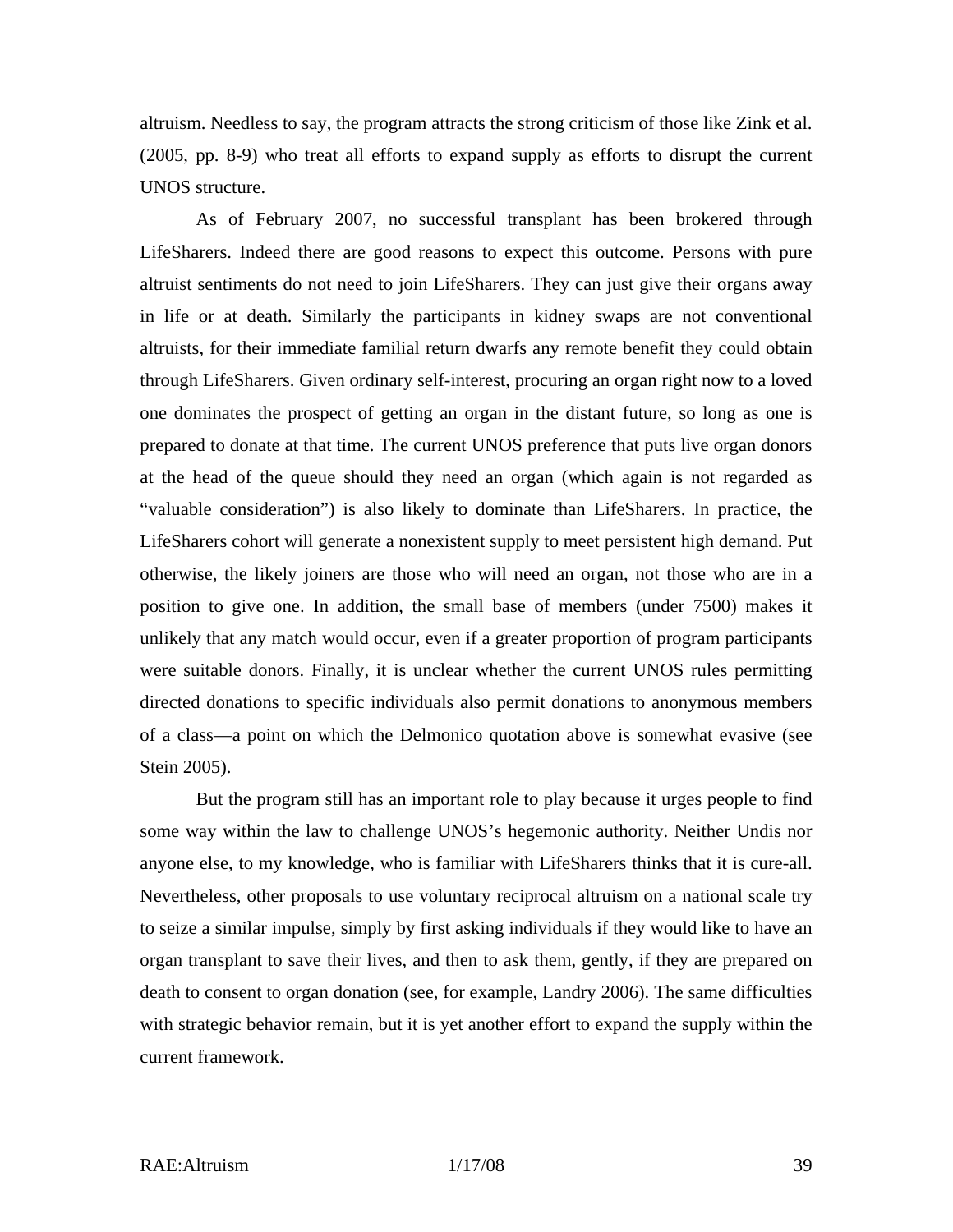#### **5. CONCLUSION**

The topic of organ transplantation has become one of the most intensely studied topics in recent times for two reasons. The first is that the large and growing shortages of suitable organs have brought forth a wide range of proposals to increase the available supply, all of which are preferable to the status quo. The second reason is that the topic itself raises difficult theoretical questions about the interaction of egoistic and altruistic behavior that have led to some strong predictions about the effect on aggregate supply of commercialization of the organ transplant market. This article has filled two gaps in that extensive literature. The first is to develop and defend a better theory to describe human behavior in these mixed cases. And the second is to understand the recent efforts to work within the NOTA prohibition in order to increase supply.

On the theoretical level, my descriptive theory of altruism allows it to be modeled as part of a general theory of supply and demand. The critical move is to recognize that the supply of organs can be positive even when the price is negative. The most likely implication of that simple framework that a somewhat greater number of organs would be available at a somewhat lower price if the forces of supply and demand, free of the various NOTA constraints, were allowed to equilibrate at a market price.

That descriptive theory suggests that the use of financial incentives will not disrupt the operation of transplant markets, and should be used, no matter what the mix of egoists and altruists, to redress a life-threatening shortage that has gotten worse over time. The relative strengths of altruism and egoism are hard to measure, but a close look at the various programs that have developed under the NOTA umbrella suggest that selfinterest is the stronger but not exclusive force, which exhibits its greatest punch in controlled organ swaps. There is little reason therefore to think that any reform that removes or eases NOTA's total prohibition against organ transfers for valuable consideration should constrict supply or introduce some fundamental distortion of either social practices or donative behavior. Quite the opposite, lifting or easing NOTA's prohibition is likely to make a dent in the recurrent organ shortages, which in the name of high ethical standards have been the source of so much needless anguish.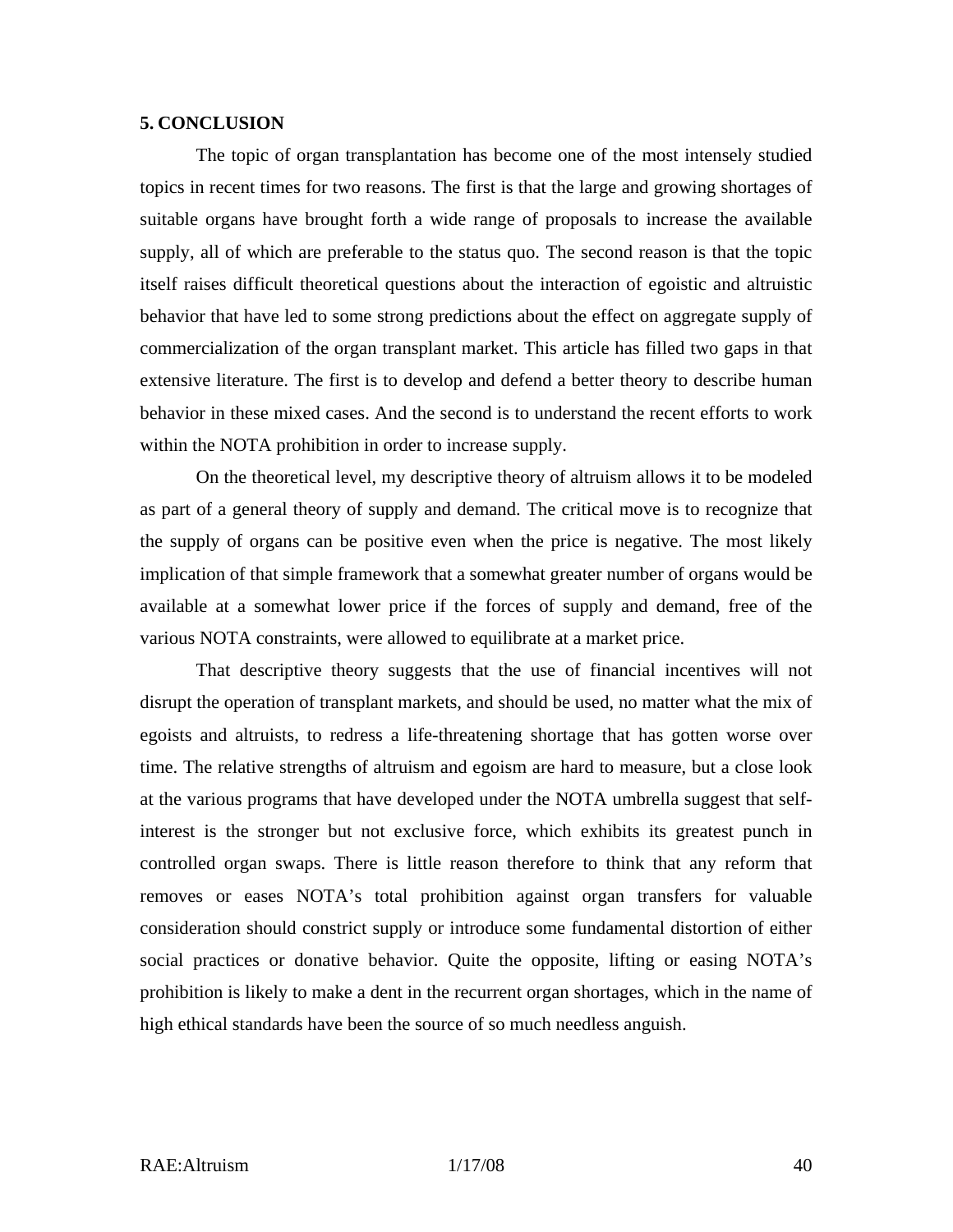#### **REFERENCES**

Caplan, Arthur, Sheldon Zink, and Stacey Wertlieb. 2004. Jumping to the Front of the Line for an Organ Transplant is Unfair. *Chicago Tribune*, September 1.

Cohen, Lloyd. 1989. Increasing the Supply of Transplant Organs: The Virtues of a Future Market. *George Washington Law Review* 58:1-51.

Corbin, Arthur L. 1937. Recent Developments in the Law of Contracts. *Harvard Law Review* 50:449-75.

Daar, Abdallah S. 2006. The Case for a Regulated System of Living Kidney Sales. *Nature Clinical Practice Nephrology* 2:600.

Delmonico, Francis L. 2006. Memorandum Addresses Federal Register to Solicit Comments on OPTN Oversight of Living Donor Guidelines. Available at www.optn.org/news/newsDetail.asp?id=526.

Epstein, Richard A. Forthcoming. Altruism and Valuable Consideration in Organ Transplantation: Reform of the Organ Market. *AEI*.

Epstein, Richard A. 1997. *Mortal Peril: Our Inalienable Right to Health Care?* Reading, Mass.: Addison-Wesley Pub. Co.

Fox, M. D. 2006. The Price Is Wrong: The Moral Cost of Living Donor Inducements. *American Journal of Transplantation* 6:2529-30.

Gaston, R.S., G. M. Danovitch, R. A. Epstein, J. P. Kahn, A. J. Matas, and M. A. Schnitzler. 2006. Limiting Financial Disincentives in Live Organ Donation: A Rational Solution to the Kidney Shortage. *American Journal of Transplantation* 6:2548-55.

Glaeser, Edward L., and Andrei Shleifer. 2001. Not-for-Profit Entrepreneurs. *Journal of Public Economics* 81:99-115.

Gneezy, Uri, and Aldo Rustichini. 2000. A Fine Is a Price. *Journal of Legal Studies* 29:1- 18.

Hamilton, W. D. 1964. The Genetical Evolution of Social Behaviour. I. *Journal of Theoretical Biology* 7:1-16.

Hansmann, Henry. 1989. The Economics and Ethics of Markets for Human Organs. P. 57 in *Organ Transplantation Policy: Issues and Prospects*, edited by James F. Blumstein and Frank A. Sloan.

Hansmann, Henry. 1980. The Role of Nonprofit Enterprise. *Yale Law* Journal 89:835- 902.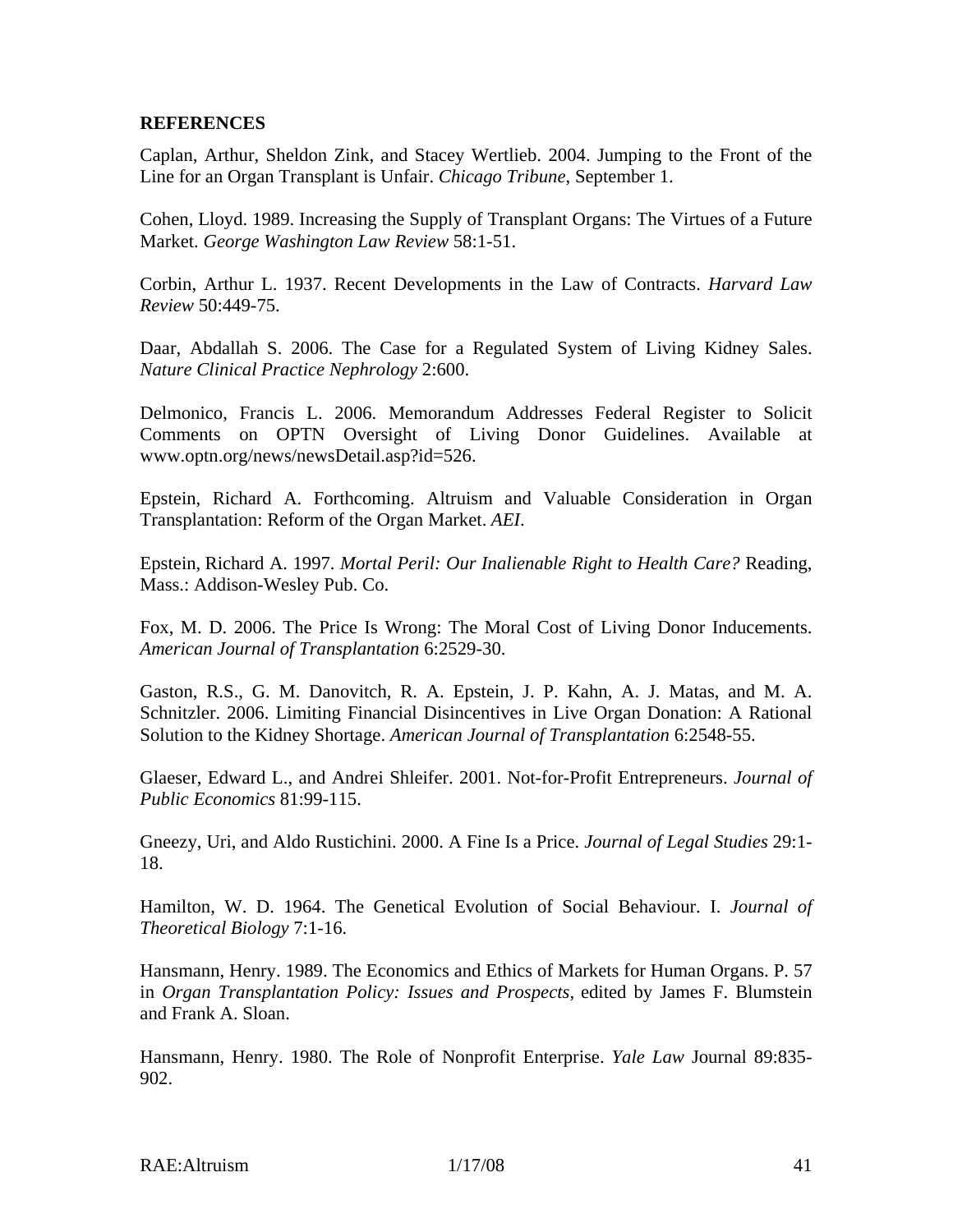Hippen, Benjamin. 2006. The Case for Kidney Markets. *New Atlantis*, Fall:47-61.

Howard, Richard J. 2007. Missed Opportunities: The Institute of Medicine Report: Organ Donation: Opportunities for Action. *American Journal of Transplantation* 7:14-16.

HRSA. 2003. Remarks at the Workplace for Life Celebration Day. http://newsroom.hrsa.gov/speeches/2003speeches/asheville.htm.

Hyman, David A. 2005. Rescue Without Law: An Empirical Perspective on the Duty to Rescue. *Texas Law Review* 84:653-738.

Kass, Leon. 1992. Organs for Sale? Propriety, Property and the Price of Progress. *The Public Interest* 107:65-86.

Landry, D. W. 2006. Voluntary Reciprocal Altruism: A Novel Strategy To Encourage Deceased Organ Donation. *Kidney International* 69:957-59.

LifeSharers. 2007. http://www.lifesharers.org.

Matas, Arthur. 2007. Policy Analysis: A Regulated System of Compensation for Living Kidney Donation: Rationale and Concerns. *CATO*.

MatchingDonors. 2007. http://matchingdonors.com/life/index.cfm.

McDiarmid, Sue. 2006. Strategic Plan for the OPTN/UNOS: Identify the Challenges; Establish the Goals. http://www.unos.org/SharedContentDocuments/StrategicPlan-2006.pdf.

Meckler, Laura. 2007a. Picking Winners: More Kidneys for Transplants May Go to Young. *Wall Street Journal*, March 10.

Meckler, Laura. 2007b. The High Price of Keeping Dad Alive. *Wall Street Journal*, January 22.

Meilaender, Gilbert. 2006. Gifts of the Body. *New Atlantis* Summer:25-33.

Menikoff, Jerry, and Edward P. Richards. 2006. *What the Doctor Didn't Say: The Hidden Truth About Medical Research*. Oxford: Oxford University Press.

Murphy, Kevin M., and Robert H. Topel. 2006. The Value of Health and Longevity. *Journal of Political Economy* 114:871-904.

Nadel, Mark S. and Carolina A. Nadel. 2005. Using Reciprocity to Motivate Organ Donations. *Yale Journal of Health Policy, Law, and Ethics* 5:293-326.

Nicholas, Barry. 1962. *An Introduction to Roman Law*. Oxford: Clarendon Press.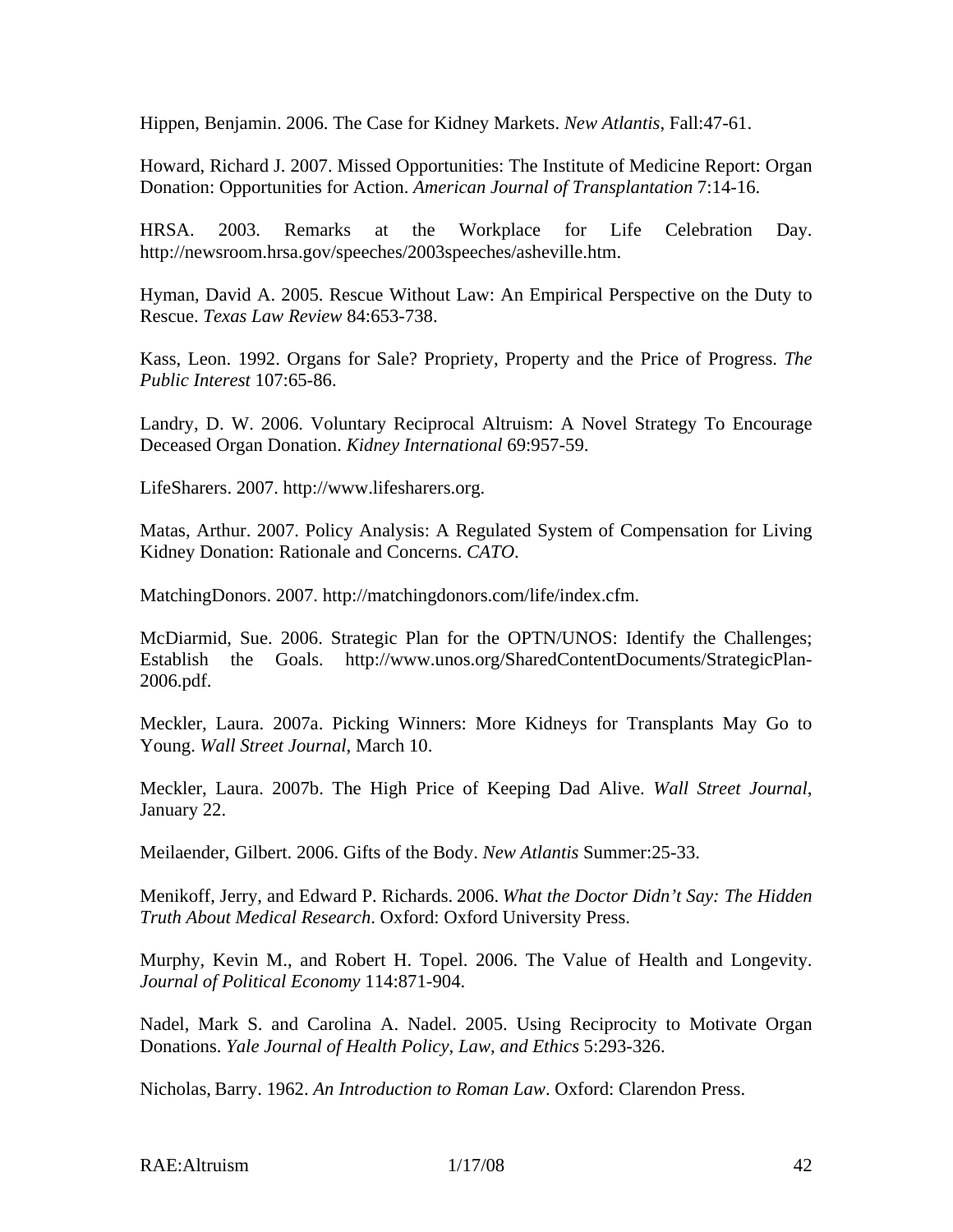OPTN: Organ Procurement and Transplantation Network. 2007. http://www.optn.org/data/.

American Law Institute. 1932. Restatement (First) of Contracts. St. Paul: American Law Institute Publishers.

Ross, Lainie Friedman, David T. Rubin, Mark Siegler, Michelle A. Josephson, J. Richard Thistlethwaite, Jr., and E. Steve Woodle. 1997. Ethics of a Paired-Kidney-Exchange Program. *New England Journal of Medicine* 336:1752-55.

Ross, Lainie Friedman, and E. Steve Woodle. 2000. Ethical Issues in Increasing Living Kidney Donations by Expanding Kidney Paired Exchange Programs. *Transplantation* 69:1539-43.

Ross, Lainie Friedman, and Stefanos Zenios. 2004. Restricting Living-Donor—Cadaver-Donor Exchanges to Ensure that Standard Blood Type O Wait-List Candidates Benefit. *Transplantation* 78:641-46.

Alvin E. Roth, Repugnance as a Constraint on Markets, 21 (3) J. Econ. Persp. 37, 52 (2007)

Rothman, S. M., and D. J. Rothman. 2006. The Hidden Cost of Organ Sale. *American Journal of Transplantation* 6:1524-28.

Stein, Rob. 2005. Search for Transplant Organs Becomes a Web Free-for-All. *Washington Post*, September 23.

Snowbeck, Christopher. 2004. Publicity Campaigns Seeking Organ Donations Raise Ethics Questions. *Pittsburgh Post-Gazette*, August 23, *available at*  http://www.postgazette.com/pg/04236/366176.stm.

Steinbrook, R. 2005. Public Solicitation of Organ Donors. *New England Journal of Medicine* 353:441-44.

Titmuss, Richard M. [1971] 1997. *The Gift Relationship: From Human Blood to Social Policy*. Reprint, New York: New Press.

United Network for Organ Sharing: Organ Donation and Transplantation. 2007. http://www.unos.org/whoWeAre/theOPTN.asp.

Veatch, Robert. 2006. Presentation to the President's Council on Bioethics 9, http://www.bioethics.gov/transcripts/april06/session1.html.

Viscusi, W. Kip. 1993. The Value of Risks to Life and Health. *Journal of Economic Literature* 31:1912-46.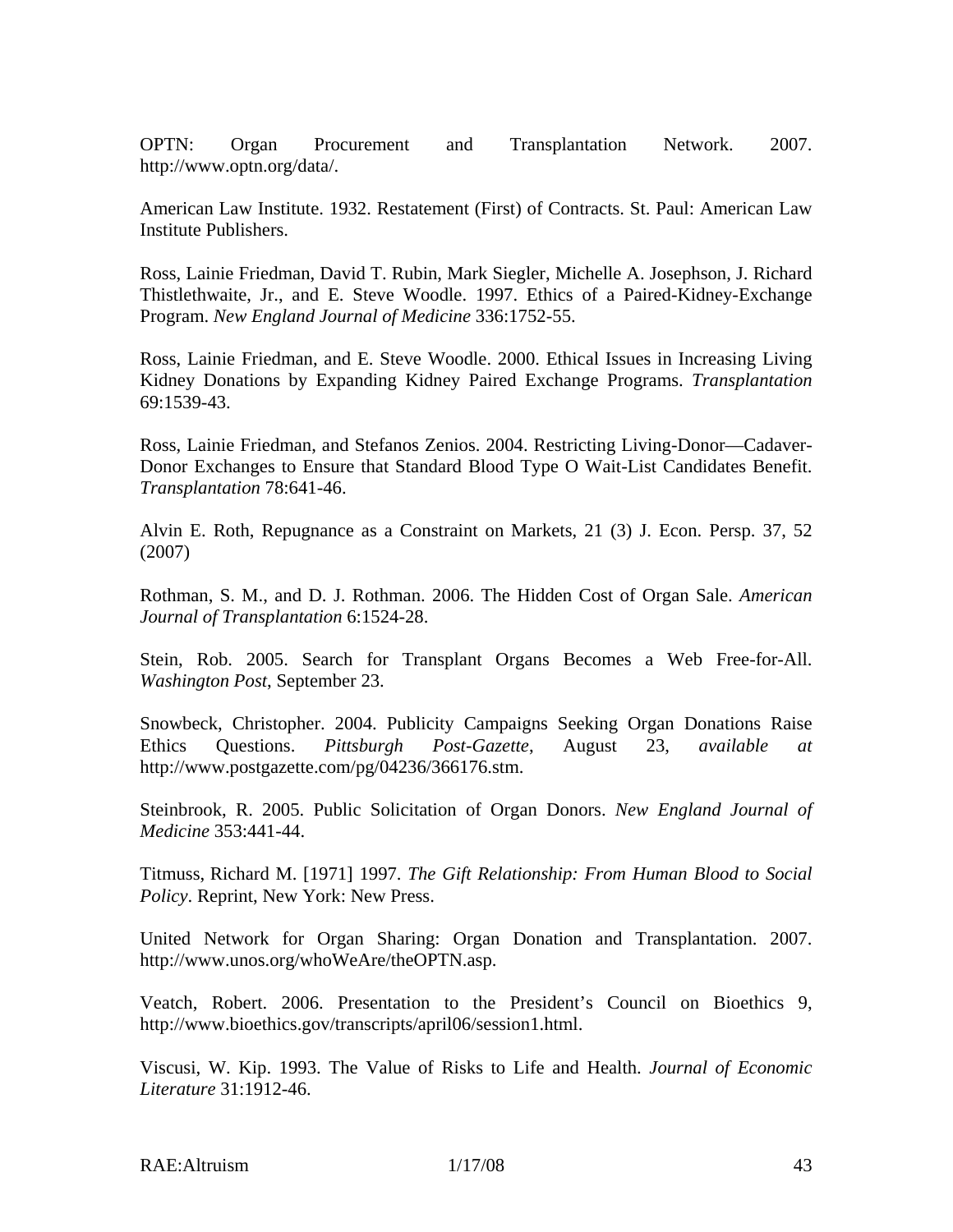Waterman, Amy D., Mary Simmerling, Emily Schenk, Ann Barrett, and Mark Schnitzler. 2006. Financial Compensation for Living Organ Donation in the United States: A View from the Would-Be Donors' Perspective. SSRN Working Paper. (April 18, 2006 draft)

Zink, Sheldon, Stacey Wertlieb, John Catalano, and Victor Marwin. 2005. Examining the Potential Exploitation of UNOS Policies. *American Journal of Bioethics* 5:6-10.

Zwillich, Todd. 2006. USA Confronts Looming Organ-Shortage Crisis. *Lancet* 368:567- 68.

Readers with comments should address them to:

Professor Richard A. Epstein University of Chicago Law School 1111 East 60th Street Chicago, IL 60637 repstein@uclaw.uchicago.edu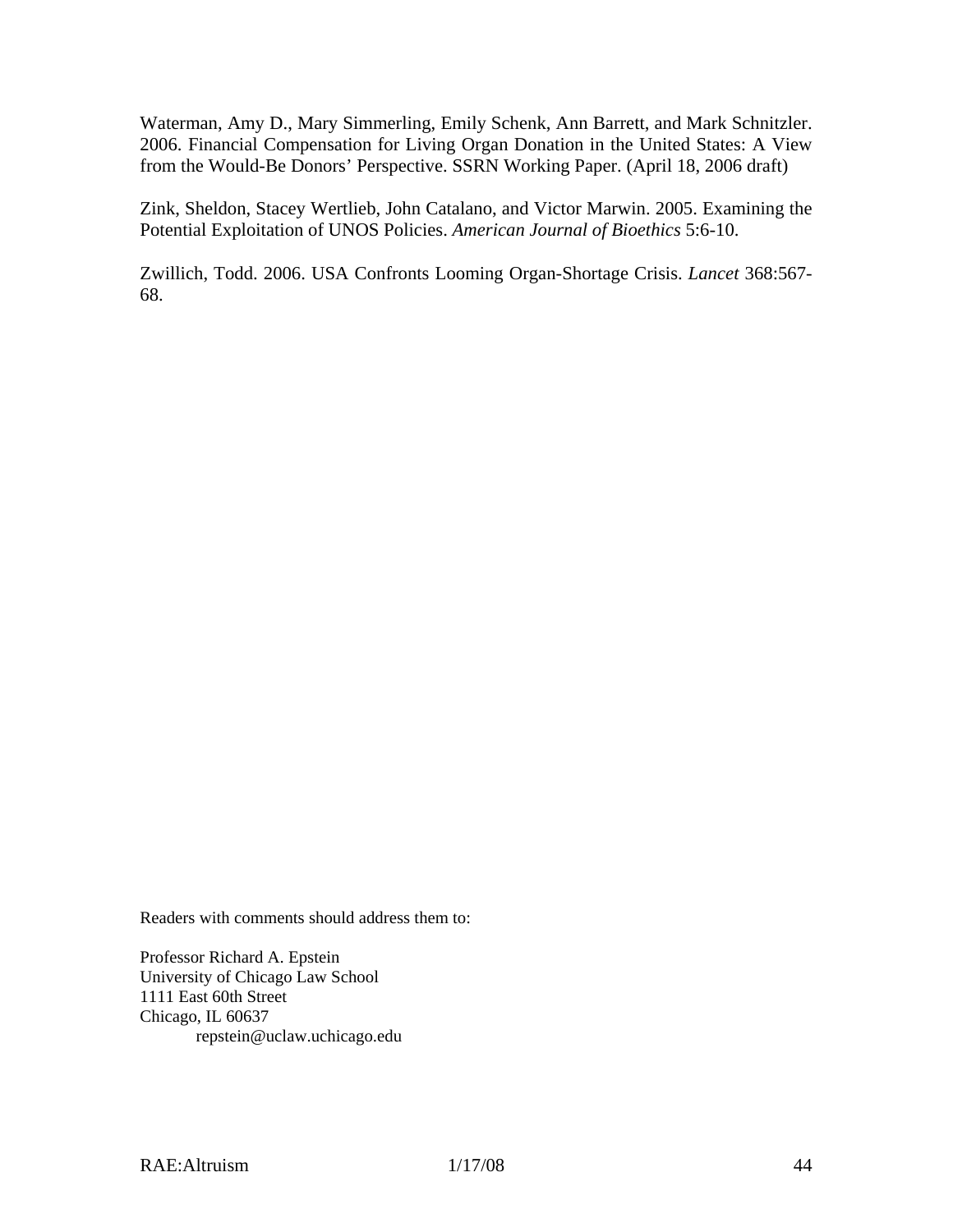#### Chicago Working Papers in Law and Economics (Second Series)

For a listing of papers 1–299 please go to Working Papers at http://www.law.uchicago.edu/Lawecon/index.html

- 300. Adam B. Cox, The Temporal Dimension of Voting Rights (July 2006)
- 301. Adam B. Cox, Designing Redistricting Institutions (July 2006)
- 302. Cass R. Sunstein, Montreal vs. Kyoto: A Tale of Two Protocols (August 2006)
- 303. Kenneth W. Dam, Legal Institutions, Legal Origins, and Governance (August 2006)
- 304. Anup Malani and Eric A. Posner, The Case for For-Profit Charities (September 2006)
- 305. Douglas Lichtman, Irreparable Benefits (September 2006)
- 306. M. Todd Henderson, Paying CEOs in Bankruptcy: Executive Compensation when Agency Costs Are Low (September 2006)
- 307. Michael Abramowicz and M. Todd Henderson, Prediction Markets for Corporate Governance (September 2006)
- 308. Randal C. Picker, Who Should Regulate Entry into IPTV and Municipal Wireless? (September 2006)
- 309. Eric A. Posner and Adrian Vermeule, The Credible Executive (September 2006)
- 310. David Gilo and Ariel Porat, The Unconventional Uses of Transaction Costs (October 2006)
- 311. Randal C. Picker, Review of Hovenkamp, The Antitrust Enterprise: Principle and Execution (October 2006)
- 312. Dennis W. Carlton and Randal C. Picker, Antitrust and Regulation (October 2006)
- 313. Robert Cooter and Ariel Porat, Liability Externalities and Mandatory Choices: Should Doctors Pay Less? (November 2006)
- 314. Adam B. Cox and Eric A. Posner, The Second-Order Structure of Immigration Law (November 2006)
- 315. Lior J. Strahilevitz, Wealth without Markets? (November 2006)
- 316. Ariel Porat, Offsetting Risks (November 2006)
- 317. Bernard E. Harcourt and Jens Ludwig, Reefer Madness: Broken Windows Policing and Misdemeanor Marijuana Arrests in New York City, 1989–2000 (December 2006)
- 318. Bernard E. Harcourt, Embracing Chance: Post-Modern Meditations on Punishment (December 2006)
- 319. Cass R. Sunstein, Second-Order Perfectionism (December 2006)
- 320. William M. Landes and Richard A. Posner, The Economics of Presidential Pardons and Commutations (January 2007)
- 321. Cass R. Sunstein, Deliberating Groups versus Prediction Markets (or Hayek's Challenge to Habermas) (January 2007)
- 322. Cass R. Sunstein, Completely Theorized Agreements in Constitutional Law (January 2007)
- 323. Albert H. Choi and Eric A. Posner, A Critique of the Odious Debt Doctrine (January 2007)
- 324. Wayne Hsiung and Cass R. Sunstein, Climate Change and Animals (January 2007)
- 325. Cass. R. Sunstein, Cost-Benefit Analysis without Analyzing Costs or Benefits: Reasonable Accommodation, Balancing and Stigmatic Harms (January 2007)
- 326. Cass R. Sunstein, Willingness to Pay versus Welfare (January 2007)
- 327. David A. Weisbach, The Irreducible Complexity of Firm-Level Income Taxes: Theory and Doctrine in the Corporate Tax (January 2007)
- 328. Randal C. Picker, Of Pirates and Puffy Shirts: A Comments on "The Piracy Paradox: Innovation and Intellectual Property in Fashion Design" (January 2007)
- 329. Eric A. Posner, Climate Change and International Human Rights Litigation: A Critical Appraisal (January 2007)
- 330. Randal C. Picker, Pulling a Rabbi Out of His Hat: The Bankruptcy Magic of Dick Posner (February 2007)
- 331. Bernard E. Harcourt, Judge Richard Posner on Civil Liberties: Pragmatic (Libertarian) Authoritarian (February 2007)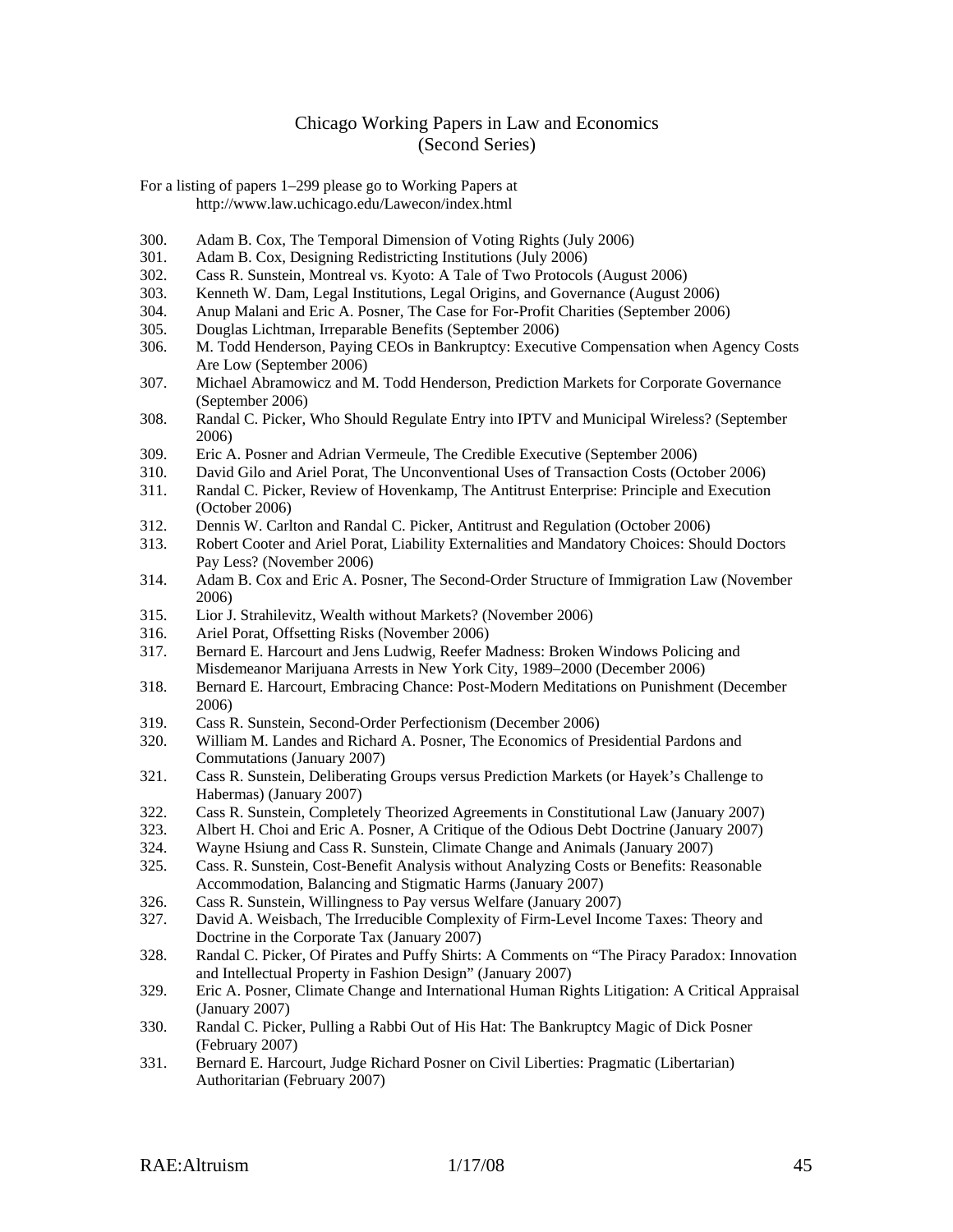- 332. Cass R. Sunstein, If People Would Be Outraged by Their Rulings, Should Judges Care? (February 2007)
- 333. Eugene Kontorovich, What Standing Is Good For (March 2007)
- 334. Eugene Kontorovich, Inefficient Customs in International Law (March 2007)
- 335. Bernard E. Harcourt, From the Asylum to the Prison: Rethinking the Incarceration Revolution. Part II: State Level Analysis (March 2007)
- 336. Cass R. Sunstein, Due Process Traditionalism (March 2007)
- 337. Adam B. Cox and Thomas J. Miles, Judging the Voting Rights Act (March 2007)
- 338. M. Todd Henderson, Deconstructing Duff & Phelps (March 2007)
- 339. Douglas G. Baird and Robert K. Rasmussen, The Prime Directive (April 2007)
- 340. Cass R. Sunstein, Illusory Losses (May 2007)
- 341. Anup Malani, Valuing Laws as Local Amenities (June 2007)
- 342. David A. Weisbach, What Does Happiness Research Tell Us about Taxation? (June 2007)
- 343. David S. Abrams and Chris Rohlfs, Optimal Bail and the Value of Freedom: Evidence from the Philadelphia Bail Experiment (June 2007)
- 344. Christopher R. Berry and Jacob E. Gersen, The Fiscal Consequences of Electoral Institutions (June 2007)
- 345. Matthew Adler and Eric A. Posners, Happiness Research and Cost-Benefit Analysis (July 2007)
- 346. Daniel Kahneman and Cass R. Sunstein, Indignation: Psychology, Politics, Law (July 2007)
- 347. Jacob E. Gersen and Eric A. Posner, Timing Rules and Legal Institutions (July 2007)
- 348. Eric A. Posner and Adrian Vermeule, Constitutional Showdowns (July 2007)
- 349. Lior Jacob Strahilevitz, Privacy versus Antidiscrimination (July 2007)
- 350. Bernard E. Harcourt, A Reader's Companion to Against Prediction: A Reply to Ariela Gross, Yoram Margalioth, and Yoav Sapir on Economic Modeling, Selective Incapacitation, Governmentality, and Race (July 2007)
- 351. Lior Jacob Strahilevitz, "Don't Try This at Home": Posner as Political Economist (July 2007)
- 352. Cass R. Sunstein, The Complex Climate Change Incentives of China and the United States (August 2007)
- 353. David S. Abrams and Marianne Bertrand, Do Judges Vary in Their Treatment of Race? (August 2007)
- 354. Eric A. Posner and Cass R. Sunstein, Climate Change Justice (August 2007)
- 355. David A. Weisbach, A Welfarist Approach to Disabilities (August 2007)
- 356. David S. Abrams, More Time, Less Crime? Estimating the Deterrent Effect of Incarceration using Sentencing Enhancements (August 2007)
- 357. Stephen J. Choi, G. Mitu Gulati and Eric A. Posner, Professionals or Politicians: The Uncertain Empirical Case for an Elected Rather than Appointed Judiciary (August 2007)
- 358. Joseph Bankman and David A. Weisbach, Consumption Taxation Is Still Superior to Income Taxation (September 2007)
- 359. Douglas G. Baird and M. Todd Henderson, Other People's Money (September 2007)
- 360. William Meadow and Cass R. Sunstein, Causation in Tort: General Populations vs. Individual Cases (September 2007)
- 361. Richard McAdams and Janice Nadler, Coordinating in the Shadow of the Law: Two Contextualized Tests of the Focal Point Theory of Legal Compliance (September 2007)
- 362. Richard McAdams, Reforming Entrapment Doctrine in *United States v. Hollingsworth* (September 2007)
- 363. M. Todd Henderson, From *Seriatim* to Consensus and Back Again: A Theory of Dissent (October 2007)
- 364. Timur Kuran and Cass R. Sunstein, Availability Cascades and Risk Regulation (October 2007)
- 365. David A. Weisbach, The Taxation of Carried Interests in Private Equity (October 2007)
- 366. Lee Anne Fennell, Homeownership 2.0 (October 2007)
- 367. Jonathan R. Nash and Rafael I. Pardo, An Empirical Investigation into Appellate Structure and the Perceived Quality of Appellate Review (October 2007)
- 368. Thomas J. Miles and Cass R. Sunstein, The Real World of Arbitrariness Review (November 2007)
- 369. Anup Malani, Maciej F. Boni, Abraham Wickelgren, and Ramanan Laxminarayan, Controlling Avian Influenza in Chickens (November 2007)
- 370. Richard H. McAdams, The Economic Costs of Inequality (November 2007)